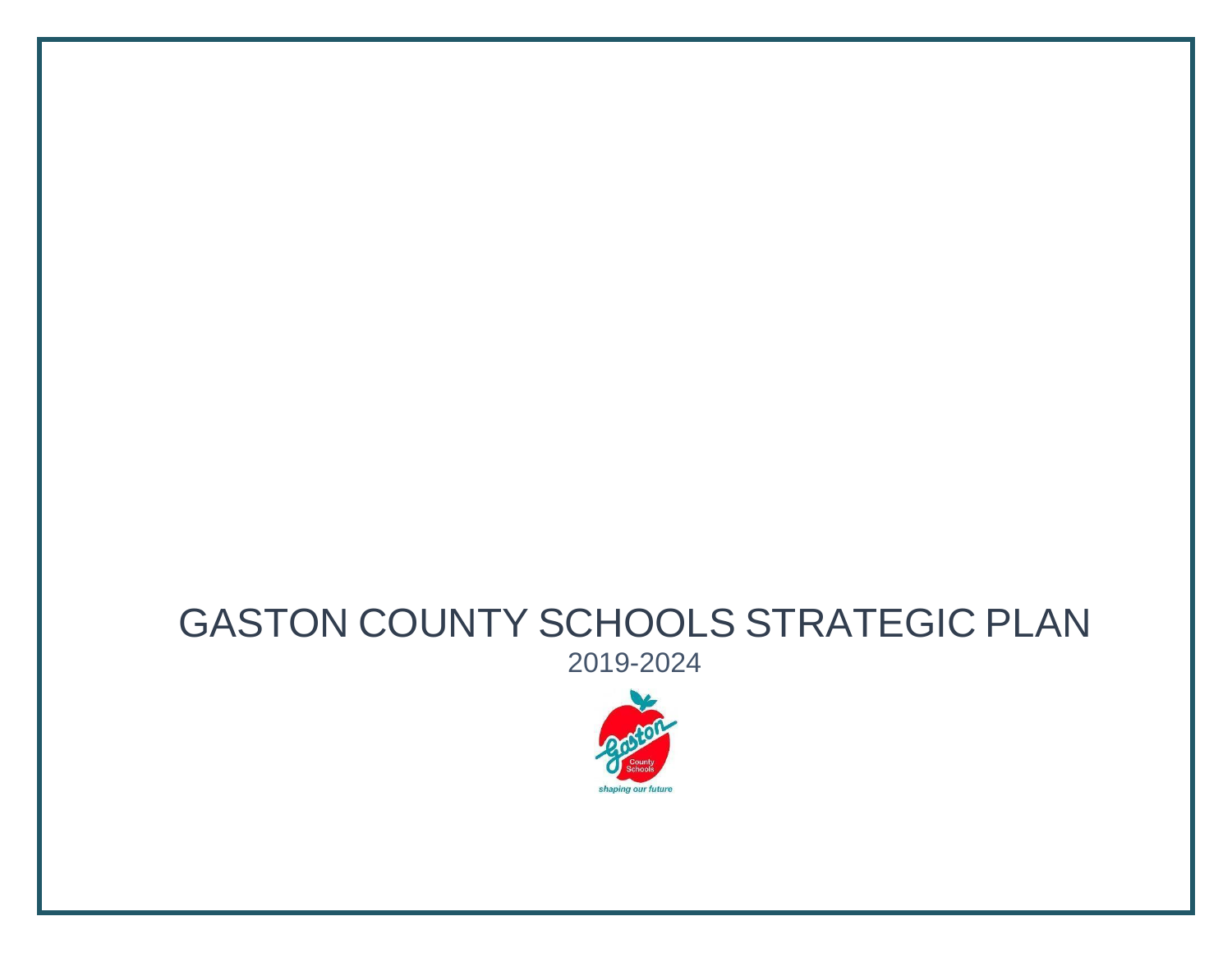

## **2019-2024 Gaston County Schools Strategic Plan**

*The vision of Gaston County Schools is to inspire success and a lifetime of learning.*

## **Table of Contents**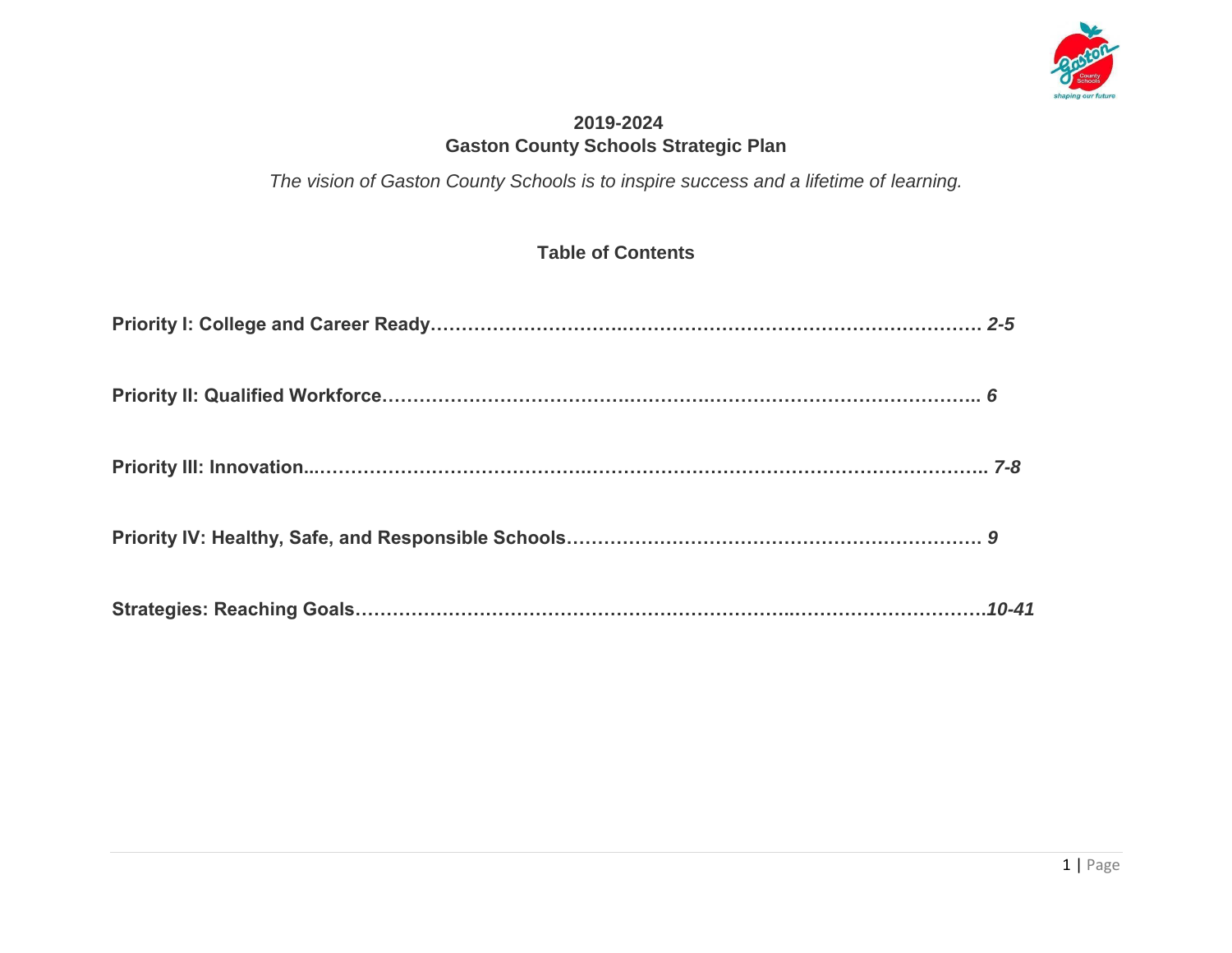

#### **Priority I: College and Career Ready**

#### *State Goal: Every student in the NC Public School System graduates from High School prepared for work, further education and citizenship.*

#### *State Goal: Every student in the NC Public School System has a personalized education.*

*GCS Goal: Every student will graduate prepared for college, the work force, and other life-enhancing opportunities.*

| By June 2024, Gaston County Schools will increase the graduation rate to 90%.                               |                              |  |  |  |  |  |
|-------------------------------------------------------------------------------------------------------------|------------------------------|--|--|--|--|--|
| 2019-2020<br>2020-2021<br>2021-2022<br>2022-2023<br>2023-2024<br><b>Indicators</b><br><b>Current Status</b> |                              |  |  |  |  |  |
| <b>Increase Graduation Rate</b>                                                                             | 88<br>85.6<br>90<br>89<br>90 |  |  |  |  |  |
|                                                                                                             |                              |  |  |  |  |  |

| By June 2024, Gaston County Schools will increase the percent of students who perform on or above grade level on state assessments. |                       |           |           |           |           |           |  |
|-------------------------------------------------------------------------------------------------------------------------------------|-----------------------|-----------|-----------|-----------|-----------|-----------|--|
| <b>Indicators</b>                                                                                                                   | <b>Current Status</b> | 2019-2020 | 2020-2021 | 2021-2022 | 2022-2023 | 2023-2024 |  |
| <b>EOG Math</b>                                                                                                                     | 53.6                  | 56.1      | 58.6      | 61.1      | 63.6      | 66.1      |  |
| $3^{ra}$                                                                                                                            | 55.1                  | 57.6      | 60.1      | 62.6      | 65.1      | 67.6      |  |
|                                                                                                                                     | 50.0                  | 52.5      | 55.0      | 57.5      | 60.0      | 62.5      |  |
| $5^{th}$                                                                                                                            | 57.1                  | 59.6      | 62.1      | 64.6      | 67.1      | 69.6      |  |
| $6^{\rm th}$                                                                                                                        | 54.6                  | 57.1      | 59.6      | 62.1      | 62.6      | 67.1      |  |
| ⊣th                                                                                                                                 | 53.9                  | 56.4      | 58.9      | 61.4      | 63.9      | 66.5      |  |
| 8 <sup>th</sup>                                                                                                                     | 50.2                  | 52.7      | 55.2      | 57.7      | 60.2      | 62.7      |  |
| (EOG and Math I Included)                                                                                                           |                       |           |           |           |           |           |  |
|                                                                                                                                     |                       |           |           |           |           |           |  |
| <b>EOG Reading</b>                                                                                                                  | 54.0                  | 56.0      | 58.0      | 60.0      | 62.0      | 64.0      |  |
| $3^{ra}$                                                                                                                            | 52.0                  | 54.0      | 56.0      | 58.0      | 60.0      | 62.0      |  |
|                                                                                                                                     | 54.1                  | 56.1      | 58.1      | 60.1      | 62.1      | 64.1      |  |
| 5 <sup>th</sup>                                                                                                                     | 52.9                  | 54.9      | 56.9      | 58.9      | 60.9      | 62.9      |  |
| 6 <sup>th</sup>                                                                                                                     | 57.5                  | 59.5      | 61.5      | 63.5      | 65.5      | 67.5      |  |
| ₹th                                                                                                                                 | 55.5                  | 57.5      | 59.5      | 61.5      | 63.5      | 65.5      |  |
| 8 <sup>th</sup>                                                                                                                     | 51.7                  | 53.7      | 55.7      | 57.7      | 59.7      | 61.7      |  |
|                                                                                                                                     |                       |           |           |           |           |           |  |
|                                                                                                                                     |                       |           |           |           |           |           |  |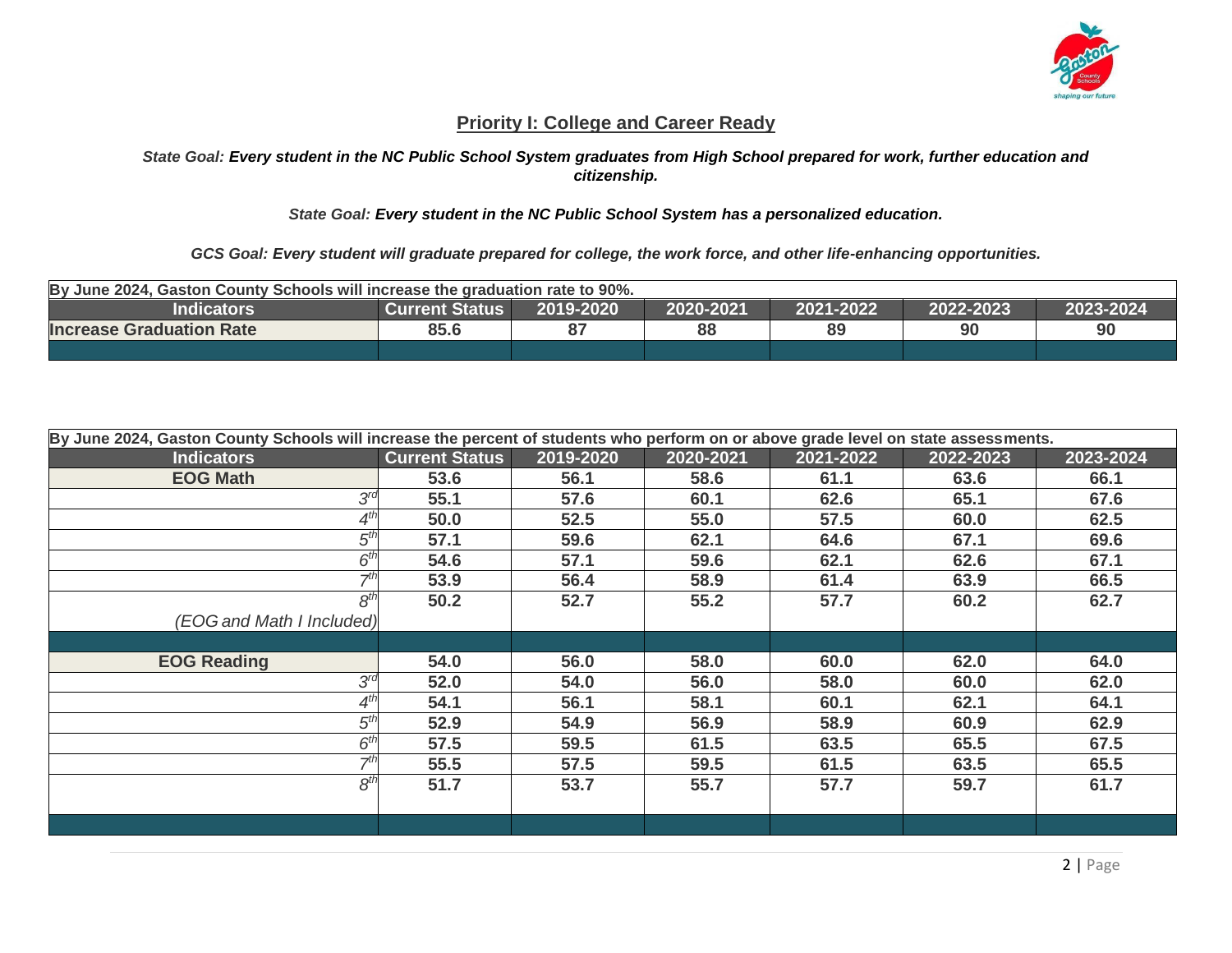

| By June 2024, Gaston County Schools will increase the percent of students who perform on or above grade level on state assessments. |                       |           |           |           |           |           |
|-------------------------------------------------------------------------------------------------------------------------------------|-----------------------|-----------|-----------|-----------|-----------|-----------|
| <b>Indicators</b>                                                                                                                   | <b>Current Status</b> | 2019-2020 | 2020-2021 | 2021-2022 | 2022-2023 | 2023-2024 |
| <b>EOG Science</b>                                                                                                                  | 69.5                  | 71.5      | 73.5      | 75.5      | 77.5      | 79.5      |
| 5 <sup>th</sup>                                                                                                                     | 64.0                  | 66.0      | 68.0      | 70.0      | 72.0      | 74.0      |
| 8 <sup>th</sup>                                                                                                                     | 75.6                  | 77.6      | 79.6      | 81.6      | 83.6      | 85.6      |
| <b>EOC</b>                                                                                                                          | 56.1                  | 58.1      | 60.1      | 62.1      | 64.1      | 66.1      |
| Math                                                                                                                                | 55.4                  | 57.4      | 59.4      | 61.4      | 63.4      | 65.4      |
| Math 3                                                                                                                              | <b>Baseline Year</b>  |           |           |           |           |           |
| English II                                                                                                                          | 56.0                  | 58.0      | 60.0      | 62.0      | 64.0      | 66.0      |
| Biology                                                                                                                             | 57.0                  | 59.0      | 61.0      | 63.0      | 65.0      | 67.0      |
|                                                                                                                                     |                       |           |           |           |           |           |
| <b>ACT/WorkKeys</b>                                                                                                                 |                       |           |           |           |           |           |
| Percent of Students with Certificate of                                                                                             | 64.5                  | 65.6      | 66.7      | 67.8      | 68.9      | 70.0      |
| Silver or Higher                                                                                                                    |                       |           |           |           |           |           |
| ACT Composite (17 or higher)                                                                                                        | 52.3                  | 53.8      | 55.3      | 56.8      | 58.3      | 60.0      |
|                                                                                                                                     |                       |           |           |           |           |           |
| <b>AP Courses</b>                                                                                                                   |                       |           |           |           |           |           |
| Percent of students enrolled in AP courses                                                                                          | 11.7                  | 12.3      | 12.8      | 13.4      | 14.0      | 15.0      |
| Percent of Students Enrolled in AP course<br>and take the exam                                                                      | 11.4                  | 12.1      | 12.8      | 13.5      | 14.2      | 15.0      |
| Percent of students that earn a 3 or higher<br>on the AP exam                                                                       | 33.2                  | 34.6      | 36.0      | 37.4      | 38.8      | 40.0      |
|                                                                                                                                     |                       |           |           |           |           |           |
| <b>CTE</b>                                                                                                                          |                       |           |           |           |           |           |
| Increase the proficiency percentage on<br><b>CTE</b> assessments                                                                    | 87.8                  | 81.0      | 82.0      | 83.0      | 84.0      | 85.0      |
| Increase the percentage of students<br>earning industry recognized credentials                                                      | 161.5                 | $>=100$   | $>=100$   | $>=100$   | $>=100$   | $>=100$   |

 $\Gamma$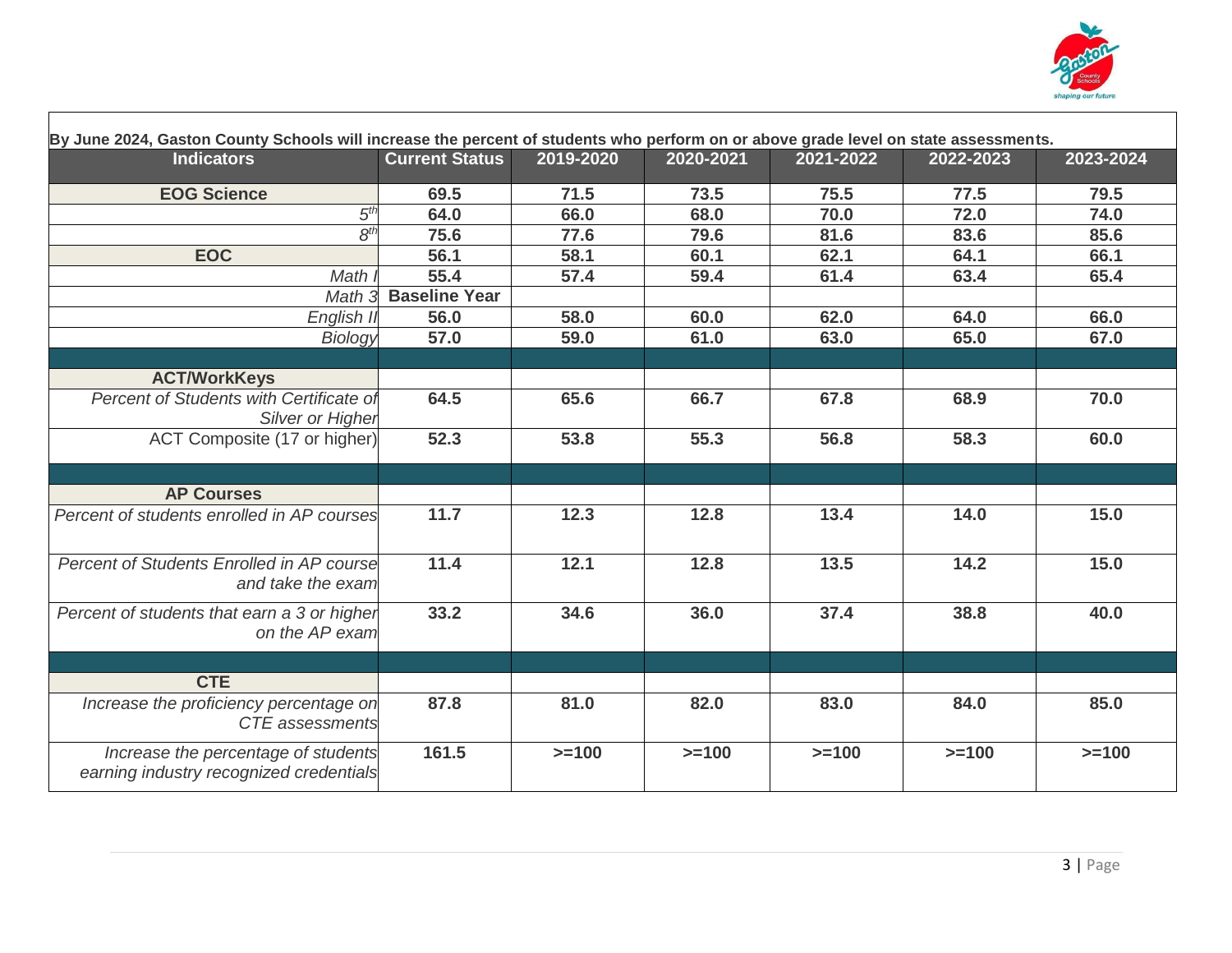

**By June 2024, Gaston County Schools will increase the percent of students who perform on or above grade level on EOG and EOC assessments, in all major sub-groups.** 

| major oaw yroapor<br><b>Indicators</b> | <b>Current Status</b>    | 2019-2020 | 2020-2021 | 2021-2022 | 2022-2023 | $\overline{20}$ 23-2024 |
|----------------------------------------|--------------------------|-----------|-----------|-----------|-----------|-------------------------|
| <b>EOG Math</b>                        | 53.6                     | 56.1      | 58.6      | 61.1      | 63.6      | 66.1                    |
| <b>SWD</b>                             | 16.5                     | 19.0      | 21.5      | 24.00     | 26.5      | 29.0                    |
| <b>ELL</b>                             | 43.6                     | 46.1      | 48.6      | 51.1      | 53.6      | 56.1                    |
| <b>EDS</b>                             | 41.1                     | 43.6      | 46.1      | 48.6      | 51.1      | 53.6                    |
| African-American                       | 36.4                     | 38.9      | 41.4      | 43.9      | 46.4      | 48.9                    |
|                                        |                          |           |           |           |           |                         |
| <b>EOG Reading</b>                     | 54.0                     | 56.0      | 58.0      | 60.0      | 62.0      | 64.0                    |
| <b>SWD</b>                             | 16.0                     | 18.0      | 20.0      | 22.0      | 24.00     | 26.0                    |
| <b>ELL</b>                             | 34.3                     | 36.3      | 38.3      | 40.3      | 42.3      | 44.3                    |
| <b>EDS</b>                             | 42.1                     | 44.1      | 46.1      | 48.1      | 50.1      | 52.1                    |
| African-American                       | 37.3                     | 39.3      | 41.3      | 43.3      | 45.3      | 47.3                    |
|                                        |                          |           |           |           |           |                         |
| <b>EOG Science</b>                     | 69.5                     | 71.5      | 73.5      | 75.5      | 77.5      | 79.5                    |
| <b>SWD</b>                             | 30.9                     | 32.9      | 34.9      | 36.9      | 38.9      | 40.9                    |
| <b>ELL</b>                             | 52.2                     | 54.2      | 56.2      | 58.2      | 60.2      | 62.2                    |
| <b>EDS</b>                             | 58.6                     | 60.6      | 62.6      | 64.6      | 66.6      | 68.6                    |
| African-American                       | 52.5                     | 54.5      | 56.5      | 58.5      | 60.5      | 62.5                    |
|                                        |                          |           |           |           |           |                         |
| <b>EOC Math I</b>                      | 55.4                     | 57.4      | 59.4      | 61.4      | 63.4      | 65.4                    |
| <b>SWD</b>                             | 15.6                     | 18.1      | 20.6      | 23.1      | 25.6      | 28.1                    |
| <b>ELL</b>                             | 33.8                     | 36.3      | 38.8      | 41.3      | 43.8      | 46.3                    |
| <b>EDS</b>                             | 41.6                     | 44.1      | 46.6      | 49.1      | 51.6      | 54.1                    |
| African-American                       | 38.6                     | 41.1      | 43.6      | 46.1      | 48.6      | 51.1                    |
|                                        |                          |           |           |           |           |                         |
| <b>EOC Math 3</b>                      | <b>Baseline Year</b>     |           |           |           |           |                         |
| <b>SWD</b>                             | <b>Baseline Year</b>     |           |           |           |           |                         |
| <b>ELL</b>                             | <b>Baseline Year</b>     |           |           |           |           |                         |
|                                        | <b>EDS</b> Baseline Year |           |           |           |           |                         |
| African-American                       | <b>Baseline Year</b>     |           |           |           |           |                         |
|                                        |                          |           |           |           |           |                         |
| <b>EOC English II</b>                  | 56.0                     | 58.0      | 60.0      | 62.0      | 64.0      | 66.0                    |
| <b>SWD</b>                             | 16.3                     | 18.3      | 20.3      | 22.3      | 24.3      | 26.3                    |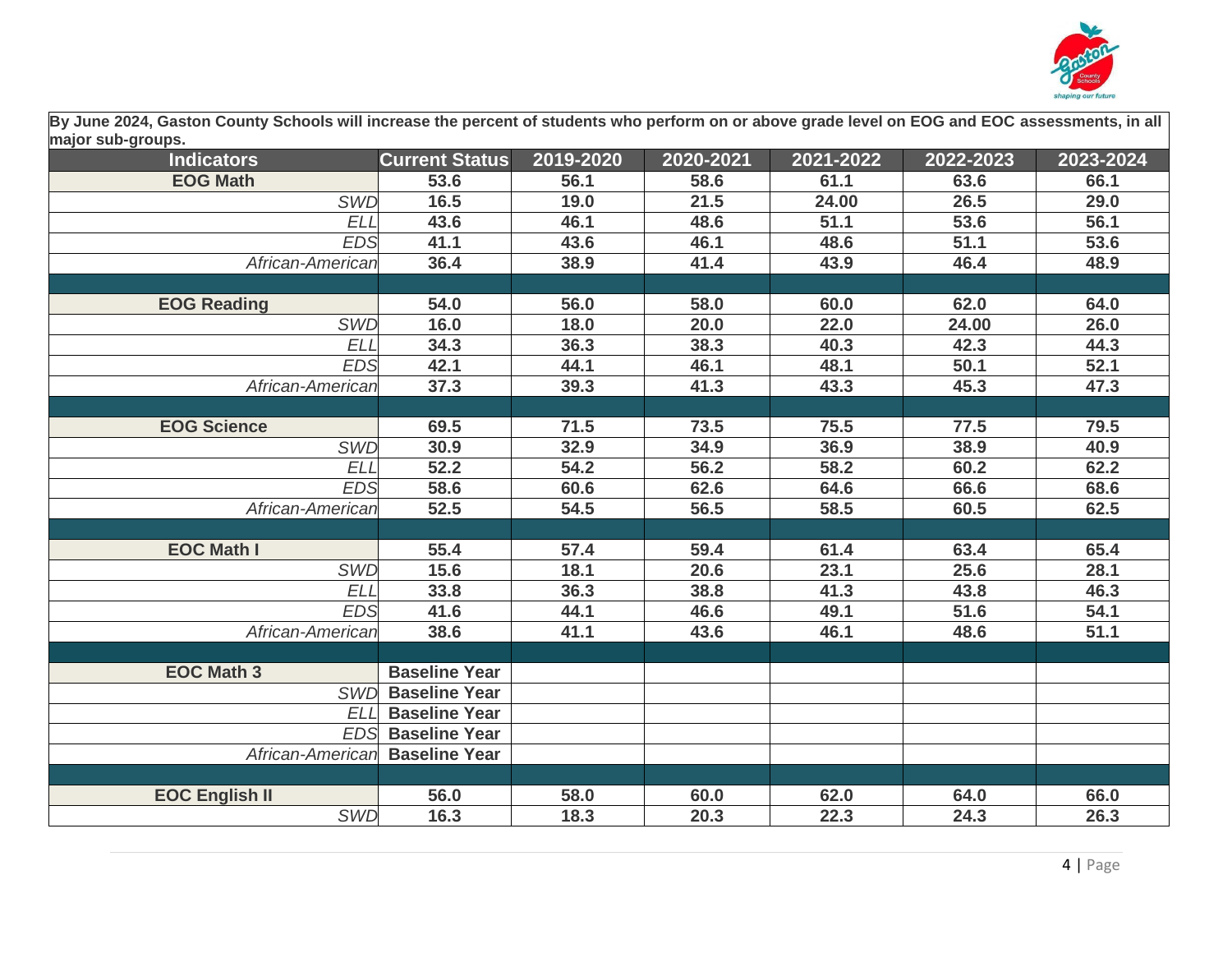

| EL.                | 24.2 | 26.2 | 28.2 | 30.2 | 32.2 | 34.2 |
|--------------------|------|------|------|------|------|------|
| EDS                | 43.2 | 45.2 | 47.2 | 49.2 | 51.2 | 53.2 |
| African-American   | 39.2 | 41.2 | 43.2 | 45.2 | 47.2 | 49.2 |
|                    |      |      |      |      |      |      |
| <b>EOC Biology</b> | 57.0 | 59.0 | 61.0 | 63.0 | 65.0 | 67.0 |
| <b>SWD</b>         | 17.1 | 19.1 | 21.1 | 23.1 | 25.1 | 27.1 |
| ELL                | 39.2 | 41.2 | 43.2 | 45.2 | 47.2 | 49.2 |
| EDS                | 44.0 | 46.0 | 48.0 | 50.0 | 52.0 | 54.0 |
| African-American   | 35.6 | 37.6 | 39.6 | 41.6 | 43.6 | 45.6 |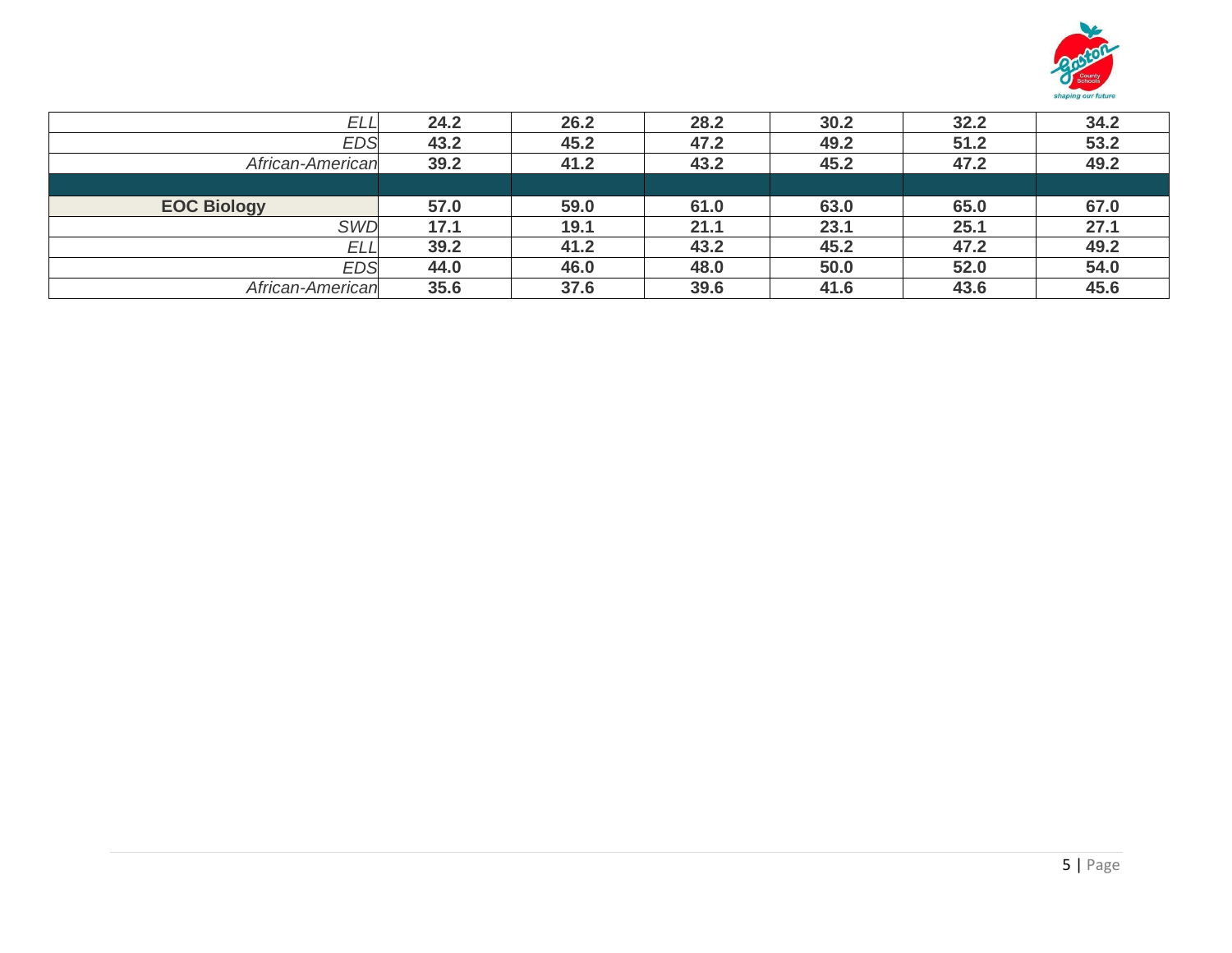

#### **Priority II: Qualified Workforce**

#### *State Goal:* **Every student, every day, has excellent educators.**

#### *GCS Goal: Every employee is qualified and committed to the education of all children.*

| By June 2024, Gaston County Schools will attract and retain high quality workforce in all schools, including high needs areas. |                       |           |           |                 |           |           |
|--------------------------------------------------------------------------------------------------------------------------------|-----------------------|-----------|-----------|-----------------|-----------|-----------|
| <b>Indicators</b>                                                                                                              | <b>Current Status</b> | 2019-2020 | 2020-2021 | $ 2021 - 2022 $ | 2022-2023 | 2023-2024 |
| Decrease the Teacher Turnover Rate                                                                                             | 13.41                 | 13.30     | 13.20     | 13.00           | 13.00     | 13.00     |
|                                                                                                                                |                       |           |           |                 |           |           |
| <b>Increase the Teacher Supplement</b>                                                                                         | \$2,826               | \$3,075   | \$3,325   | \$3,575         | \$3,826   | \$4,075   |
|                                                                                                                                |                       |           |           |                 |           |           |

| By June 2024, Gaston County Schools will survey stakeholders annually to determine the level of overall district and school climate. |    |                                                                                        |    |    |    |    |  |  |
|--------------------------------------------------------------------------------------------------------------------------------------|----|----------------------------------------------------------------------------------------|----|----|----|----|--|--|
| <b>Indicators</b>                                                                                                                    |    | <b>Current Status</b><br>2019-2020<br>2020-2021<br>2021-2022<br>2022-2023<br>2023-2024 |    |    |    |    |  |  |
| <b>Increase Survey Participation</b>                                                                                                 |    |                                                                                        |    |    |    |    |  |  |
| <b>Percent of Student Participation</b>                                                                                              | 83 | 85                                                                                     |    | 90 | 92 | 94 |  |  |
| Percent of Parent Participation                                                                                                      | 48 | 55                                                                                     | 60 | 65 |    | 75 |  |  |
| Percent of District Personnel Participation                                                                                          | 84 | 85                                                                                     |    | 90 | 92 | 94 |  |  |

| By June 2024, Gaston County Schools will increase access to quality, research-based, academic credentials for employees. |                       |           |           |           |           |           |
|--------------------------------------------------------------------------------------------------------------------------|-----------------------|-----------|-----------|-----------|-----------|-----------|
| <b>Indicators</b>                                                                                                        | <b>Current Status</b> | 2019-2020 | 2020-2021 | 2021-2022 | 2022-2023 | 2023-2024 |
| <b>Increase Number of</b>                                                                                                | 238                   | 245       | 255       | 265       | 275       | 285       |
| <b>National Board Certified Teachers</b>                                                                                 |                       |           |           |           |           |           |
|                                                                                                                          |                       |           |           |           |           |           |
| <b>Increase Number of</b><br><b>Teachers with Advanced Degrees</b>                                                       | 12                    | 20        | 25        | 30        | 35        | 40        |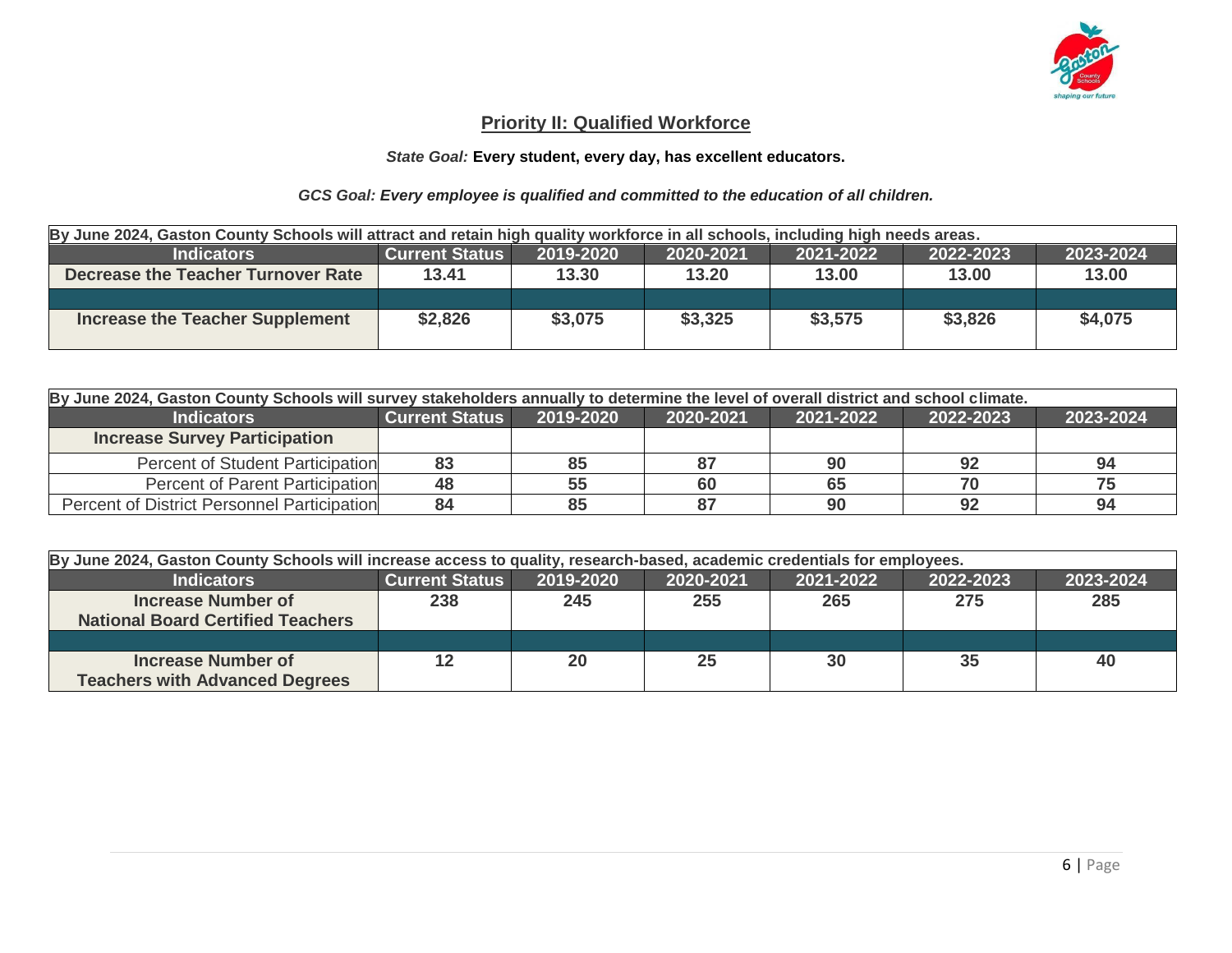

#### **Priority III: Innovation**

**State Goal: Every school district has up to date financial, business, and technology systems to serve its students, parents, and educators.**

#### **GCS Goal: Every employee uses innovative practices to serve all students, parents, and other stakeholders.**

| By June 2024, Gaston County Schools will ensure equitable and sustainable access to technology infrastructure and professional learning. |                       |             |             |             |             |             |
|------------------------------------------------------------------------------------------------------------------------------------------|-----------------------|-------------|-------------|-------------|-------------|-------------|
| <b>Indicators</b>                                                                                                                        | <b>Current Status</b> | 2019-2020   | 2020-2021   | 2021-2022   | 2022-2023   | 2023-2024   |
| <b>Number of Technology Devices</b>                                                                                                      |                       |             |             |             |             |             |
| <b>Current Devices</b>                                                                                                                   | 37,439                | 38,000      | 38,000      | 38,000      | 38,000      | 38,000      |
| <b>End of Life Devices</b>                                                                                                               | 2,117                 | 3,000       | 3,000       | 3,000       | 3,000       | 3,000       |
|                                                                                                                                          |                       |             |             |             |             |             |
| <b>Budget Allocation for Refreshment and</b>                                                                                             |                       |             |             |             |             |             |
| <b>Additional Infrastructure</b>                                                                                                         |                       |             |             |             |             |             |
| <b>Budget Allocation</b>                                                                                                                 | \$0                   | \$1,000,000 | \$1,100,000 | \$1,400,000 | \$1,400,000 | \$1,400,000 |
|                                                                                                                                          |                       |             |             |             |             |             |
| <b>Gaston Digital</b>                                                                                                                    |                       |             |             |             |             |             |
| Number of Course Offerings                                                                                                               | 63                    | 70          | 75          | 80          | 85          | 85          |
| Number of Participants in Gaston Digital                                                                                                 | 728                   | 735         | 740         | 745         | 750         | 755         |
|                                                                                                                                          |                       |             |             |             |             |             |
| <b>Teachers Using Innovative Practices</b>                                                                                               |                       |             |             |             |             |             |
| Number of lesson plans using higher level                                                                                                | <b>Baseline Year</b>  |             |             |             |             |             |
| <b>SAMR</b>                                                                                                                              |                       |             |             |             |             |             |

| By June 2024, Gaston County Schools will continue to use technology for communication and outreach. |                       |              |              |              |              |             |  |
|-----------------------------------------------------------------------------------------------------|-----------------------|--------------|--------------|--------------|--------------|-------------|--|
| <b>Indicators</b>                                                                                   | <b>Current Status</b> | 2019-2020    | 2020-2021    | 2021-2022    | 2022-2023    | 2023-2024   |  |
| <b>Communications</b>                                                                               |                       |              |              |              |              |             |  |
| Number of Schools with Social Media                                                                 | 55                    | 55           | 55           | 55           | 55           | 55          |  |
| Number of Mobile App Downloads                                                                      | 19,800                | 21,780       | 23,760       | 25,740       | 27,720       | 29,700      |  |
| Number of Visits to District Website                                                                | 2.2 million           | 2.42 million | 2.64 million | 2.86 million | 3.08 million | 3.3 million |  |
| Number of "likes" on Facebook (district                                                             | 21,460                | 23,606       | 25,752       | 27,898       | 30,044       | 32,190      |  |
| account)                                                                                            |                       |              |              |              |              |             |  |
| Number of followers on Twitter (district                                                            | 10,700                | 11,770       | 12,840       | 13,910       | 14,980       | 16,050      |  |
| account)                                                                                            |                       |              |              |              |              |             |  |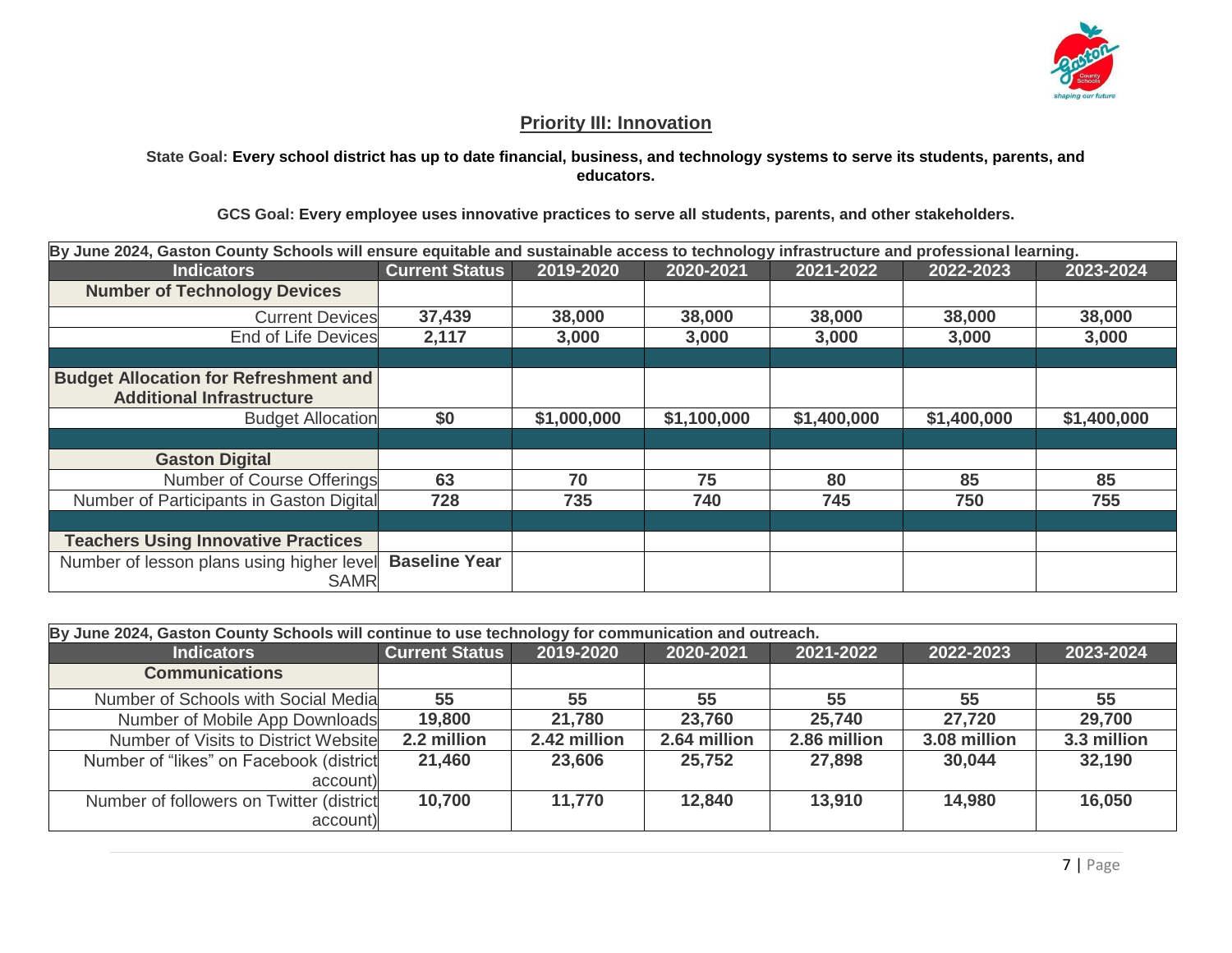

| Number of subscribers on YouTube       | 330 | 363 | 396 | 429 | 462 | 495 |
|----------------------------------------|-----|-----|-----|-----|-----|-----|
| (district account)                     |     |     |     |     |     |     |
| Number of Channel 21 Programs/Videos   | 22  |     | 26  | 28  |     | 32  |
| Number of general information messages | 25  |     | 29  | 31  |     | 35  |
| sent through Parentlink system (from   |     |     |     |     |     |     |
| district level)                        |     |     |     |     |     |     |

**By June 2024, Gaston County Schools will increase the number of teachers and students who effectively use technology enriched learning experiences that are immersive and authentic.**

| <b>Indicators</b>                 | <b>Current Status</b> | 2019-2020 | 2020-2021 | 2021-2022 | 2022-2023 | 2023-2024 |
|-----------------------------------|-----------------------|-----------|-----------|-----------|-----------|-----------|
| Number of Schools with Innovation |                       | 16        | ົາ^       | ົ<br>∠J   | 26        | 30        |
| <b>Stations</b>                   |                       |           |           |           |           |           |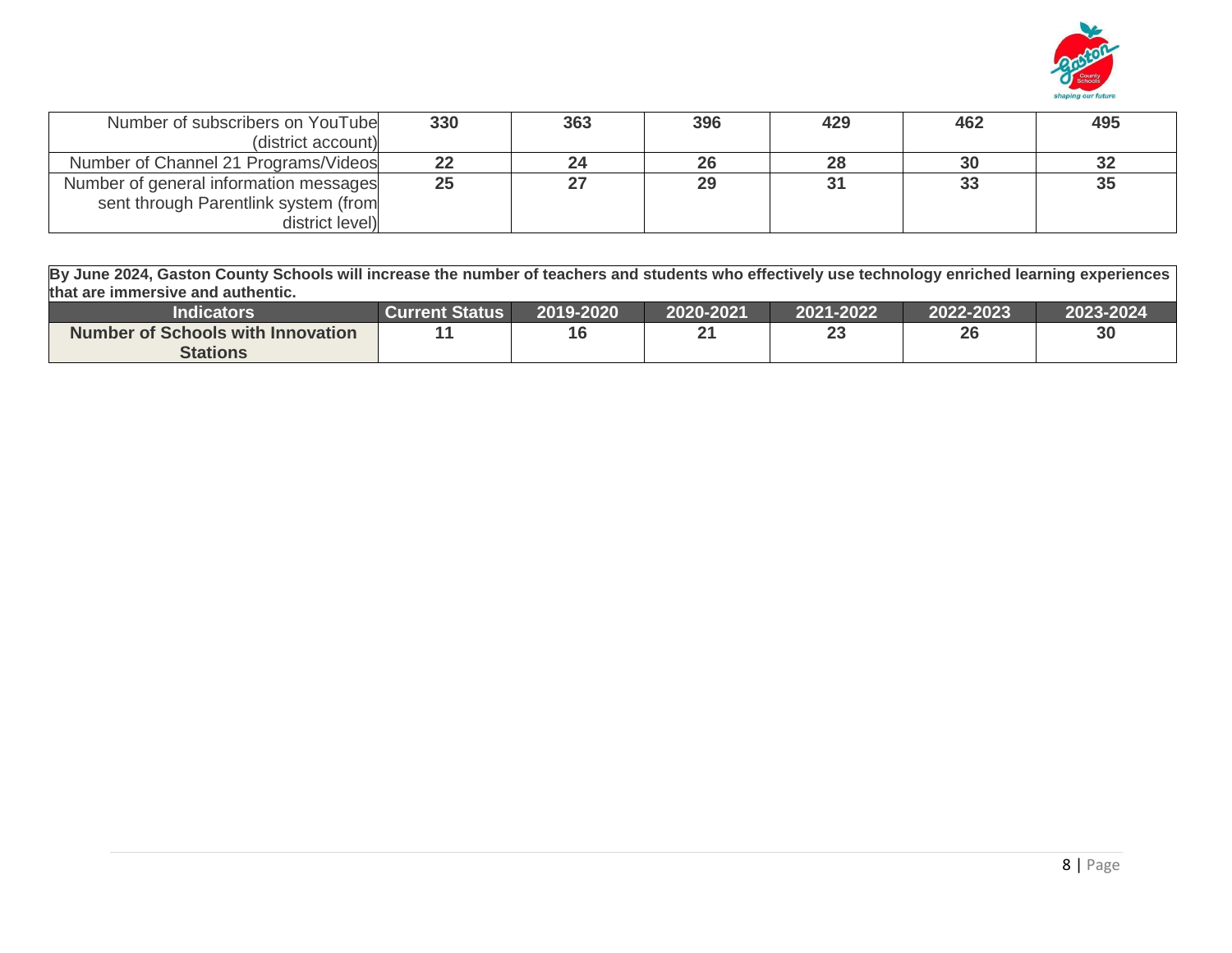

#### **Priority IV: Healthy, Safe, and Responsible Schools**

#### *State Goal: Every student is healthy, safe, and responsible.*

#### *GCS Goal: Every student has the opportunity to learn in a safe school environment.*

| By June 2024, Gaston County Schools will have continuous improvement of safety and security components of the school and work environment. |                       |                                                               |      |      |      |      |  |  |  |
|--------------------------------------------------------------------------------------------------------------------------------------------|-----------------------|---------------------------------------------------------------|------|------|------|------|--|--|--|
| <b>Indicators</b>                                                                                                                          | <b>Current Status</b> | 2019-2020<br>2023-2024<br>2020-2021<br>2021-2022<br>2022-2023 |      |      |      |      |  |  |  |
| <b>Safety</b>                                                                                                                              |                       |                                                               |      |      |      |      |  |  |  |
| Decreased MOD Rate Average                                                                                                                 | 1.63                  | 1.52                                                          | 1.45 | 1.38 | 1.30 | 1.23 |  |  |  |
| Number of Completed Work Orders Baseline Year                                                                                              |                       |                                                               |      |      |      |      |  |  |  |
|                                                                                                                                            |                       |                                                               |      |      |      |      |  |  |  |
| <b>Security</b>                                                                                                                            |                       |                                                               |      |      |      |      |  |  |  |
| Number of Security Audits Conducted                                                                                                        | <b>Baseline Year</b>  |                                                               |      |      |      |      |  |  |  |
| Full Time SRO in All Schools                                                                                                               | 54                    | 54                                                            | 54   | 54   | 54   | 54   |  |  |  |
| Up to Date Security Technology Baseline Year                                                                                               |                       |                                                               |      |      |      |      |  |  |  |

| By June 2024, Gaston County Schools will utilize community resources to increase the physical and mental health support of all students. |                       |              |              |            |            |            |  |
|------------------------------------------------------------------------------------------------------------------------------------------|-----------------------|--------------|--------------|------------|------------|------------|--|
| <b>Indicators</b>                                                                                                                        | <b>Current Status</b> | 2019-2020    | 2020-2021    | 2021-2022  | 2022-2023  | 2023-2024  |  |
| <b>Reduce the Amount of Reported</b><br><b>Bullying Incidents</b>                                                                        | 116                   | 111          | 105          | 100        | 95         | 90         |  |
|                                                                                                                                          |                       |              |              |            |            |            |  |
| <b>Community Resources</b>                                                                                                               |                       |              |              |            |            |            |  |
| Number of Volunteers and Mentors                                                                                                         | 3950 V/ 265 M         | 3975 V/ 275M | 4000 V/300 M | 4000V/300M | 4000V/300M | 4025V/305M |  |
| Number of Business/Community                                                                                                             | 420                   | 425          | 430          | 430        | 430        | 430        |  |
| Partnerships                                                                                                                             |                       |              |              |            |            |            |  |
| Number of Attendees/Participants at                                                                                                      | <b>Baseline Year</b>  |              |              |            |            |            |  |
| <b>Special Events</b>                                                                                                                    |                       |              |              |            |            |            |  |

| By June 2024, Gaston County Schools will continue to foster responsible digital citizenship among all students and employees. |                      |  |  |  |  |  |
|-------------------------------------------------------------------------------------------------------------------------------|----------------------|--|--|--|--|--|
| 2023-2024<br>2022-2023<br>2020-2021<br><b>Indicators</b><br><b>Current Status</b><br>2021-2022<br>12019-2020                  |                      |  |  |  |  |  |
| <b>Completed CIPA Lessons</b>                                                                                                 | <b>Baseline Year</b> |  |  |  |  |  |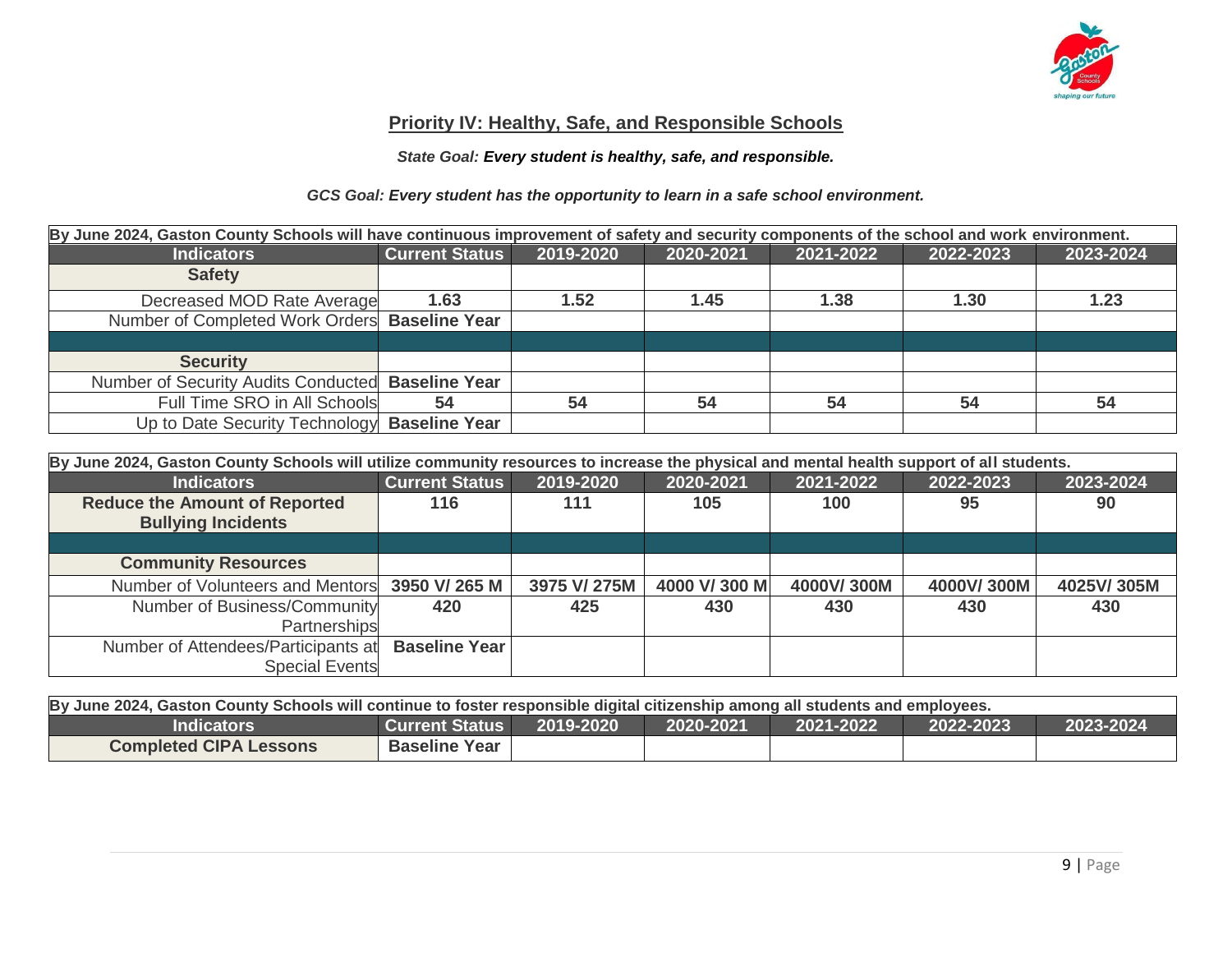

# *STRATEGIES: Reaching Goals*

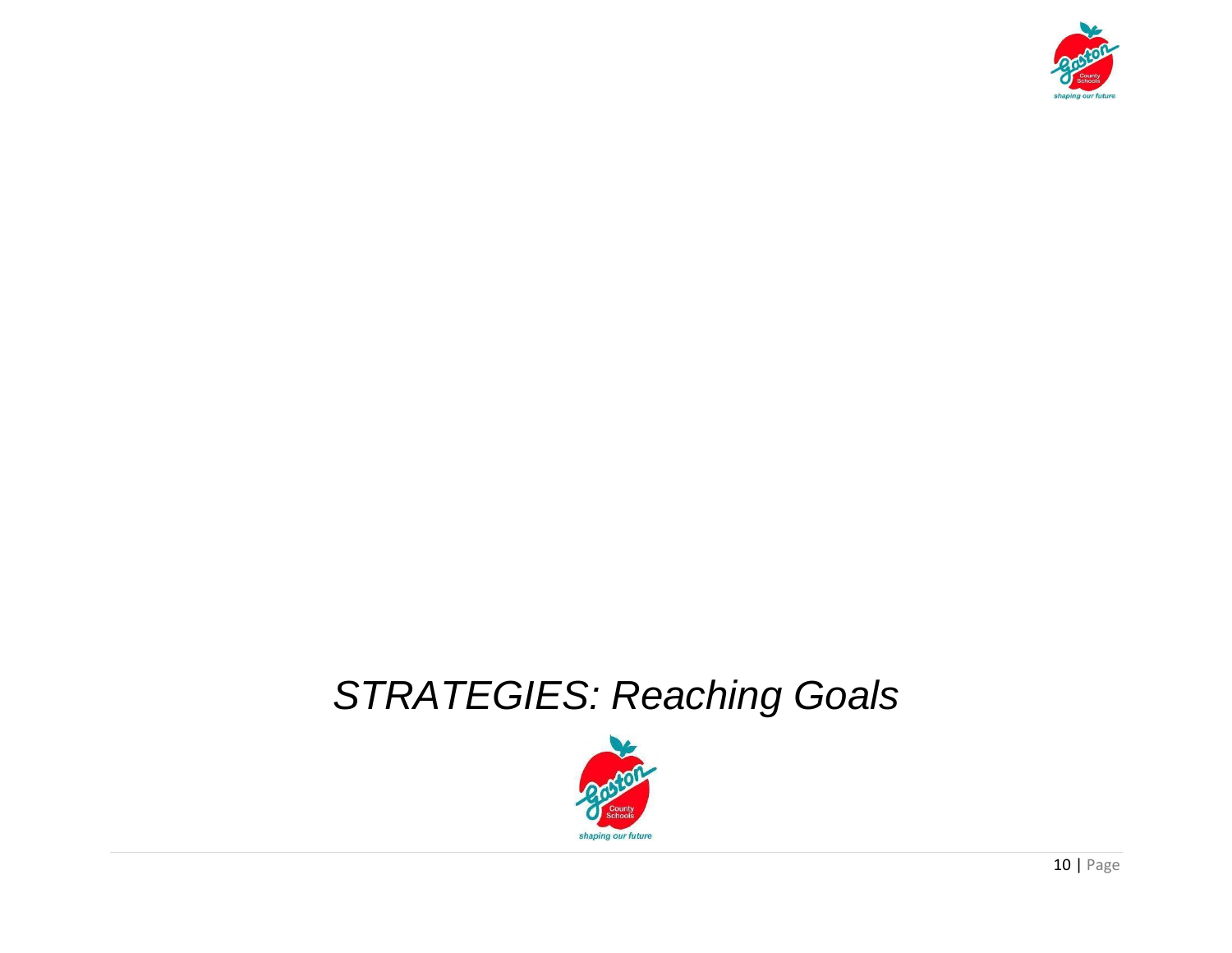

#### **Priority I: College and Career Ready**

#### *State Goal: Every student in the NC Public School System graduates from High School prepared for work, further education and citizenship.*

*State Goal: Every student in the NC Public School System has a personalized education.*

*GCS Goal: Every student will graduate prepared for college, the work force, and other life-enhancing opportunities.*

| By June 2024, Gaston County Schools will increase the graduation rate to 90%.                                                                                                                                                                                |                                                                                                                                                                                               |                                                             |                                  |                                                                                                                                                        |                                                                                                                    |
|--------------------------------------------------------------------------------------------------------------------------------------------------------------------------------------------------------------------------------------------------------------|-----------------------------------------------------------------------------------------------------------------------------------------------------------------------------------------------|-------------------------------------------------------------|----------------------------------|--------------------------------------------------------------------------------------------------------------------------------------------------------|--------------------------------------------------------------------------------------------------------------------|
| <b>Strategies</b>                                                                                                                                                                                                                                            | Person(s)<br><b>Responsible for</b><br>Implementation                                                                                                                                         | Person(s)<br><b>Responsible Data</b><br><b>Reporting</b>    | <b>Benchmark Dates</b>           | <b>Required</b><br><b>Resources</b>                                                                                                                    | <b>Monitoring Method</b>                                                                                           |
|                                                                                                                                                                                                                                                              |                                                                                                                                                                                               | <b>Increase Graduation Rate</b>                             |                                  |                                                                                                                                                        |                                                                                                                    |
| <b>Collaborative Summer Offerings:</b><br><b>Teacher Professional Learning</b><br><b>Opportunities.</b>                                                                                                                                                      | Assoc. Supt. For<br><b>Academic Services</b><br><b>Executive Director of</b><br><b>Elementary School</b><br><b>Instruction</b>                                                                | Assoc. Supt. For<br><b>Academic Services</b>                | Annually<br><b>End of Summer</b> | Time for<br>Professional<br>Development,<br>funding for<br>stipends and<br>resources,<br>training sites                                                | Formative<br><b>Assessment Data</b>                                                                                |
| <b>Increase STEM resources and</b><br>professional development learning<br>opportunities through the addition of<br><b>Innovation Station Elementary</b><br><b>Classrooms and Robotics support for</b><br>elementary and middle school<br>coaches and teams. | Assoc. Supt. For<br><b>Academic Services</b><br><b>Executive Director of</b><br><b>Elementary School</b><br><i>Instruction</i><br><b>Executive Director of</b><br>Exceptional<br>Children/AIG | Assoc. Supt. For<br><b>Academic Services</b>                | Annually                         | Time for<br>Professional<br>Development,<br>funding for<br>resources.<br>training sites.<br>materials for<br><b>Innovation Station</b><br>and Robotics | # of Innovation<br>Station classrooms,<br>professional<br>development<br>calendar,<br><b>RoboGASTON</b><br>rubrics |
| Every elementary BT2 teacher will<br>attend Reading to Research Training.                                                                                                                                                                                    | Assoc. Supt. For<br><b>Academic Services</b>                                                                                                                                                  | <b>Executive Director of</b><br>Exceptional<br>Children/AIG | August - June                    | Time for<br>Professional<br>Development,<br>funding for                                                                                                | Attendance records,<br>assessment pass<br>rate                                                                     |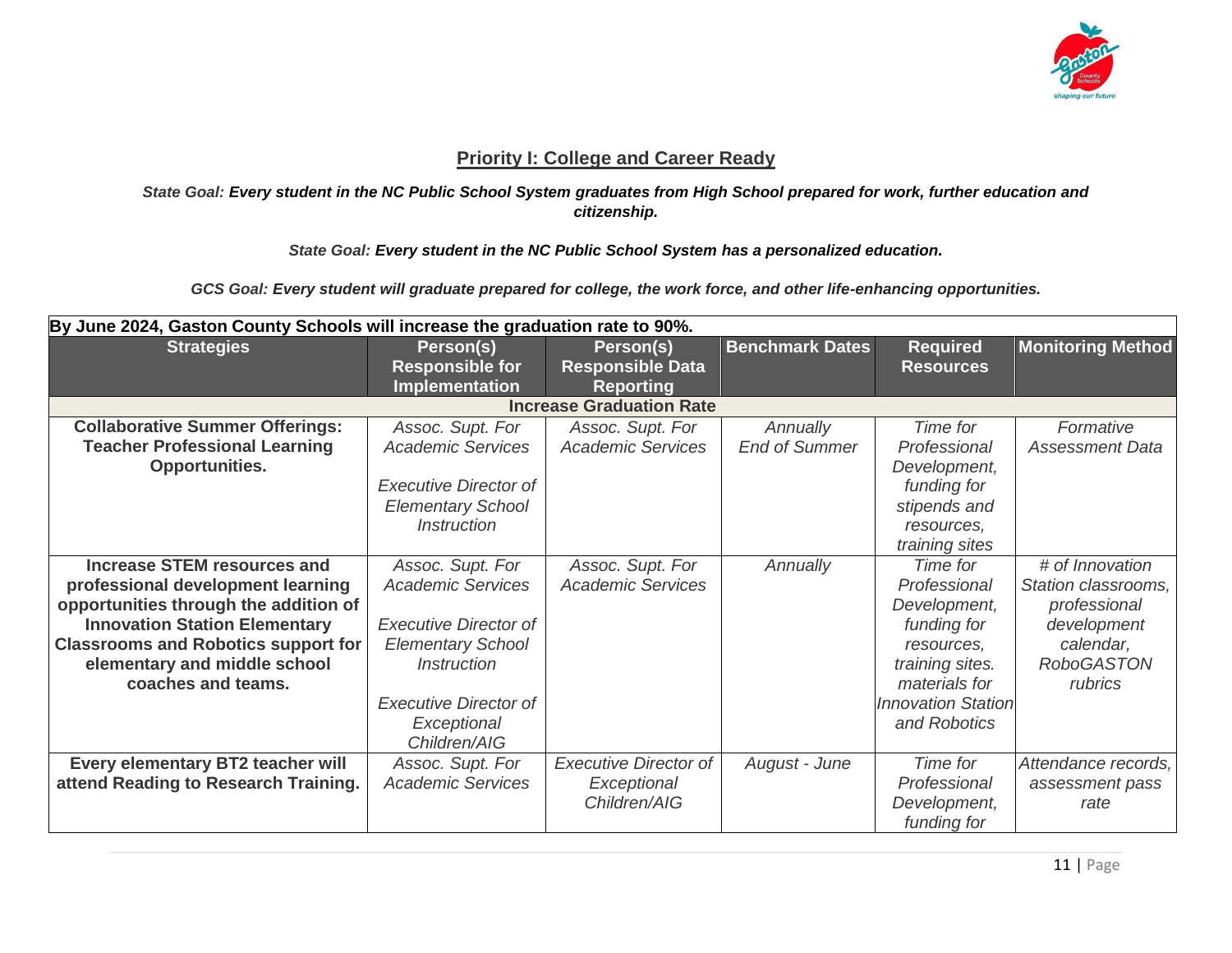

|                                      | <b>Executive Director of</b><br><b>Elementary School</b><br><b>Instruction</b><br><b>Executive Director of</b><br>Exceptional<br>Children/AIG |                              |               | stipends and<br>resources,<br>training sites |                     |
|--------------------------------------|-----------------------------------------------------------------------------------------------------------------------------------------------|------------------------------|---------------|----------------------------------------------|---------------------|
| Every elementary BT3 teacher will    | Assoc. Supt. For                                                                                                                              | <b>Executive Director of</b> | August - June | Time for                                     | Attendance records, |
| attend Foundations of Math Training. | <b>Academic Services</b>                                                                                                                      | Exceptional                  |               | Professional                                 | assessment pass     |
|                                      |                                                                                                                                               | Children/AIG                 |               | Development,                                 | rate                |
|                                      | <b>Executive Director of</b>                                                                                                                  |                              |               | funding for                                  |                     |
|                                      | <b>Elementary School</b>                                                                                                                      |                              |               | stipends and                                 |                     |
|                                      | <i><b>Instruction</b></i>                                                                                                                     |                              |               | resources,                                   |                     |
|                                      |                                                                                                                                               |                              |               | training sites                               |                     |
|                                      | <b>Executive Director of</b>                                                                                                                  |                              |               |                                              |                     |
|                                      | Exceptional                                                                                                                                   |                              |               |                                              |                     |
|                                      | Children/AIG                                                                                                                                  |                              |               |                                              |                     |

| By June 2024, Gaston County Schools will increase the percent of students who perform on or above grade level on state assessments. |                                                                                                                                       |                                                                                |                        |                                                                                      |                                          |  |
|-------------------------------------------------------------------------------------------------------------------------------------|---------------------------------------------------------------------------------------------------------------------------------------|--------------------------------------------------------------------------------|------------------------|--------------------------------------------------------------------------------------|------------------------------------------|--|
| <b>Strategies</b>                                                                                                                   | Person(s)<br><b>Responsible for</b><br>Implementation                                                                                 | Person(s)<br><b>Responsible Data</b><br><b>Reporting</b>                       | <b>Benchmark Dates</b> | <b>Required</b><br><b>Resources</b>                                                  | <b>Monitoring Method</b>                 |  |
|                                                                                                                                     |                                                                                                                                       | <b>EOG Math</b>                                                                |                        |                                                                                      |                                          |  |
| <b>Provide common resources for</b><br>universal screeners and progress<br>monitoring tools.                                        | Assoc. Supt. For<br><b>Academic Services</b><br><b>Executive Director of</b><br><b>Elementary School</b><br><i><b>Instruction</b></i> | Assoc. Supt. For<br><b>Academic Services</b>                                   | Annually               | Time for<br>Professional<br>Development,<br>funding for<br>stipends and<br>resources | <b>Assessment Data</b>                   |  |
| Provide after school K-5 teacher<br>standards-based, math professional<br>development.                                              | Assoc. Supt. For<br><b>Academic Services</b><br><b>Executive Director of</b><br><b>Elementary School</b><br><b>Instruction</b>        | <b>Executive Director of</b><br><b>Elementary School</b><br><i>Instruction</i> | August - June          | Time for<br>Professional<br>Development,<br>funding and<br>resources                 | Attendance records,<br><b>TNL</b> survey |  |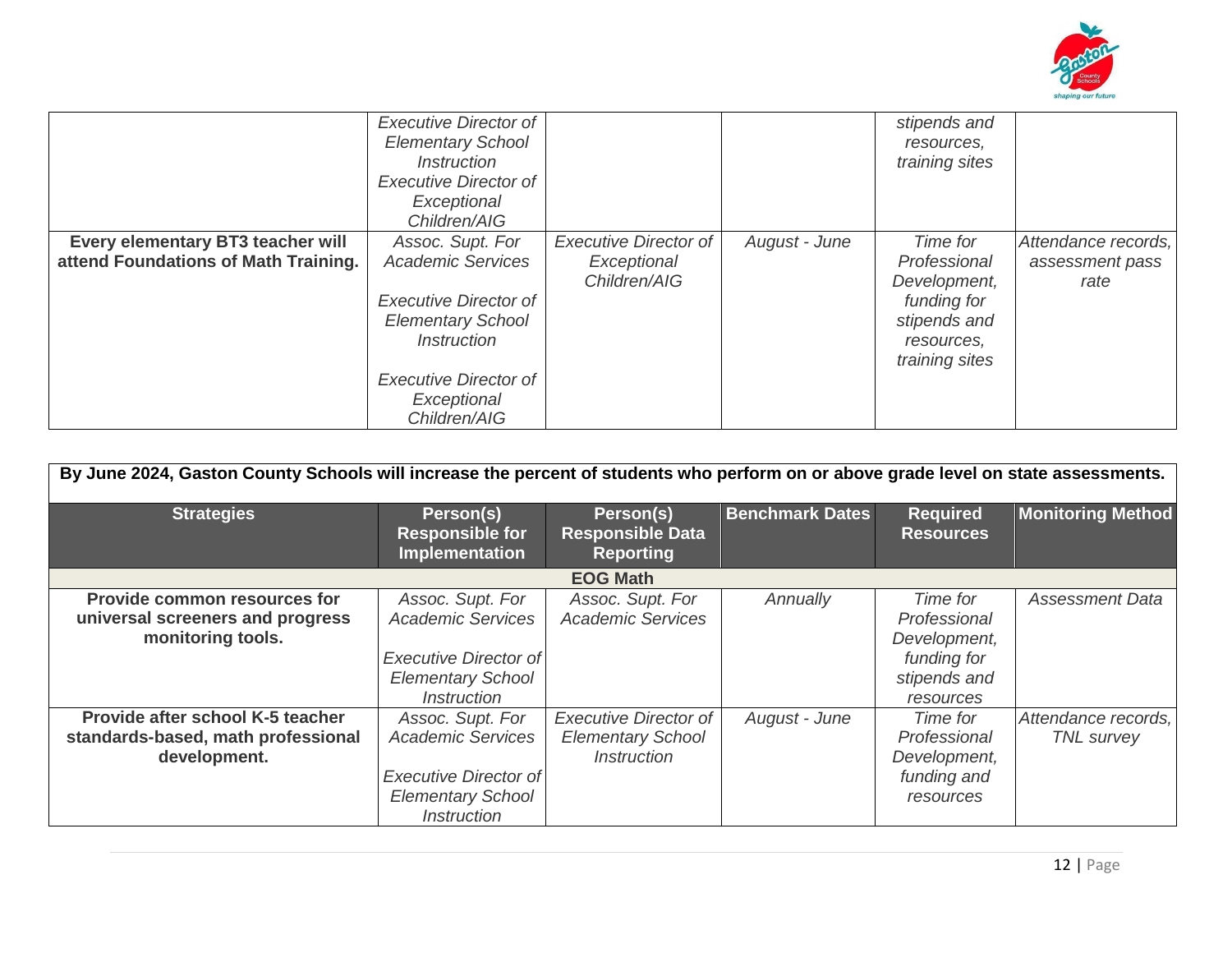

| Increase the number of schools using<br>AMC to include every K-2 classroom.<br>Provide summer 6-8 teacher training on                                                                                 | Assoc. Supt. For<br><b>Academic Services</b><br><b>Executive Director of</b><br><b>Elementary School</b><br><b>Instruction</b><br>Assoc. Supt. For | <b>Executive Director of</b><br><b>Elementary School</b><br><b>Instruction</b><br><b>Executive Director of</b>                               | August - June                 | Time for<br>Professional<br>Development,<br>funding and<br>resources<br>Time for | Attendance records,<br><b>TNL</b> survey<br>Attendance Records. |
|-------------------------------------------------------------------------------------------------------------------------------------------------------------------------------------------------------|----------------------------------------------------------------------------------------------------------------------------------------------------|----------------------------------------------------------------------------------------------------------------------------------------------|-------------------------------|----------------------------------------------------------------------------------|-----------------------------------------------------------------|
| usage of research based instructional<br>strategies.                                                                                                                                                  | <b>Academic Services</b><br><b>Executive Director of</b><br><b>Middle School</b><br><b>Instruction</b>                                             | <b>Middle School</b><br><b>Instruction</b>                                                                                                   | June-August                   | Professional<br>Development,<br>funding and<br>resources                         | <b>Assessment Data</b>                                          |
| Provide county wide virtual middle<br>school 6th-8th grade math professional<br>development during the school year to<br>support current initiatives.                                                 | Assoc. Supt. For<br><b>Academic Services</b><br><b>Executive Director of</b><br><b>Middle School</b><br><b>Instruction</b>                         | <b>Executive Director of</b><br><b>Middle School</b><br><b>Instruction</b>                                                                   | June- August                  | Time for<br>Professional<br>Development,<br>funding and<br>resources             | Attendance Records.<br><b>Assessment Data</b>                   |
| Provide continued support for new<br>curriculum for Math 1 (HS credit)<br>through teaming of teachers across the<br>district and common planning among<br>the PLC team.                               | Assoc. Supt. For<br><b>Academic Services</b><br><b>Executive Director of</b><br><b>Middle School</b><br><b>Instruction</b>                         | <b>Executive Director of</b><br><b>Middle School</b><br><b>Instruction</b>                                                                   | Throughout the<br>school year | Schedules,<br>Planning                                                           | CF Support<br>Calendar,<br><b>Assessment Data</b>               |
| TIPS 1 professional development to<br>support novice teachers with emphasis<br>on planning lessons with other district<br>teachers and collaborating on various<br>curricula within the pacing guide. | Assoc. Supt. For<br><b>Academic Services</b><br><b>Director for Human</b><br><b>Resources</b>                                                      | Assoc. Supt. For<br><b>Academic Services</b><br><b>Director for Human</b><br><b>Resources</b><br>Professional Learning Professional Learning | August - May                  | Funding,<br>Scheduling                                                           | Sign in<br>documentation                                        |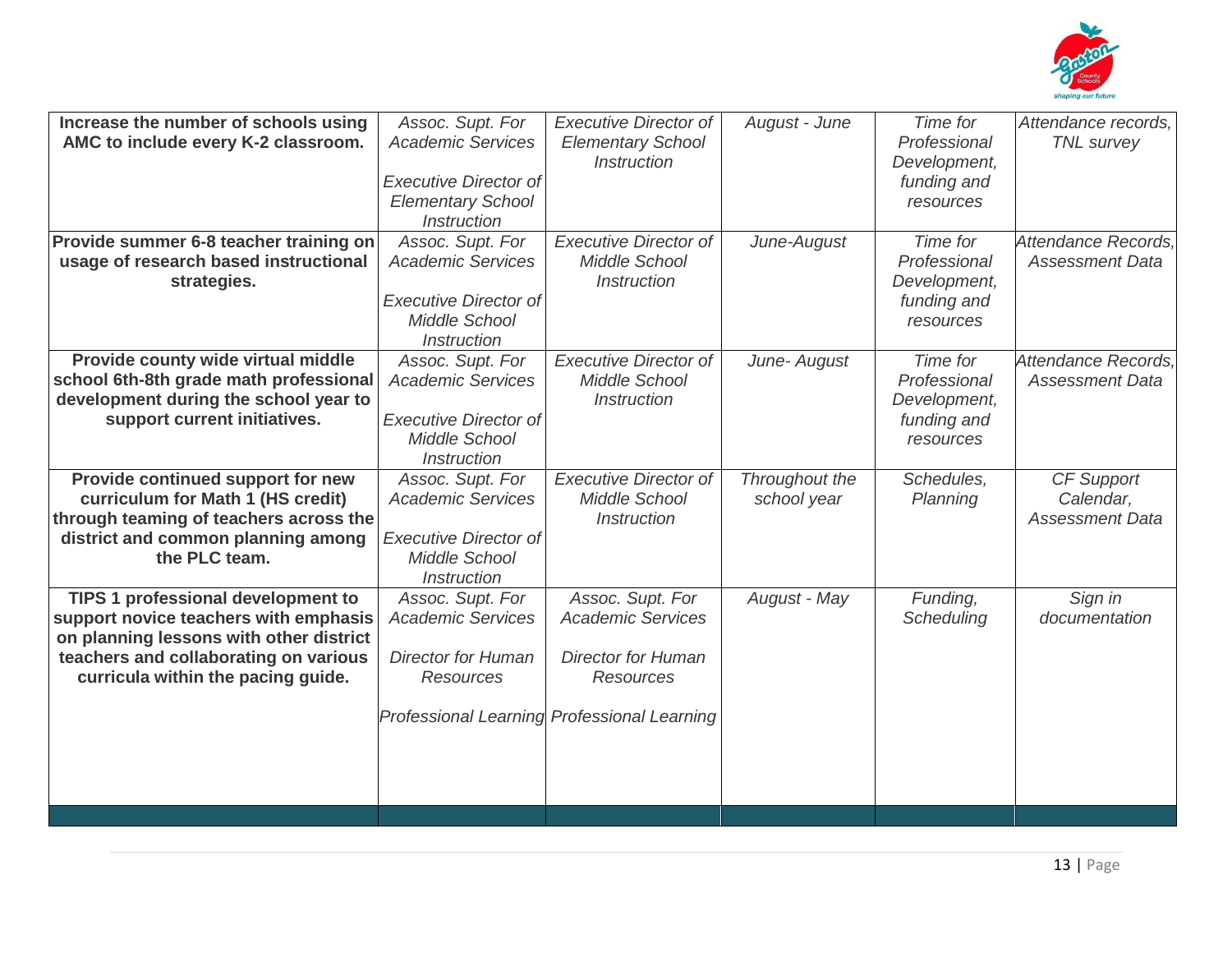

|                                                                                                                                                                                                              |                                                                                                                                                                                                       | <b>EOG Reading</b>                                                                                                                           |                         |                                                                                      |                                          |
|--------------------------------------------------------------------------------------------------------------------------------------------------------------------------------------------------------------|-------------------------------------------------------------------------------------------------------------------------------------------------------------------------------------------------------|----------------------------------------------------------------------------------------------------------------------------------------------|-------------------------|--------------------------------------------------------------------------------------|------------------------------------------|
| <b>Provide common resources for</b><br>universal screeners and progress<br>monitoring tools.                                                                                                                 | Assoc. Supt. For<br><b>Academic Services</b><br><b>Executive Director of</b><br><b>Elementary School</b><br><i><b>Instruction</b></i><br><b>Executive Director of</b><br>Middle School<br>Instruction | Assoc. Supt. For<br><b>Academic Services</b>                                                                                                 | Annually                | Time for<br>Professional<br>Development,<br>funding for<br>stipends and<br>resources | Data                                     |
| Provide after school K-5 teacher<br>standards-based, literacy professional<br>development.                                                                                                                   | Assoc. Supt. For<br><b>Academic Services</b><br><b>Executive Director of</b><br><b>Elementary School</b><br><i><b>Instruction</b></i>                                                                 | <b>Executive Director of</b><br><b>Elementary School</b><br><i><b>Instruction</b></i>                                                        | August - June           | Time for<br>Professional<br>Development,<br>funding and<br>resources                 | Attendance records.<br><b>TNL</b> survey |
| Provide full-time Literacy Teachers at all<br><b>Title I Elementary Schools.</b>                                                                                                                             | Assoc. Supt. For<br><b>Academic Services</b>                                                                                                                                                          | Assoc. Supt. For<br><b>Academic Services</b>                                                                                                 | August, January,<br>May | Literacy<br>Teachers.<br>Leveled Literacy<br><b>Instruction</b>                      | Data                                     |
| <b>TIPS 1 professional development to</b><br>support novice teachers with emphasis<br>on planning lessons with other district<br>teachers and collaborating on various<br>curricula within the pacing guide. | Assoc. Supt. For<br><b>Academic Services</b><br><b>Director for Human</b><br><b>Resources</b>                                                                                                         | Assoc. Supt. For<br><b>Academic Services</b><br><b>Director for Human</b><br><b>Resources</b><br>Professional Learning Professional Learning | August - May            | Funding,<br>Scheduling                                                               | Sign in<br>documentation                 |
| Provide 6-8 collaborative teacher<br>literacy professional development,<br>during the summer.                                                                                                                | Assoc. Supt. For<br><b>Academic Services</b><br><b>Executive Director of</b><br><b>Middle School</b><br><b>Instruction</b>                                                                            | <b>Executive Director of</b><br><b>Middle School</b><br><i><b>Instruction</b></i>                                                            | July                    | Time for<br>Professional<br>Development,<br>funding and<br>resources                 | Attendance records.<br><b>TNL</b> survey |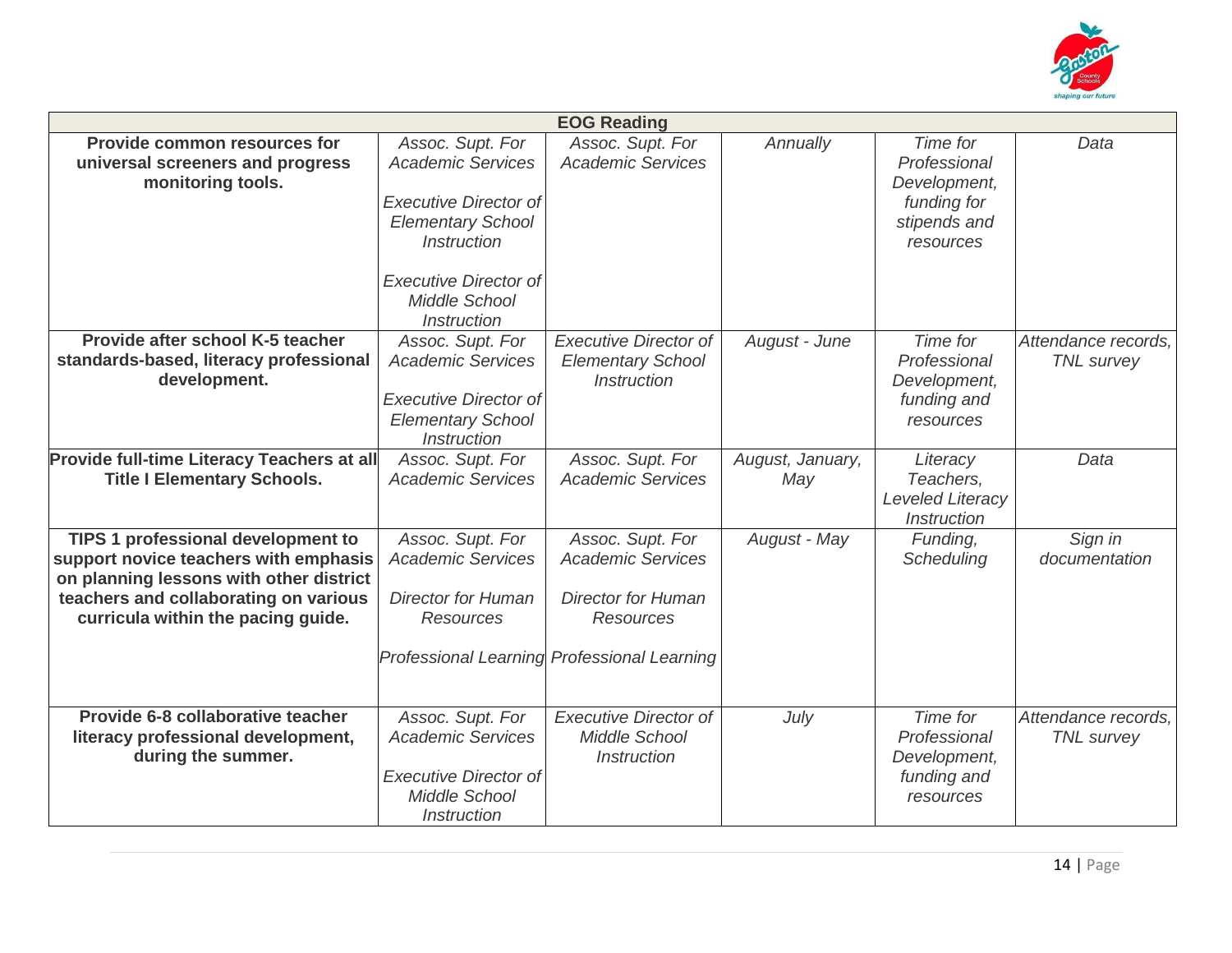

| Develop a cadre (team) of 6-8 teachers<br>as ELA teacher leaders to provide<br>support to developing ELA teachers<br>across the district.<br>Provide year-long 6-8 teacher<br>professional development to support<br>current initiatives. | Assoc. Supt. For<br><b>Academic Services</b><br><b>Executive Director of</b><br>Middle School<br><b>Instruction</b><br>Assoc. Supt. For<br><b>Academic Services</b><br><b>Executive Director of</b><br><b>Middle School</b><br><i><b>Instruction</b></i> | <b>Executive Director of</b><br>Middle School<br><i>Instruction</i><br><b>Executive Director of</b><br><b>Middle School</b><br><i><b>Instruction</b></i> | August - June<br>August - June | Time for<br>Professional<br>Development,<br>funding and<br>resources<br>Time for<br>Professional<br>Development,<br>funding and<br>resources | Attendance Records,<br>TNL survey,<br><b>Assessment Data</b><br>Attendance Records.<br>TNL survey,<br><b>Assessment Data</b> |
|-------------------------------------------------------------------------------------------------------------------------------------------------------------------------------------------------------------------------------------------|----------------------------------------------------------------------------------------------------------------------------------------------------------------------------------------------------------------------------------------------------------|----------------------------------------------------------------------------------------------------------------------------------------------------------|--------------------------------|----------------------------------------------------------------------------------------------------------------------------------------------|------------------------------------------------------------------------------------------------------------------------------|
|                                                                                                                                                                                                                                           |                                                                                                                                                                                                                                                          |                                                                                                                                                          |                                |                                                                                                                                              |                                                                                                                              |
|                                                                                                                                                                                                                                           |                                                                                                                                                                                                                                                          | <b>EOG Science</b>                                                                                                                                       |                                |                                                                                                                                              |                                                                                                                              |
| Provide after school K-5 teacher<br>standards-based, science professional<br>development.                                                                                                                                                 | Assoc. Supt. For<br><b>Academic Services</b><br><b>Executive Director of</b><br><b>Elementary School</b><br>Instruction                                                                                                                                  | <b>Executive Director of</b><br><b>Elementary School</b><br>Instruction                                                                                  | August - June                  | Time for<br>Professional<br>Development,<br>funding and<br>resources                                                                         | Attendance records.<br><b>TNL</b> survey                                                                                     |
| <b>Partner with Gaston Natural Resources</b><br>Department for school based programs<br>and field trips aligned to the NCES.                                                                                                              | <b>Executive Director of</b><br><b>Elementary School</b><br>Instruction                                                                                                                                                                                  | <b>Executive Director of</b><br><b>Elementary School</b><br>Instruction                                                                                  | September - May                | <b>Funding for</b><br>transportation                                                                                                         | Record of school<br>participation                                                                                            |
| Provide 5th grade standard mastery<br>benchmarks and end of unit<br>assessments.                                                                                                                                                          | <b>Executive Director of</b><br><b>Elementary School</b><br><b>Instruction</b>                                                                                                                                                                           | <b>Executive Director of</b><br><b>Elementary School</b><br><b>Instruction</b>                                                                           | August - May                   | <b>Schoolnet</b>                                                                                                                             | <b>Assessment Data</b>                                                                                                       |
| Increase teacher resources through on-<br>line streaming resources.                                                                                                                                                                       | Assoc. Supt. For<br><b>Academic Services</b><br><b>Executive Director of</b><br><b>Elementary School</b><br>Instruction                                                                                                                                  | <b>Executive Director of</b><br><b>Elementary School</b><br><i><b>Instruction</b></i>                                                                    | August - June                  | Time for<br>Professional<br>Development,<br>funding and<br>resources                                                                         | <b>Assessment Data</b>                                                                                                       |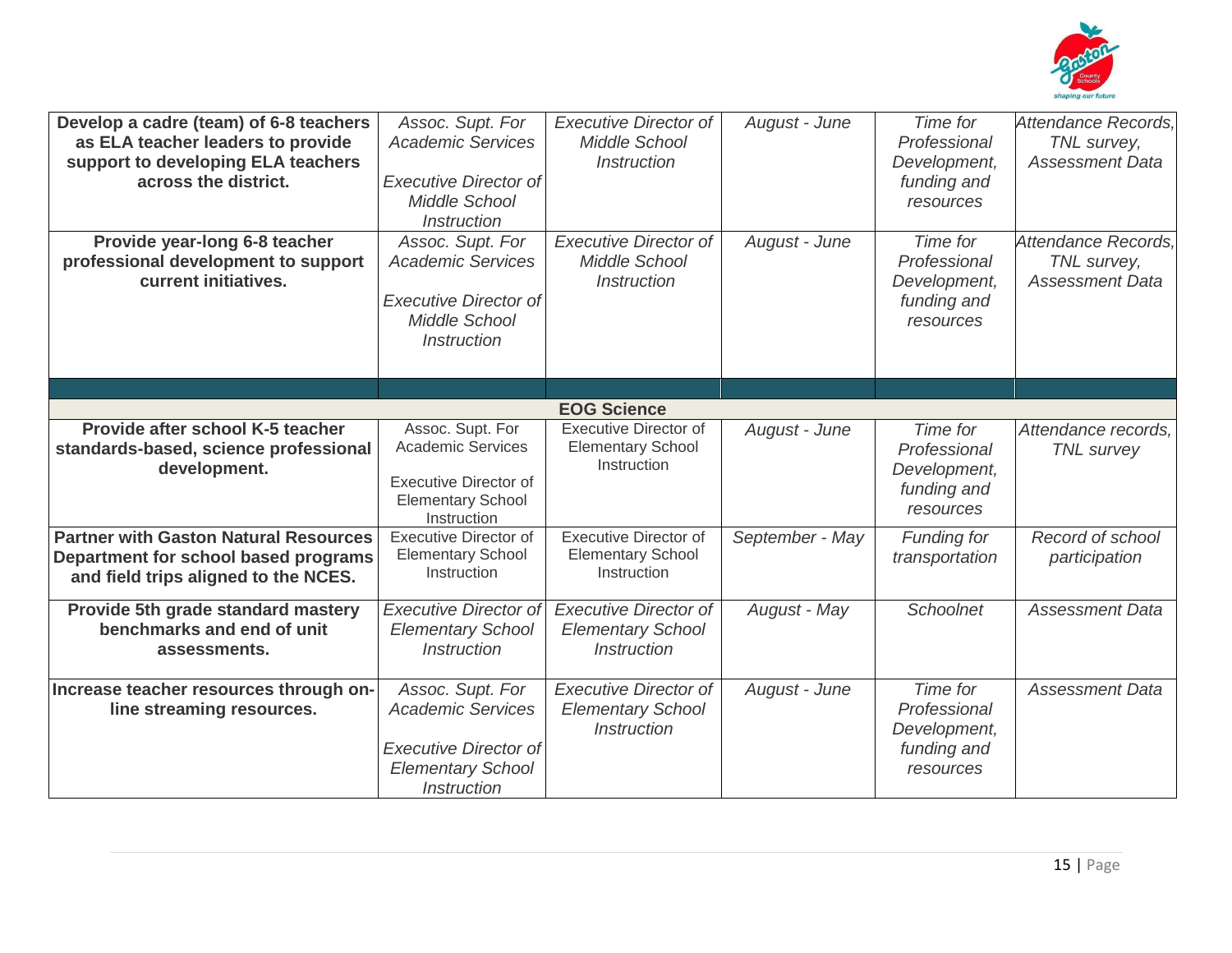

| <b>Provide standards based science</b>                                              | Assoc. Supt. For              | <b>Executive Director of</b>        | September - June | Standards,              | Attendance records |
|-------------------------------------------------------------------------------------|-------------------------------|-------------------------------------|------------------|-------------------------|--------------------|
| professional development during                                                     | <b>Academic Services</b>      | Middle School<br><b>Instruction</b> |                  | Facility                |                    |
| planning for 6 - 8 science teachers.                                                | <b>Executive Director of</b>  |                                     |                  |                         |                    |
|                                                                                     | <b>Middle School</b>          |                                     |                  |                         |                    |
|                                                                                     | <b>Instruction</b>            |                                     |                  |                         |                    |
| <b>Partner with Gaston Natural Resources</b>                                        | <b>Executive Director of</b>  | <b>Executive Director of</b>        | September - May  |                         | Record of school   |
| Department for school based programs.                                               | <b>Middle School</b>          | <b>Elementary School</b>            |                  |                         | participation      |
|                                                                                     | <i><b>Instruction</b></i>     | <b>Instruction</b>                  |                  |                         |                    |
| Provide 8th grade standards mastery                                                 | <b>Executive Director of</b>  | <b>Executive Director of</b>        | September - May  | Schoolnet               | Record of school   |
| benchmarks and end of unit                                                          | Middle School                 | <b>Elementary School</b>            |                  |                         | participation      |
| assessments.                                                                        | <b>Instruction</b>            | <b>Instruction</b>                  |                  |                         |                    |
|                                                                                     |                               |                                     |                  |                         |                    |
|                                                                                     |                               | <b>Biology</b>                      |                  |                         |                    |
| <b>Facilitate Professional Learning</b>                                             | <b>Executive Director of</b>  | <b>Executive Director of</b>        | July-August      | Supplies for            | Record of teacher  |
| <b>Networks among Biology teachers</b>                                              | <b>High School</b>            | <b>High School</b>                  |                  | Effective               | participation      |
| within schools and across the district to<br>provide collaborative environments and | <i><b>Instruction</b></i>     | <b>Instruction</b>                  |                  | Professional            |                    |
| develop planning and pacing as a team.                                              |                               |                                     |                  | Learning<br>Communities |                    |
|                                                                                     |                               |                                     |                  | Professional            |                    |
|                                                                                     |                               |                                     |                  | Development             |                    |
| <b>Facilitate Professional Growth for</b>                                           | <b>Executive Director of</b>  | <b>Executive Director of</b>        | July-June        | Supplies and            | Record of teacher  |
| <b>Teachers through Professional</b>                                                | <b>High School</b>            | <b>High School</b>                  |                  | funds this              | participation      |
| Development such as Delta Fellows and                                               | <b>Instruction</b>            | <b>Instruction</b>                  |                  | Professional            |                    |
| <b>Lesson Design Summits.</b>                                                       |                               |                                     |                  | Development             |                    |
|                                                                                     | <b>Curriculum Facilitator</b> | <b>Curriculum Facilitator</b>       |                  |                         |                    |
|                                                                                     | for High School               | for High School                     |                  |                         |                    |
|                                                                                     | Science                       | <b>Science</b>                      |                  |                         |                    |
| <b>Facilitate Professional Growth for</b>                                           | <b>Executive Director of</b>  | <b>Executive Director of</b>        | August-May       | Supplies and            | Record of teacher  |
| <b>Beginning First Year Teachers via the</b>                                        | <b>High School</b>            | <b>High School</b>                  |                  | funds this              | participation      |
| <b>Teacher Induction for Success program.</b>                                       | <i>Instruction</i>            | <b>Instruction</b>                  |                  | Professional            |                    |
|                                                                                     | <b>Curriculum Facilitator</b> | <b>Curriculum Facilitator</b>       |                  | Development             |                    |
|                                                                                     | for High School               | for High School                     |                  |                         |                    |
|                                                                                     | Science                       | Science                             |                  |                         |                    |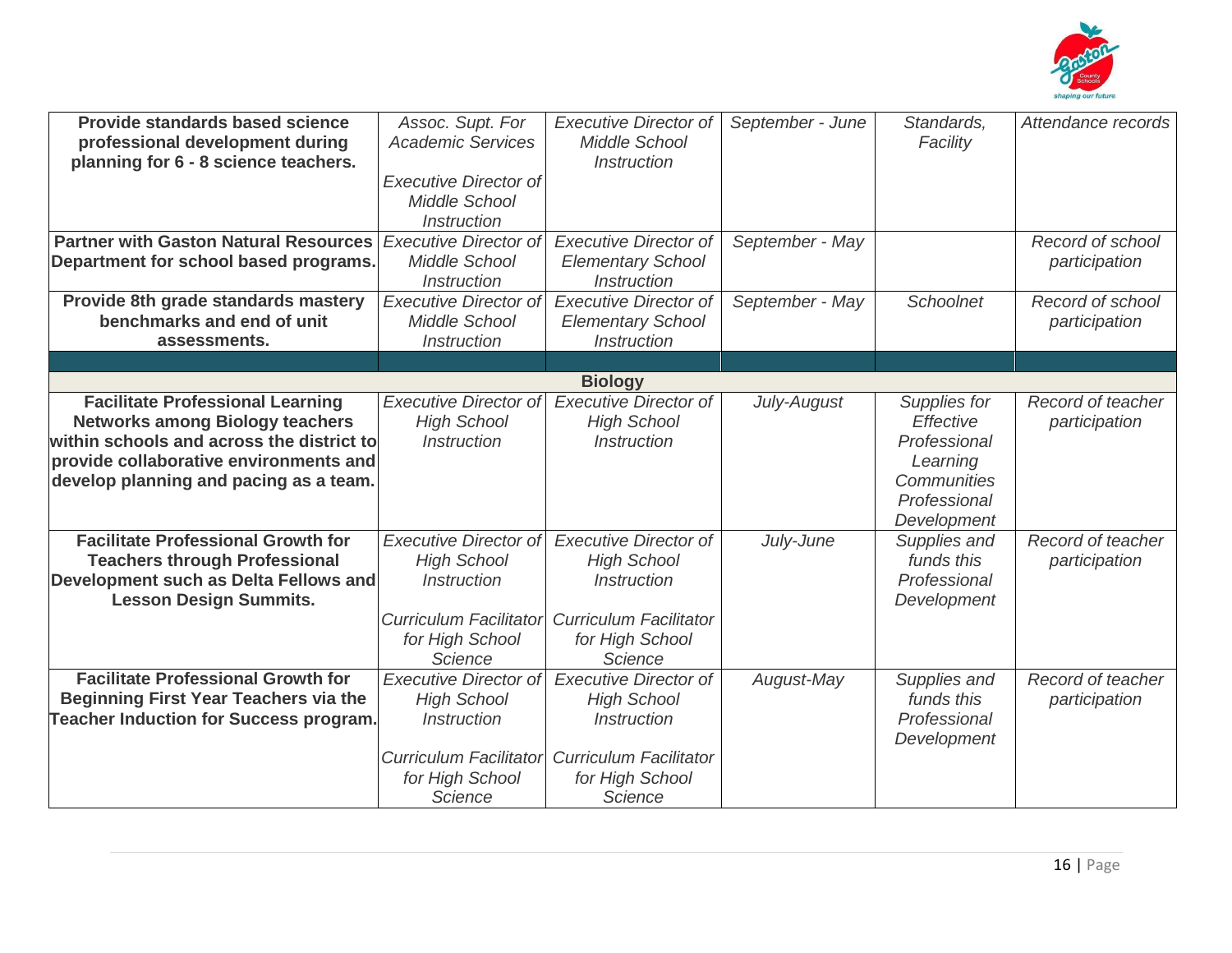

| <b>Facilitate Professional Growth for</b><br><b>Beginning Second Year Teachers via</b><br><b>Lesson Design and Verso Learning</b><br>provide collaborative environments and<br>develop planning and pacing as a team. | <b>Executive Director of</b><br><b>High School</b><br><b>Instruction</b><br><b>Curriculum Facilitator</b><br>for High School<br>Science        | <b>Executive Director of</b><br><b>High School</b><br><i><b>Instruction</b></i><br><b>Curriculum Facilitator</b><br>for High School<br>Science   | July-June   | Supplies and<br>funds this<br>Professional<br>Development | Record of teacher<br>participation |
|-----------------------------------------------------------------------------------------------------------------------------------------------------------------------------------------------------------------------|------------------------------------------------------------------------------------------------------------------------------------------------|--------------------------------------------------------------------------------------------------------------------------------------------------|-------------|-----------------------------------------------------------|------------------------------------|
| <b>Facilitate Professional Growth for</b><br><b>Beginning Third Year Teachers via</b><br><b>Lesson Design and Verso Learning with</b><br>an emphasis on "Coaching" teachers.                                          | <b>Executive Director of</b><br><b>High School</b><br><i><b>Instruction</b></i><br><b>Curriculum Facilitator</b><br>for High School<br>Science | <b>Executive Director of</b><br><b>High School</b><br><i><b>Instruction</b></i><br><b>Curriculum Facilitator</b><br>for High School<br>Science   | July-June   | Supplies and<br>funds this<br>Professional<br>Development | Record of teacher<br>participation |
| <b>Facilitate Professional Development</b><br>through Summer Institutes to develop<br>teacher leaders.                                                                                                                | <b>Executive Director of</b><br><b>High School</b><br><b>Instruction</b><br><b>Curriculum Facilitator</b><br>for High School<br>Science        | <b>Executive Director of</b><br><b>High School</b><br><i><b>Instruction</b></i><br><b>Curriculum Facilitator</b><br>for High School<br>Science   | July-August | Supplies and<br>funds this<br>Professional<br>Development | Record of teacher<br>participation |
| <b>Facilitate Professional Development</b><br>through Research in the Classroom to<br>coach developing teachers and mold<br>teach leaders.                                                                            | <b>Executive Director of</b><br><b>High School</b><br><b>Instruction</b><br><b>Curriculum Facilitator</b><br>for High School<br>Science        | <b>Executive Director of</b><br><b>High School</b><br><i><b>Instruction</b></i><br><b>Curriculum Facilitator</b><br>for High School<br>Science   | July-August | Supplies and<br>funds this<br>Professional<br>Development | Record of teacher<br>participation |
| <b>Facilitate Professional Development</b><br>through Teaching Critical<br><b>Consciousness Through Science</b><br>Content.                                                                                           | <b>Executive Director of</b><br><b>High School</b><br>Instruction<br>for High School<br>Science                                                | <b>Executive Director of</b><br><b>High School</b><br>Instruction<br>Curriculum Facilitator Curriculum Facilitator<br>for High School<br>Science | July-August | Supplies and<br>funds this<br>Professional<br>Development | Record of teacher<br>participation |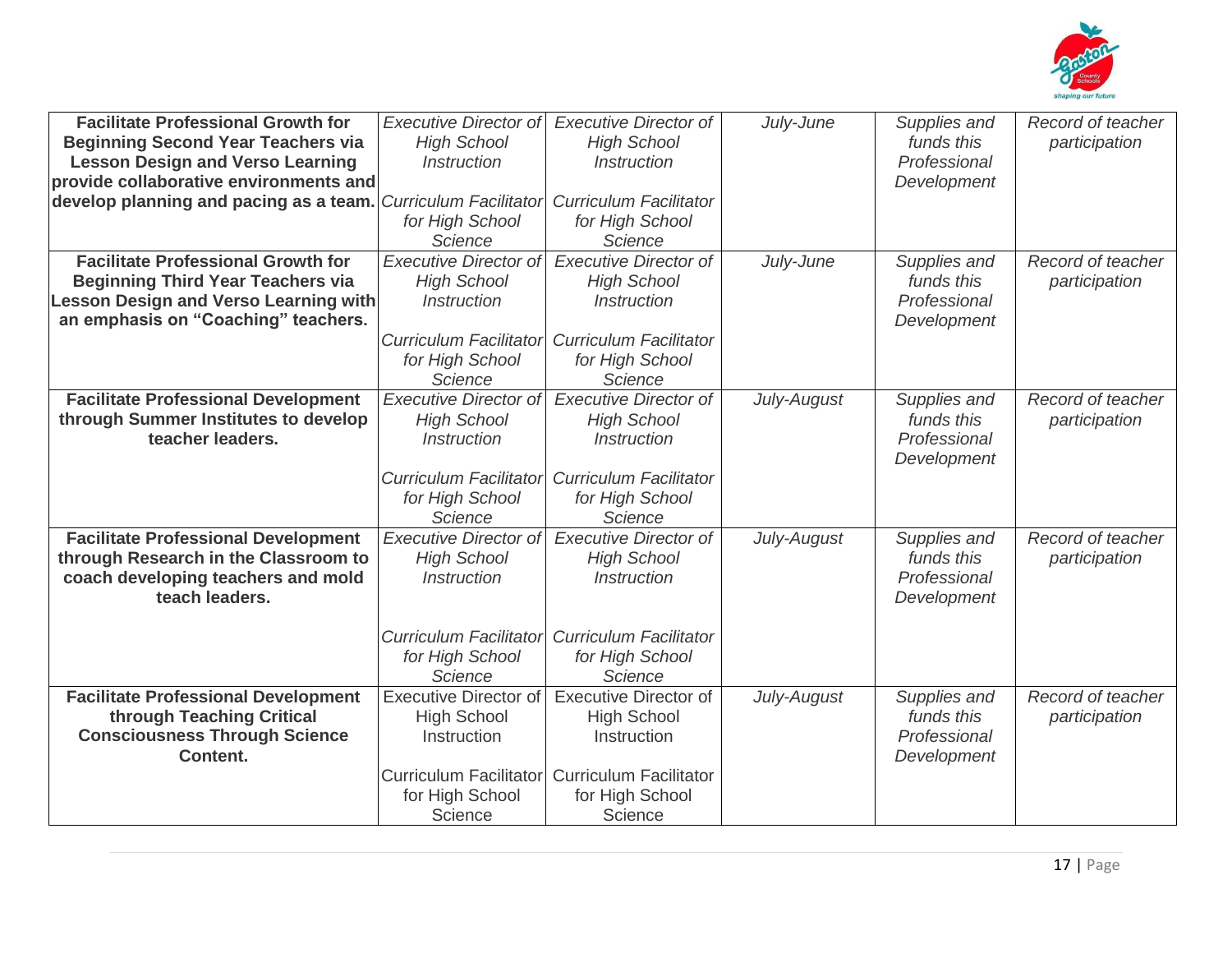

| <b>Facilitate Resources and Support for</b><br><b>Implementation of Gizmos.</b>                                                                             | <b>Executive Director of</b><br><b>High School</b><br>Instruction<br><b>Curriculum Facilitator</b><br>for High School<br>Science               | <b>Executive Director of</b><br><b>High School</b><br>Instruction<br><b>Curriculum Facilitator</b><br>for High School<br>Science               | July-June   | Supplies and<br>funds this<br>Professional<br>Development                                           | Record of teacher<br>participation |
|-------------------------------------------------------------------------------------------------------------------------------------------------------------|------------------------------------------------------------------------------------------------------------------------------------------------|------------------------------------------------------------------------------------------------------------------------------------------------|-------------|-----------------------------------------------------------------------------------------------------|------------------------------------|
|                                                                                                                                                             |                                                                                                                                                | <b>English II</b>                                                                                                                              |             |                                                                                                     |                                    |
| <b>Facilitate Professional Learning</b><br><b>Networks among English teachers</b><br>within schools and across the district.                                | <b>Executive Director of</b><br><b>High School</b><br>Instruction                                                                              | <b>Executive Director of</b><br><b>High School</b><br><b>Instruction</b>                                                                       | July-August | Supplies for<br>Effective<br>Professional<br>Learning<br>Communities<br>Professional<br>Development | Record of teacher<br>participation |
| <b>Facilitate Professional Growth for</b><br><b>Teachers through Professional</b><br>Development such as Delta Fellows and<br><b>Lesson Design Summits.</b> | <b>Executive Director of</b><br><b>High School</b><br><b>Instruction</b><br><b>Curriculum Facilitator</b><br>for High School<br>English        | <b>Executive Director of</b><br><b>High School</b><br><b>Instruction</b><br><b>Curriculum Facilitator</b><br>for High School<br>English        | July-June   | Supplies and<br>funds this<br>Professional<br>Development                                           | Record of teacher<br>participation |
| <b>Facilitate Professional Growth for</b><br><b>Beginning First Year Teachers via the</b><br><b>Teacher Induction for Success program.</b>                  | <b>Executive Director of</b><br><b>High School</b><br><i><b>Instruction</b></i><br><b>Curriculum Facilitator</b><br>for High School<br>English | <b>Executive Director of</b><br><b>High School</b><br><i><b>Instruction</b></i><br><b>Curriculum Facilitator</b><br>for High School<br>English | August-May  | Supplies and<br>funds this<br>Professional<br>Development                                           | Record of teacher<br>participation |
| <b>Facilitate Professional Growth for</b><br><b>Beginning Second Year Teachers via</b><br><b>Lesson Design and Verso Learning.</b>                          | <b>Executive Director of</b><br><b>High School</b><br><i><b>Instruction</b></i><br><b>Curriculum Facilitator</b><br>for High School<br>English | <b>Executive Director of</b><br><b>High School</b><br><b>Instruction</b><br><b>Curriculum Facilitator</b><br>for High School<br>English        | July-June   | Supplies and<br>funds this<br>Professional<br>Development                                           | Record of teacher<br>participation |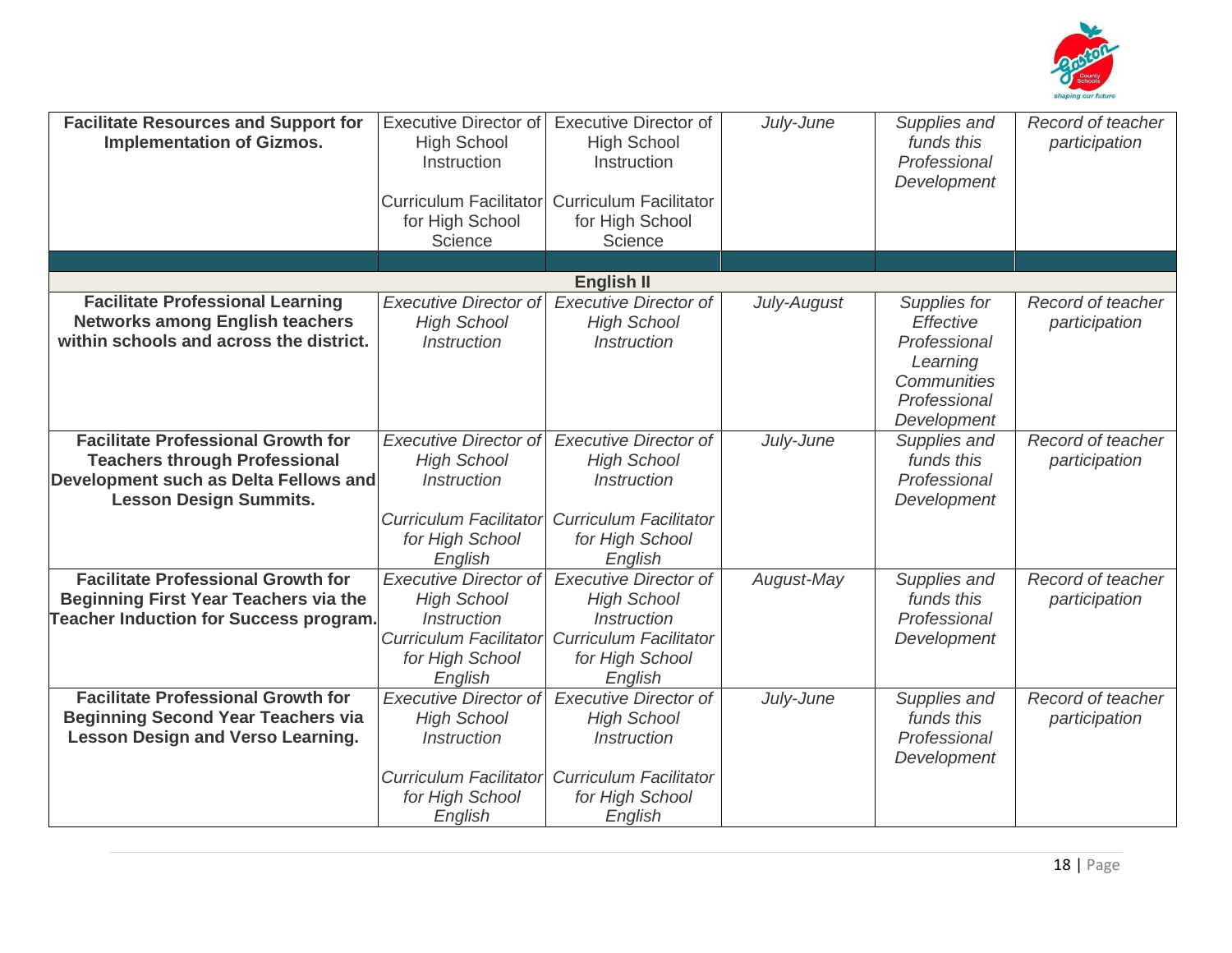

| <b>Facilitate Professional Growth for</b><br><b>Beginning Third Year Teachers via</b><br><b>Lesson Design and Verso Learning with</b><br>an emphasis on "Coaching" teachers. | <b>Executive Director of</b><br><b>High School</b><br><i><b>Instruction</b></i><br><b>Curriculum Facilitator</b><br>for High School<br>English<br><b>Executive Director of</b> | <b>Executive Director of</b><br><b>High School</b><br><b>Instruction</b><br><b>Curriculum Facilitator</b><br>for High School<br>English<br><b>Executive Director of</b> | July-June   | Supplies and<br>funds this<br>Professional<br>Development                                           | Record of teacher<br>participation<br>Record of teacher |
|------------------------------------------------------------------------------------------------------------------------------------------------------------------------------|--------------------------------------------------------------------------------------------------------------------------------------------------------------------------------|-------------------------------------------------------------------------------------------------------------------------------------------------------------------------|-------------|-----------------------------------------------------------------------------------------------------|---------------------------------------------------------|
| <b>Facilitate Professional Development</b><br>through Summer Institutes.                                                                                                     | <b>High School</b><br><i><b>Instruction</b></i><br><b>Curriculum Facilitator</b><br>for High School<br>English                                                                 | <b>High School</b><br><b>Instruction</b><br><b>Curriculum Facilitator</b><br>for High School<br>English                                                                 | July-August | Supplies and<br>funds this<br>Professional<br>Development                                           | participation                                           |
| <b>Facilitate Resources and Support for</b><br><b>Implementation of Turnitin.</b>                                                                                            | <b>Executive Director of</b><br><b>High School</b><br><i><b>Instruction</b></i><br><b>Curriculum Facilitator</b><br>for High School<br>English                                 | <b>Executive Director of</b><br><b>High School</b><br><i><b>Instruction</b></i><br><b>Curriculum Facilitator</b><br>for High School<br>English                          | July-June   | Supplies and<br>funds this<br>Professional<br>Development                                           | Record of teacher<br>participation                      |
|                                                                                                                                                                              |                                                                                                                                                                                | <b>Math I</b>                                                                                                                                                           |             |                                                                                                     |                                                         |
| <b>Facilitate Professional Learning</b><br>Networks among Math 1 teachers within<br>schools and across the district.                                                         | <b>Executive Director of</b><br><b>High School</b><br><b>Instruction</b>                                                                                                       | <b>Executive Director of</b><br><b>High School</b><br><b>Instruction</b>                                                                                                | July-August | Supplies for<br>Effective<br>Professional<br>Learning<br>Communities<br>Professional<br>Development | Record of teacher<br>participation                      |
| <b>Facilitate Professional Growth for</b><br><b>Teachers through Professional</b><br>Development such as Delta Fellows and<br><b>Lesson Design Summits.</b>                  | <b>Executive Director of</b><br><b>High School</b><br><i><b>Instruction</b></i>                                                                                                | <b>Executive Director of</b><br><b>High School</b><br><b>Instruction</b>                                                                                                | July-June   | Supplies and<br>funds this<br>Professional<br>Development                                           | Record of teacher<br>participation                      |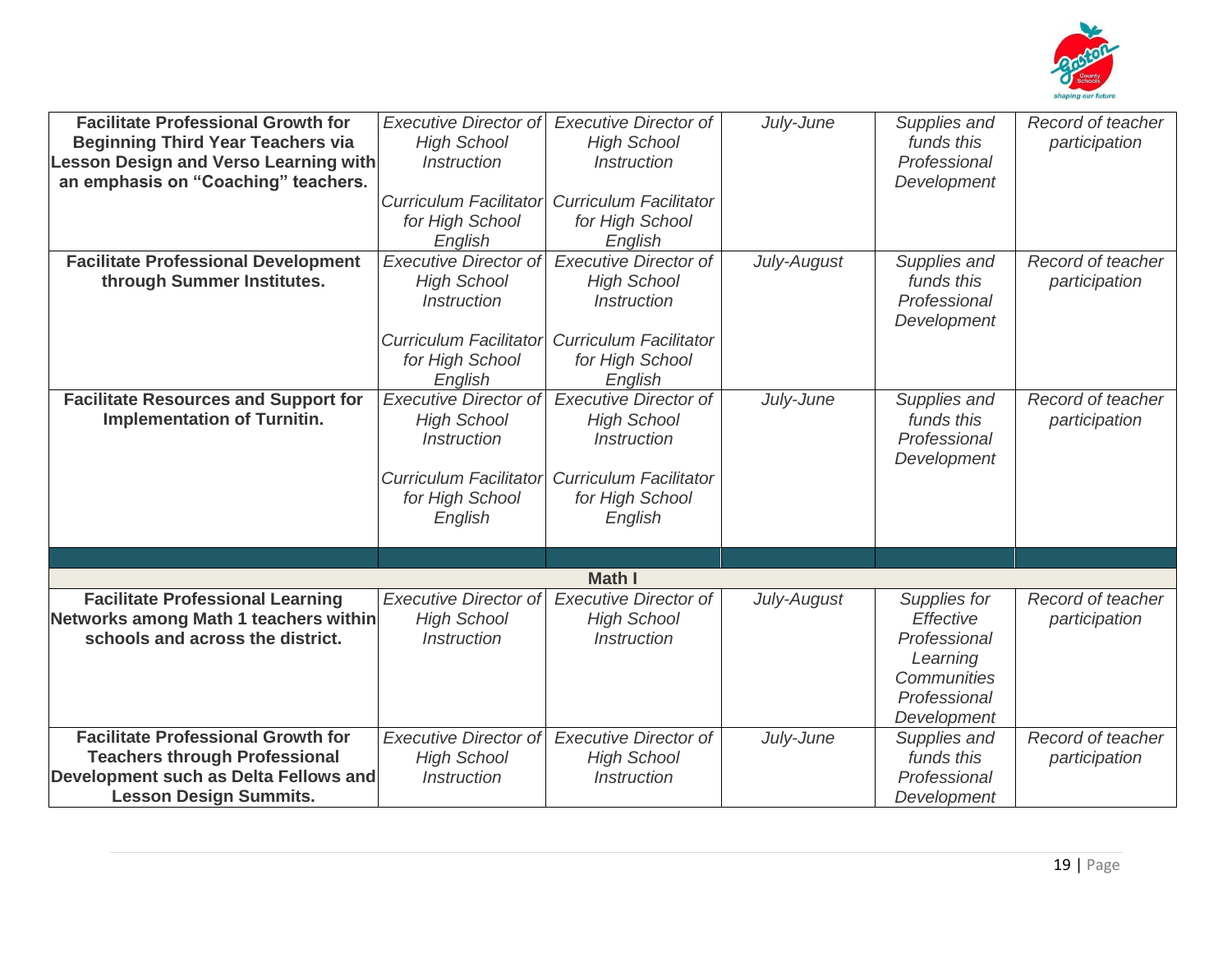

|                                                | <b>Curriculum Facilitator</b><br>for High School Math | <b>Curriculum Facilitator</b><br>for High School Math |             |              |                   |
|------------------------------------------------|-------------------------------------------------------|-------------------------------------------------------|-------------|--------------|-------------------|
| <b>Facilitate Professional Growth for</b>      | <b>Executive Director of</b>                          | <b>Executive Director of</b>                          | August-May  | Supplies and | Record of teacher |
|                                                |                                                       |                                                       |             | funds this   |                   |
| <b>Beginning First Year Teachers via the</b>   | <b>High School</b>                                    | <b>High School</b>                                    |             |              | participation     |
| <b>Teacher Induction for Success program.</b>  | <i><b>Instruction</b></i>                             | <i><b>Instruction</b></i>                             |             | Professional |                   |
|                                                |                                                       |                                                       |             | Development  |                   |
|                                                | <b>Curriculum Facilitator</b>                         | <b>Curriculum Facilitator</b>                         |             |              |                   |
|                                                | for High School Math                                  | for High School Math                                  |             |              |                   |
| <b>Facilitate Professional Growth for</b>      | <b>Executive Director of</b>                          | <b>Executive Director of</b>                          | July-June   | Supplies and | Record of teacher |
| <b>Beginning Second Year Teachers via</b>      | <b>High School</b>                                    | <b>High School</b>                                    |             | funds this   | participation     |
| <b>Lesson Design and Verso Learning.</b>       | <i><b>Instruction</b></i>                             | <i><b>Instruction</b></i>                             |             | Professional |                   |
|                                                |                                                       |                                                       |             | Development  |                   |
|                                                | <b>Curriculum Facilitator</b>                         | <b>Curriculum Facilitator</b>                         |             |              |                   |
|                                                | for High School Math                                  | for High School Math                                  |             |              |                   |
| <b>Facilitate Professional Growth for</b>      | <b>Executive Director of</b>                          | <b>Executive Director of</b>                          | July-June   | Supplies and | Record of teacher |
| <b>Beginning Third Year Teachers via</b>       | <b>High School</b>                                    | <b>High School</b>                                    |             | funds this   | participation     |
| <b>Lesson Design and Verso Learning with</b>   | <i><b>Instruction</b></i>                             | <b>Instruction</b>                                    |             | Professional |                   |
| an emphasis on "Coaching" teachers.            |                                                       |                                                       |             | Development  |                   |
|                                                | <b>Curriculum Facilitator</b>                         | <b>Curriculum Facilitator</b>                         |             |              |                   |
|                                                | for High School Math                                  | for High School Math                                  |             |              |                   |
|                                                |                                                       |                                                       |             |              |                   |
|                                                |                                                       |                                                       |             |              |                   |
| <b>Facilitate Professional Development</b>     | <b>Executive Director of</b>                          | <b>Executive Director of</b>                          | July-August | Supplies and | Record of teacher |
| through Summer Institutes to develop           | <b>High School</b>                                    | <b>High School</b>                                    |             | funds this   | participation     |
| pedagogy amongst teachers and offer            | <i><b>Instruction</b></i>                             | <i><b>Instruction</b></i>                             |             | Professional |                   |
| opportunities of collaboration across          |                                                       |                                                       |             | Development  |                   |
| the district.                                  | <b>Curriculum Facilitator</b>                         | <b>Curriculum Facilitator</b>                         |             |              |                   |
|                                                | for High School Math                                  | for High School Math                                  |             |              |                   |
| <b>Facilitate Professional Development for</b> | <b>Executive Director of</b>                          | <b>Executive Director of</b>                          | July-August | Supplies and | Record of teacher |
| Math 1 teachers through content-               | <b>High School</b>                                    | <b>High School</b>                                    |             | funds this   | participation     |
| specific instructional training.               | <i><b>Instruction</b></i>                             | <b>Instruction</b>                                    |             | Professional |                   |
|                                                |                                                       |                                                       |             | Development  |                   |
|                                                | Curriculum Facilitator                                | <b>Curriculum Facilitator</b>                         |             |              |                   |
|                                                |                                                       | for High School Math for High School Math             |             |              |                   |
|                                                |                                                       |                                                       |             |              |                   |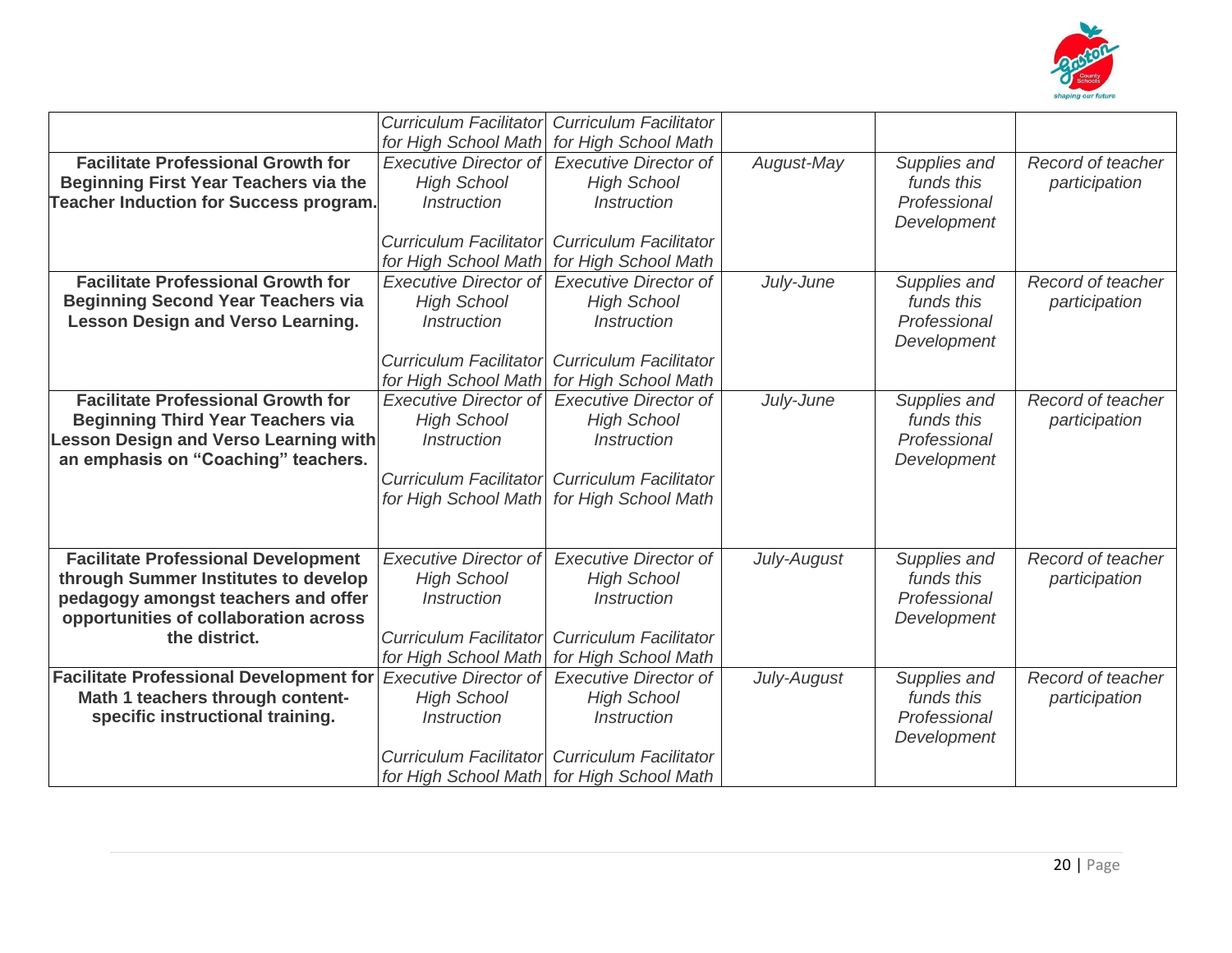

| <b>Facilitate Resources and Support for</b><br><b>Implementation of IXL.</b>                                                                           | <b>Executive Director of</b><br><b>High School</b><br><b>Instruction</b><br><b>Curriculum Facilitator</b><br>for High School Math                                                                           | <b>Executive Director of</b><br><b>High School</b><br><i><b>Instruction</b></i><br><b>Curriculum Facilitator</b><br>for High School Math                     | July-June                              | Supplies and<br>funds this<br>Professional<br>Development                                | Record of teacher<br>participation                                                                |
|--------------------------------------------------------------------------------------------------------------------------------------------------------|-------------------------------------------------------------------------------------------------------------------------------------------------------------------------------------------------------------|--------------------------------------------------------------------------------------------------------------------------------------------------------------|----------------------------------------|------------------------------------------------------------------------------------------|---------------------------------------------------------------------------------------------------|
|                                                                                                                                                        |                                                                                                                                                                                                             | <b>ACT/WorkKeys</b>                                                                                                                                          |                                        |                                                                                          |                                                                                                   |
| Provide schools with Pre-ACT data to<br>begin targeted support and instruction<br>for the ACT assessment.                                              | <b>Chief Accountability</b><br><b>Officer</b>                                                                                                                                                               | Chief Accountability<br>Officer                                                                                                                              | Beginning of<br><b>Second Semester</b> | Pre-Act Data                                                                             | Reports,<br><b>Assessment Data</b>                                                                |
|                                                                                                                                                        |                                                                                                                                                                                                             |                                                                                                                                                              |                                        |                                                                                          |                                                                                                   |
|                                                                                                                                                        |                                                                                                                                                                                                             | <b>AP</b>                                                                                                                                                    |                                        |                                                                                          |                                                                                                   |
| <b>Expand AP offerings and AP exam</b><br>participation.                                                                                               | Assoc. Supt. of<br><b>Academic Services</b><br><b>Executive Director of</b><br><b>High School</b><br><b>Instruction</b><br><b>Executive Director of</b><br>the Department of<br><b>Exceptional Children</b> | <b>Executive Director of</b><br><b>High School</b><br><b>Instruction</b><br><b>Executive Director of</b><br>the Department of<br><b>Exceptional Children</b> | Throughout the<br>school year          | Professional<br>Development and<br>travel funding,<br>new textbooks<br>/course resources | Teachers attending<br>trainings, course<br>offerings in PS,<br>students registered<br>for courses |
| <b>Facilitate AP Teacher PLC Meetings to</b><br>open up collaboration and common<br>lesson planning within the network of<br>AP courses.               | <b>Executive Director of</b><br>the Department of<br><b>Exceptional Children</b>                                                                                                                            | <b>Executive Director of</b><br>the Department of<br><b>Exceptional Children</b>                                                                             | Throughout the<br>school year          | Calendar                                                                                 | Sign-in Sheets, PLC<br>notes                                                                      |
|                                                                                                                                                        |                                                                                                                                                                                                             | <b>CTE</b>                                                                                                                                                   |                                        |                                                                                          |                                                                                                   |
| <b>Work individually with Greatest</b><br><b>Opportunity for Improvement (GOFI)</b><br>teachers to help improve their student<br>EOC exam proficiency. | <b>Director of Career</b><br>and Technical<br>Education<br><b>IMC</b>                                                                                                                                       | Director of Career and<br><b>Technical Education</b><br><b>IMC</b>                                                                                           | September - May                        | Time, Schoolnet,<br><b>NCCTE Admin</b>                                                   | <b>NCCTE Admin,</b><br>PowerSchool, LPS,<br>Schoolnet                                             |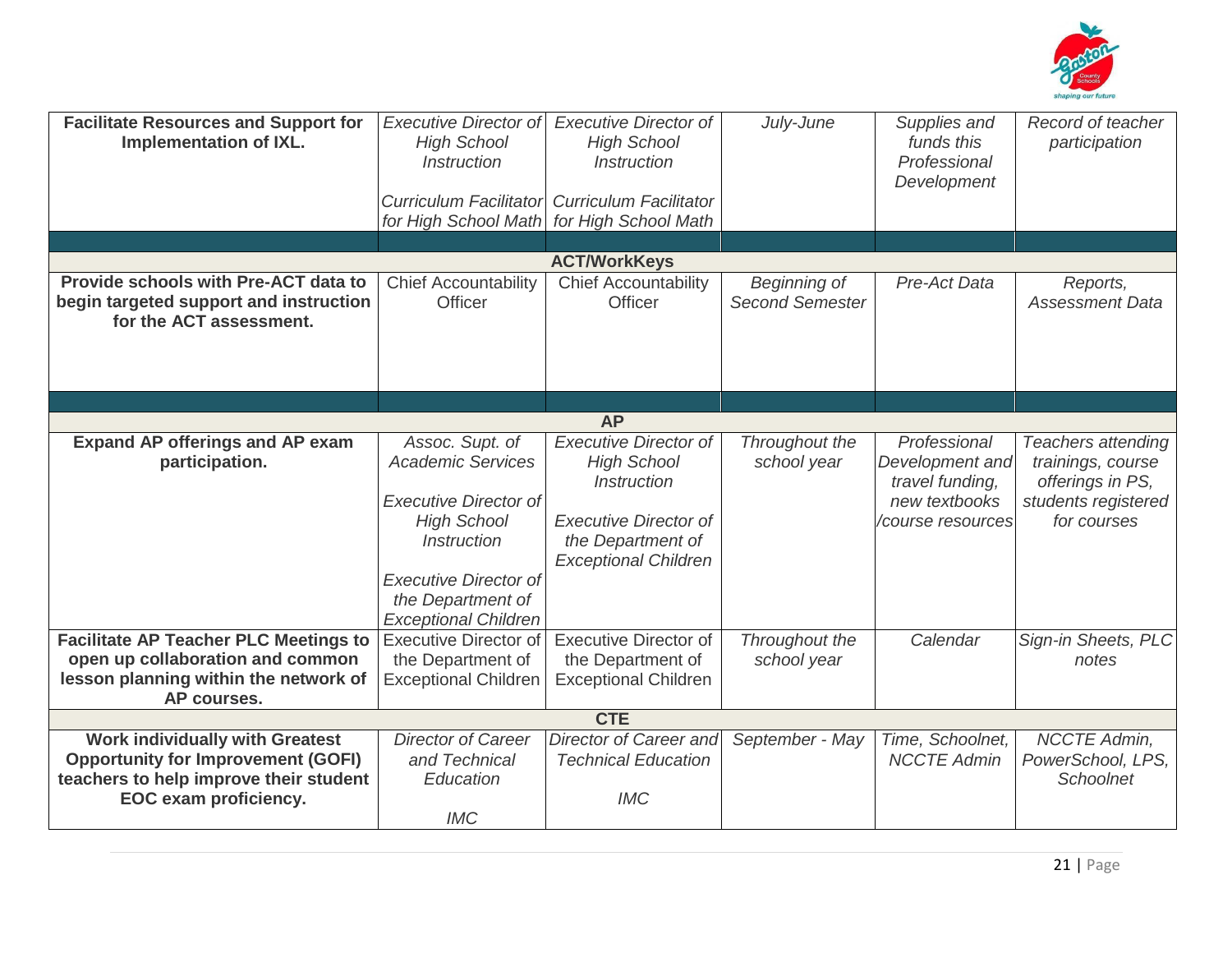

| Offer new student earned credentials<br>that can be used in lieu of the CTE EOC<br>exam.                                                                            | <b>Director of Career</b><br>and Technical<br>Education<br>IMC  | Director of Career and<br><b>Technical Education</b><br><b>IMC</b> | Annually        | CTE funds to<br>purchase<br>credentials,<br><b>SOCCA</b> | CTE Status of<br>Curriculum,<br>Credentials and<br>Assessment<br>(SOCCA) |
|---------------------------------------------------------------------------------------------------------------------------------------------------------------------|-----------------------------------------------------------------|--------------------------------------------------------------------|-----------------|----------------------------------------------------------|--------------------------------------------------------------------------|
| Create schoolnet common assessment<br>benchmarks for Greatest Opportunity<br>for Improvement (GOFI) teachers that<br>addresses low performing CTE EOC<br>standards. | <b>Director of Career</b><br>and Technical<br>Education<br>IMC- | Director of Career and<br><b>Technical Education</b><br><b>IMC</b> | September - May | TIme, Schoolnet,<br><b>NCCTE Admin</b>                   | <b>NCCTE Admin.</b><br>PowerSchool, LPS,<br><b>Schoolnet</b>             |

| By June 2024, Gaston County Schools will increase the percent of students who perform on or above grade level on state assessments, in<br>all major sub-groups. |                                                                                |                                                          |                        |                                     |                                         |  |  |  |
|-----------------------------------------------------------------------------------------------------------------------------------------------------------------|--------------------------------------------------------------------------------|----------------------------------------------------------|------------------------|-------------------------------------|-----------------------------------------|--|--|--|
| <b>Strategies</b>                                                                                                                                               | Person(s)<br><b>Responsible for</b><br><b>Implementation</b>                   | Person(s)<br><b>Responsible Data</b><br><b>Reporting</b> | <b>Benchmark Dates</b> | <b>Required</b><br><b>Resources</b> | <b>Monitoring Method</b>                |  |  |  |
|                                                                                                                                                                 |                                                                                | <b>EOG Math</b>                                          |                        |                                     |                                         |  |  |  |
| <b>Summer K-5 Math Camp for all</b>                                                                                                                             | Assoc. Supt. For                                                               | <b>Executive Director of</b>                             | June-August            | Funding,                            | Student attendance,                     |  |  |  |
| qualifying students to attend to receive<br>additional math instruction.                                                                                        | <b>Academic Services</b>                                                       | <b>Elementary School</b><br><i><b>Instruction</b></i>    |                        | Facilities,<br>Curriculum           | <i><b>iReady Diagnostic</b></i><br>Data |  |  |  |
|                                                                                                                                                                 | <b>Executive Director of</b><br><b>Elementary School</b><br><i>Instruction</i> |                                                          |                        |                                     |                                         |  |  |  |
| <b>Implement Math Institute Camp to</b>                                                                                                                         | Assoc. Supt. For                                                               | <b>Executive Director of</b>                             | June-August            | Funding,                            | Student attendance,                     |  |  |  |
| provide coaching of developing                                                                                                                                  | <b>Academic Services</b>                                                       | <b>Elementary School</b>                                 |                        | Facilities,                         | <i><b>iReady Diagnostic</b></i>         |  |  |  |
| teachers and to strengthen math                                                                                                                                 |                                                                                | <i>Instruction</i>                                       |                        | Curriculum                          | Data                                    |  |  |  |
| pedagogy and practices.                                                                                                                                         | Executive Director of<br><b>Elementary School</b><br><i><b>Instruction</b></i> |                                                          |                        |                                     |                                         |  |  |  |
| <b>Continue ASPIRE- After-School</b>                                                                                                                            | Assoc. Supt. For                                                               | <b>Executive Director of</b>                             | Throughout the         | Funding,                            | Student attendance,                     |  |  |  |
| Instruction to help remediate students.                                                                                                                         | <b>Academic Services</b>                                                       | <b>Elementary School</b><br><b>Instruction</b>           | school year            | Facilities,<br>Curriculum           | Diagnostic Data                         |  |  |  |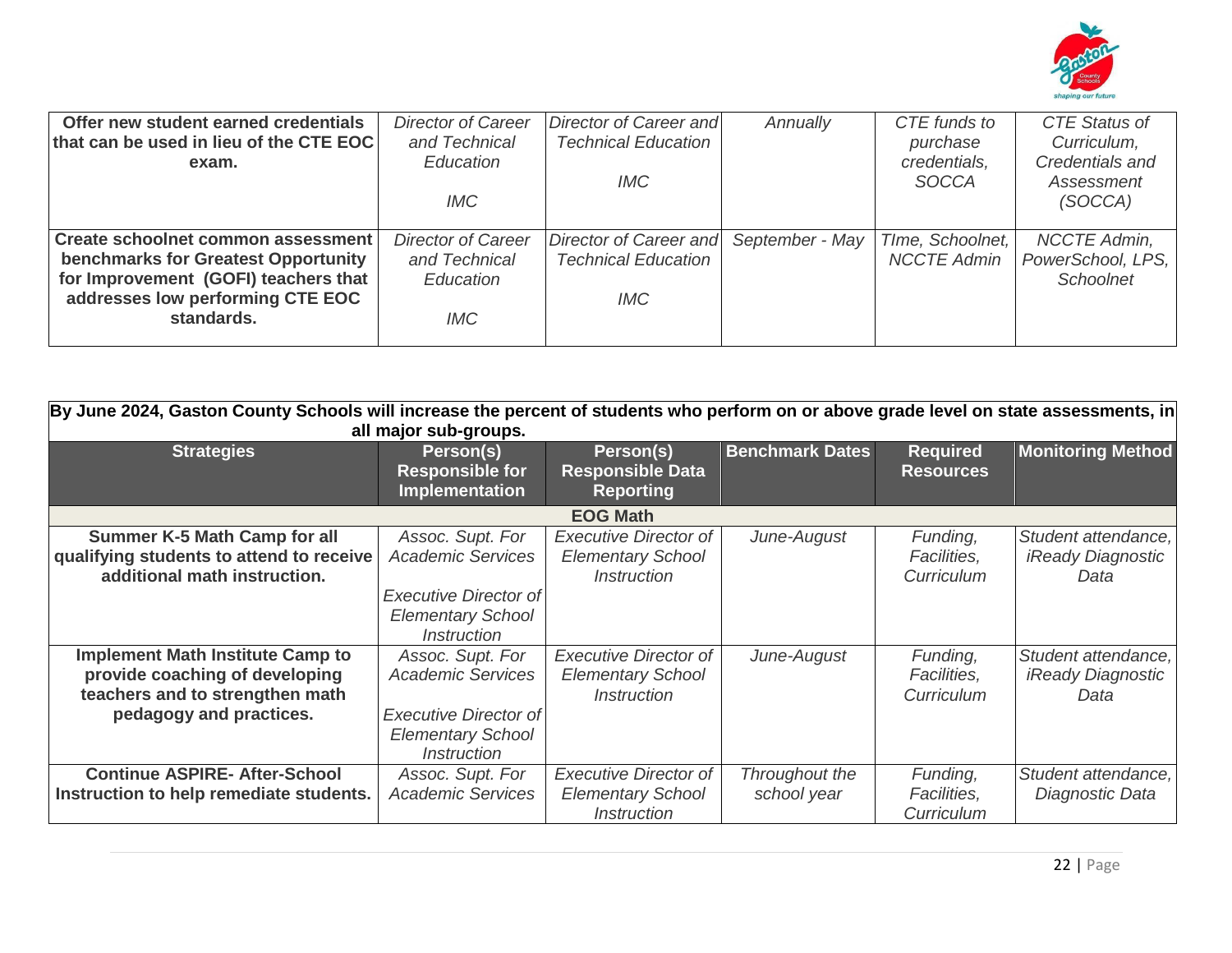

| who are behind in proficiency levels,<br>reading/math/science performance.                                                   | <b>Executive Director of</b><br><b>Elementary School</b>                       |                                                                                |                               |                                       |                                        |
|------------------------------------------------------------------------------------------------------------------------------|--------------------------------------------------------------------------------|--------------------------------------------------------------------------------|-------------------------------|---------------------------------------|----------------------------------------|
|                                                                                                                              | <b>Instruction</b>                                                             |                                                                                |                               |                                       |                                        |
| Provide additional support through a                                                                                         | <b>Executive Director of</b>                                                   | <b>Executive Director of</b>                                                   | Throughout the                | Tech tools                            | Participation                          |
| weekly "Homework Hotline" for math                                                                                           | <b>Middle School</b>                                                           | <b>Middle School</b>                                                           | school year                   |                                       |                                        |
| students 6th-8th grades.                                                                                                     | <b>Instruction</b>                                                             | <b>Instruction</b>                                                             |                               |                                       |                                        |
| Implement a district wide monthly math                                                                                       | Assoc. Supt. for                                                               | <b>Executive Director of</b>                                                   | Throughout the                | <b>Funding, Facilities</b>            | Participation                          |
| competition for school teams grades 7th                                                                                      | <b>Academic Services</b>                                                       | Middle School                                                                  | school year                   |                                       |                                        |
| through Math 1.                                                                                                              |                                                                                | <i><b>Instruction</b></i>                                                      |                               |                                       |                                        |
|                                                                                                                              | <b>Executive Director of</b><br><b>Middle School</b><br>Instruction            |                                                                                |                               |                                       |                                        |
| Provide SIOP training for teachers at all<br>levels.                                                                         | Assoc. Supt. for<br><b>Academic Services</b>                                   | <b>Executive Director of</b><br><b>Student Support</b><br><b>Services</b>      | Throughout the<br>school year | Funding, Facilities                   | Participation                          |
|                                                                                                                              | <b>Executive Director of</b><br><b>Student Support</b><br><b>Services</b>      |                                                                                |                               |                                       |                                        |
|                                                                                                                              |                                                                                |                                                                                |                               |                                       |                                        |
|                                                                                                                              |                                                                                |                                                                                |                               |                                       |                                        |
|                                                                                                                              |                                                                                | <b>EOG Reading</b>                                                             |                               |                                       |                                        |
| Provide full-time Literacy Teachers at all                                                                                   | Assoc. Supt. For                                                               | Assoc. Supt. For                                                               | August, January,              | Literacy                              | <i>iReady Diagnostic</i>               |
| <b>Title I Elementary Schools.</b>                                                                                           | <b>Academic Services</b>                                                       | <b>Academic Services</b>                                                       | May                           | Teachers,                             | Dat, EOG                               |
|                                                                                                                              |                                                                                |                                                                                |                               | <b>Leveled Literacy</b>               | <b>Assessment Data</b>                 |
|                                                                                                                              |                                                                                |                                                                                |                               | <b>Instruction</b>                    |                                        |
| <b>Summer K-5 Reading Camp for all EDS</b><br>students to attend to receive additional<br>math instruction to prevent summer | Assoc. Supt. For<br><b>Academic Services</b>                                   | <b>Executive Director of</b><br><b>Elementary School</b><br><b>Instruction</b> | June-August                   | Funding,<br>Facilities,<br>Curriculum | Student attendance,<br>Diagnostic Data |
| regression of reading progress.                                                                                              | <b>Executive Director of</b><br><b>Elementary School</b><br><b>Instruction</b> |                                                                                |                               |                                       |                                        |
| <b>Implement Reading Institute Camp to</b>                                                                                   | Assoc. Supt. For                                                               | <b>Executive Director of</b>                                                   | June-August                   | Funding,                              | Student attendance,                    |
| develop teacher pedagogy and                                                                                                 | <b>Academic Services</b>                                                       | <b>Elementary School</b>                                                       |                               | Facilities.                           | Diagnostic Data                        |
| practices with an emphasis on coaching                                                                                       |                                                                                | <i><b>Instruction</b></i>                                                      |                               | Curriculum                            |                                        |
| and collaboration.                                                                                                           | <b>Executive Director of</b>                                                   |                                                                                |                               |                                       |                                        |
|                                                                                                                              | <b>Elementary School</b><br><b>Instruction</b>                                 |                                                                                |                               |                                       |                                        |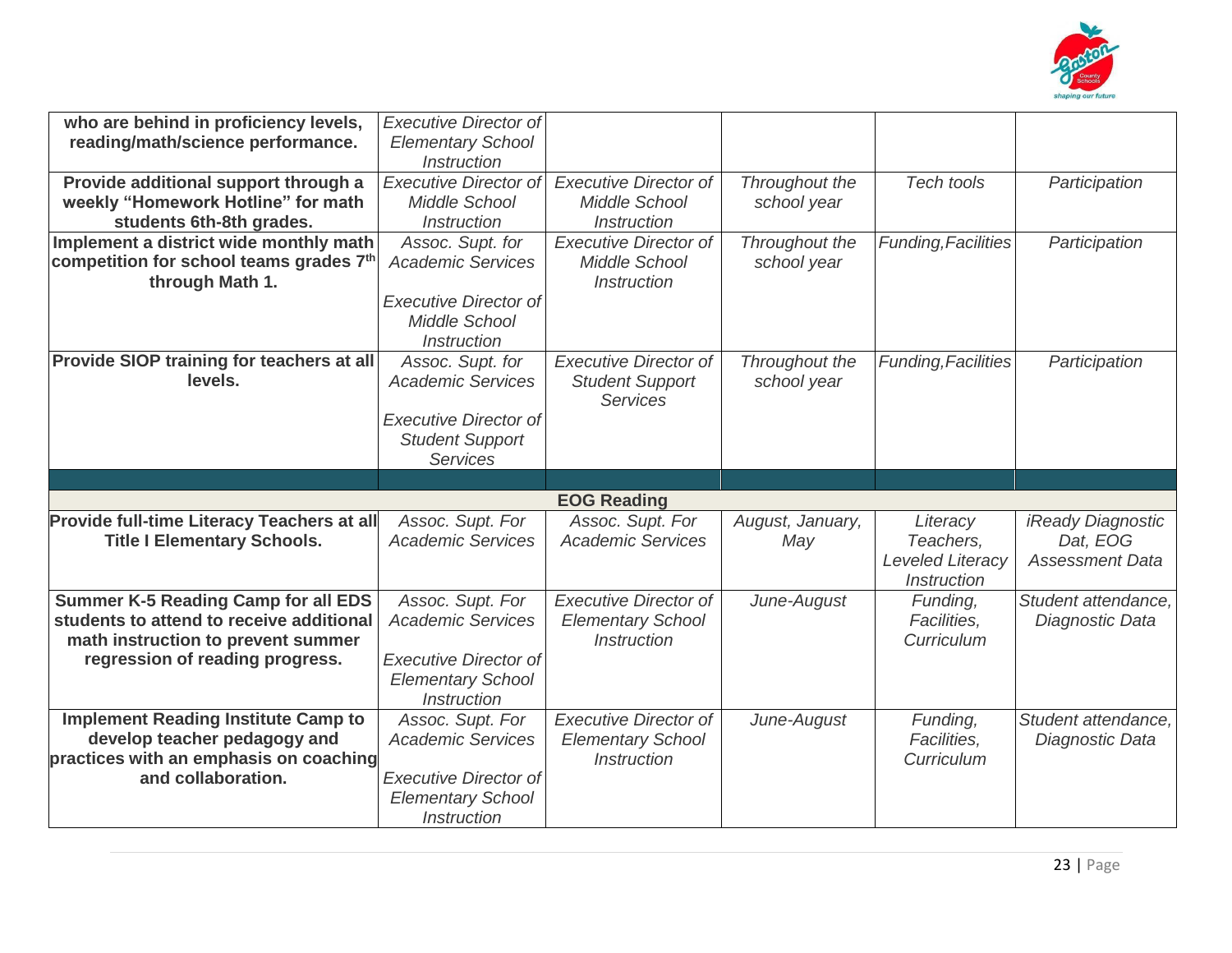

| <b>ASPIRE- After-School Instruction to</b><br>remediate and support students who<br>need additional support in the areas of<br>reading, math and science to reach<br>proficient levels.<br>Provide SIOP training for teachers at all<br>levels to better support English<br><b>Language Learners.</b> | Assoc. Supt. For<br><b>Academic Services</b><br><b>Executive Director of</b><br><b>Elementary School</b><br><b>Instruction</b><br>Assoc. Supt. for<br><b>Academic Services</b><br><b>Executive Director of</b><br><b>Student Support</b><br><b>Services</b> | <b>Executive Director of</b><br><b>Elementary School</b><br><b>Instruction</b><br><b>Executive Director of</b><br><b>Student Support</b><br><b>Services</b> | Throughout the<br>school year<br>Throughout the<br>school year | Funding,<br>Facilities,<br>Curriculum<br>Funding, Facilities | Student attendance,<br>Diagnostic Data<br>Participation |
|-------------------------------------------------------------------------------------------------------------------------------------------------------------------------------------------------------------------------------------------------------------------------------------------------------|-------------------------------------------------------------------------------------------------------------------------------------------------------------------------------------------------------------------------------------------------------------|-------------------------------------------------------------------------------------------------------------------------------------------------------------|----------------------------------------------------------------|--------------------------------------------------------------|---------------------------------------------------------|
|                                                                                                                                                                                                                                                                                                       |                                                                                                                                                                                                                                                             |                                                                                                                                                             |                                                                |                                                              |                                                         |
|                                                                                                                                                                                                                                                                                                       |                                                                                                                                                                                                                                                             | <b>EOG Science</b>                                                                                                                                          |                                                                |                                                              |                                                         |
| <b>Continue Innovation Station Partnership</b><br>with UNC Charlotte to provide<br>additional science instruction.                                                                                                                                                                                    | Assoc. Supt. For<br><b>Academic Services</b><br><b>Executive Director of</b><br><b>Elementary School</b><br><b>Instruction</b>                                                                                                                              | <b>Executive Director of</b><br><b>Elementary School</b><br><b>Instruction</b>                                                                              | Throughout the<br>school year                                  | Funding,<br>Facilities,<br>Curriculum                        | Student attendance,<br><b>Assessment Data</b>           |
| Develop summer partnership with<br>outside resources provide additional<br>science instruction to strengthen<br>science practices and instruction in<br>schools.                                                                                                                                      | Assoc. Supt. For<br><b>Academic Services</b><br><b>Executive Director of</b><br><b>Elementary School</b><br><b>Instruction</b><br><b>Executive Director of</b><br><b>Middle School</b><br><b>Instruction</b>                                                | <b>Executive Director of</b><br><b>Elementary School</b><br><b>Instruction</b><br><b>Executive Director of</b><br><b>Middle School</b><br>Instruction       | Throughout the<br>school year                                  | Funding,<br>Facilities,<br>Curriculum                        | Student attendance,<br><b>Assessment Data</b>           |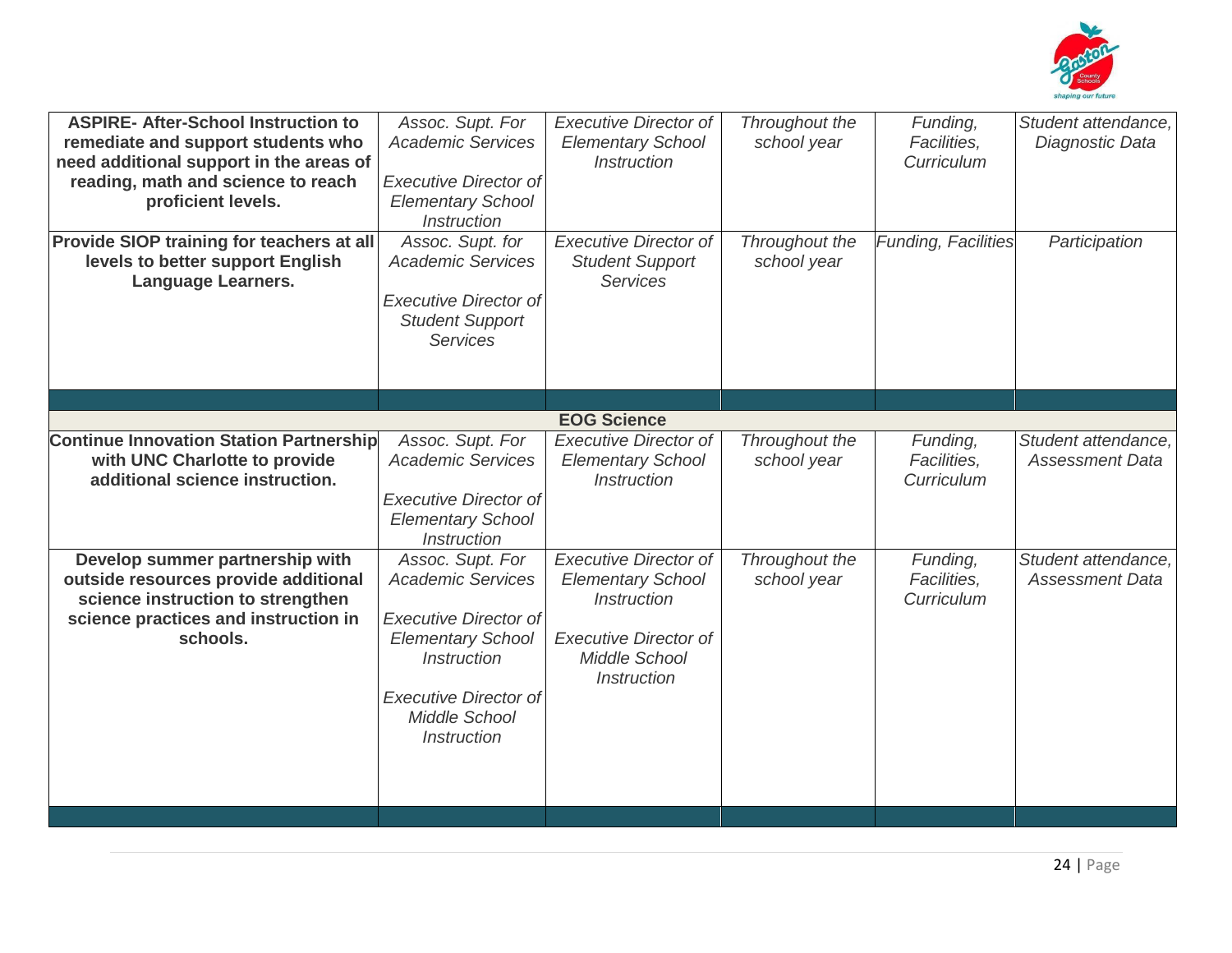

|                                               | <b>Biology</b>                |                                  |             |              |                   |  |  |
|-----------------------------------------------|-------------------------------|----------------------------------|-------------|--------------|-------------------|--|--|
| <b>Facilitate Professional Learning</b>       | <b>Executive Director of</b>  | <b>Executive Director of</b>     | July-August | Supplies for | Record of teacher |  |  |
| <b>Networks among Biology teachers</b>        | <b>High School</b>            | <b>High School</b>               |             | Effective    | participation     |  |  |
| within schools and across the district.       | <i><b>Instruction</b></i>     | <i><u><b>Instruction</b></u></i> |             | Professional |                   |  |  |
|                                               |                               |                                  |             | Learning     |                   |  |  |
|                                               |                               |                                  |             | Communities  |                   |  |  |
|                                               |                               |                                  |             | Professional |                   |  |  |
|                                               |                               |                                  |             | Development  |                   |  |  |
| <b>Facilitate Professional Growth for</b>     | <b>Executive Director of</b>  | <b>Executive Director of</b>     | July-June   | Supplies and | Record of teacher |  |  |
| <b>Teachers through Professional</b>          | <b>High School</b>            | <b>High School</b>               |             | funds this   | participation     |  |  |
| Development such as Delta Fellows and         | <i><b>Instruction</b></i>     | <i><b>Instruction</b></i>        |             | Professional |                   |  |  |
| <b>Lesson Design Summits.</b>                 |                               |                                  |             | Development  |                   |  |  |
|                                               | <b>Curriculum Facilitator</b> | <b>Curriculum Facilitator</b>    |             |              |                   |  |  |
|                                               | for High School               | for High School                  |             |              |                   |  |  |
|                                               | <b>Science</b>                | Science                          |             |              |                   |  |  |
| <b>Facilitate Professional Growth for</b>     | <b>Executive Director of</b>  | <b>Executive Director of</b>     | August-May  | Supplies and | Record of teacher |  |  |
| <b>Beginning First Year Teachers via the</b>  | <b>High School</b>            | <b>High School</b>               |             | funds this   | participation     |  |  |
| <b>Teacher Induction for Success program.</b> | <i><b>Instruction</b></i>     | Instruction                      |             | Professional |                   |  |  |
|                                               |                               |                                  |             | Development  |                   |  |  |
|                                               | <b>Curriculum Facilitator</b> | <b>Curriculum Facilitator</b>    |             |              |                   |  |  |
|                                               | for High School               | for High School                  |             |              |                   |  |  |
|                                               | Science                       | Science                          |             |              |                   |  |  |
| <b>Facilitate Professional Growth for</b>     | <b>Executive Director of</b>  | <b>Executive Director of</b>     | July-June   | Supplies and | Record of teacher |  |  |
| <b>Beginning Second Year Teachers via</b>     | <b>High School</b>            | <b>High School</b>               |             | funds this   | participation     |  |  |
| <b>Lesson Design and Verso Learning.</b>      | <b>Instruction</b>            | <b>Instruction</b>               |             | Professional |                   |  |  |
|                                               |                               |                                  |             | Development  |                   |  |  |
|                                               | <b>Curriculum Facilitator</b> | <b>Curriculum Facilitator</b>    |             |              |                   |  |  |
|                                               | for High School               | for High School                  |             |              |                   |  |  |
|                                               | Science                       | Science                          |             |              |                   |  |  |
| <b>Facilitate Professional Growth for</b>     | <b>Executive Director of</b>  | <b>Executive Director of</b>     | July-June   | Supplies and | Record of teacher |  |  |
| <b>Beginning Third Year Teachers via</b>      | <b>High School</b>            | <b>High School</b>               |             | funds this   | participation     |  |  |
| <b>Lesson Design and Verso Learning with</b>  | <i><b>Instruction</b></i>     | Instruction                      |             | Professional |                   |  |  |
| an emphasis on "Coaching" teachers.           |                               |                                  |             | Development  |                   |  |  |
|                                               | <b>Curriculum Facilitator</b> | <b>Curriculum Facilitator</b>    |             |              |                   |  |  |
|                                               | for High School               | for High School                  |             |              |                   |  |  |
|                                               | Science                       | <b>Science</b>                   |             |              |                   |  |  |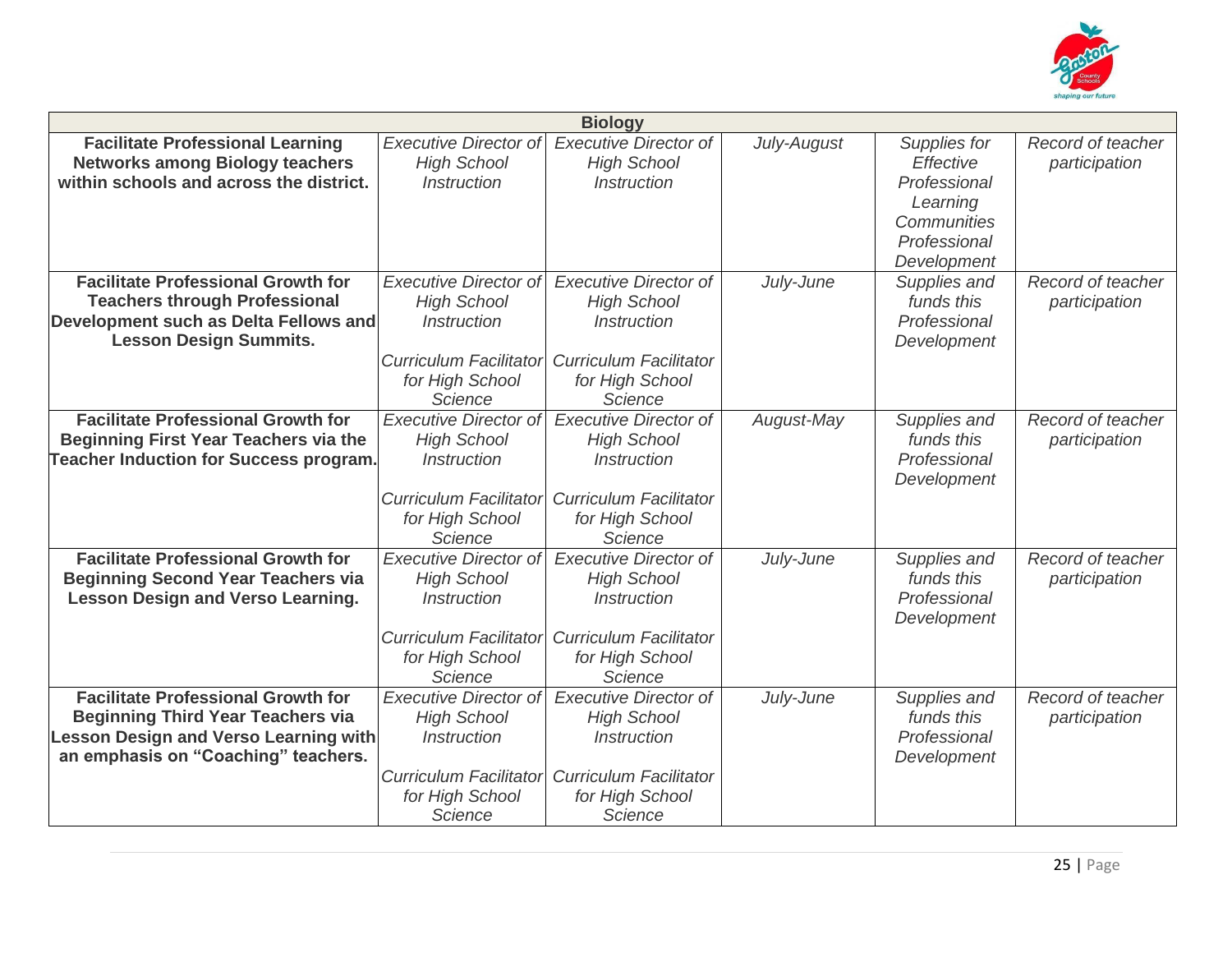

| <b>Facilitate Professional Development</b><br>through Summer Institutes to develop<br>teachers and provide collaboration in<br>planning lessons for the new school<br>year.                       | <b>Executive Director of</b><br><b>High School</b><br><b>Instruction</b><br><b>Curriculum Facilitator</b><br>for High School<br>Science        | <b>Executive Director of</b><br><b>High School</b><br><b>Instruction</b><br><b>Curriculum Facilitator</b><br>for High School<br>Science        | July-August | Supplies and<br>funds this<br>Professional<br>Development            | Record of teacher<br>participation |
|---------------------------------------------------------------------------------------------------------------------------------------------------------------------------------------------------|------------------------------------------------------------------------------------------------------------------------------------------------|------------------------------------------------------------------------------------------------------------------------------------------------|-------------|----------------------------------------------------------------------|------------------------------------|
| <b>Facilitate Professional Development</b><br>through Research in the Classroom to<br>provide coaching opportunities to<br>develop teachers and their practices.                                  | <b>Executive Director of</b><br><b>High School</b><br><i><b>Instruction</b></i><br><b>Curriculum Facilitator</b><br>for High School<br>Science | <b>Executive Director of</b><br><b>High School</b><br><i><b>Instruction</b></i><br><b>Curriculum Facilitator</b><br>for High School<br>Science | July-August | Supplies and<br>funds this<br>Professional<br>Development            | Record of teacher<br>participation |
| <b>Facilitate Professional Development</b><br>through Teaching Critical<br><b>Consciousness Through Science</b><br><b>Content.</b>                                                                | <b>Executive Director of</b><br><b>High School</b><br><i><b>Instruction</b></i><br><b>Curriculum Facilitator</b><br>for High School<br>Science | <b>Executive Director of</b><br><b>High School</b><br><i><b>Instruction</b></i><br><b>Curriculum Facilitator</b><br>for High School<br>Science | July-August | Supplies and<br>funds this<br>Professional<br>Development            | Record of teacher<br>participation |
| <b>Facilitate Resources and Support for</b><br><b>Implementation of Gizmos.</b>                                                                                                                   | <b>Executive Director of</b><br><b>High School</b><br><b>Instruction</b><br><b>Curriculum Facilitator</b><br>for High School<br>Science        | <b>Executive Director of</b><br><b>High School</b><br><b>Instruction</b><br><b>Curriculum Facilitator</b><br>for High School<br>Science        | July-June   | Supplies and<br>funds this<br>Professional<br>Development            | Record of teacher<br>participation |
|                                                                                                                                                                                                   |                                                                                                                                                | <b>English II</b>                                                                                                                              |             |                                                                      |                                    |
| <b>Facilitate Professional Learning</b><br><b>Networks among English teachers</b><br>within schools and across the district to<br>provide opportunities for collaboration<br>and common planning. | <b>Executive Director of</b><br><b>High School</b><br><i><b>Instruction</b></i>                                                                | <b>Executive Director of</b><br><b>High School</b><br><i><b>Instruction</b></i>                                                                | July-August | Supplies for<br>Effective<br>Professional<br>Learning<br>Communities | Record of teacher<br>participation |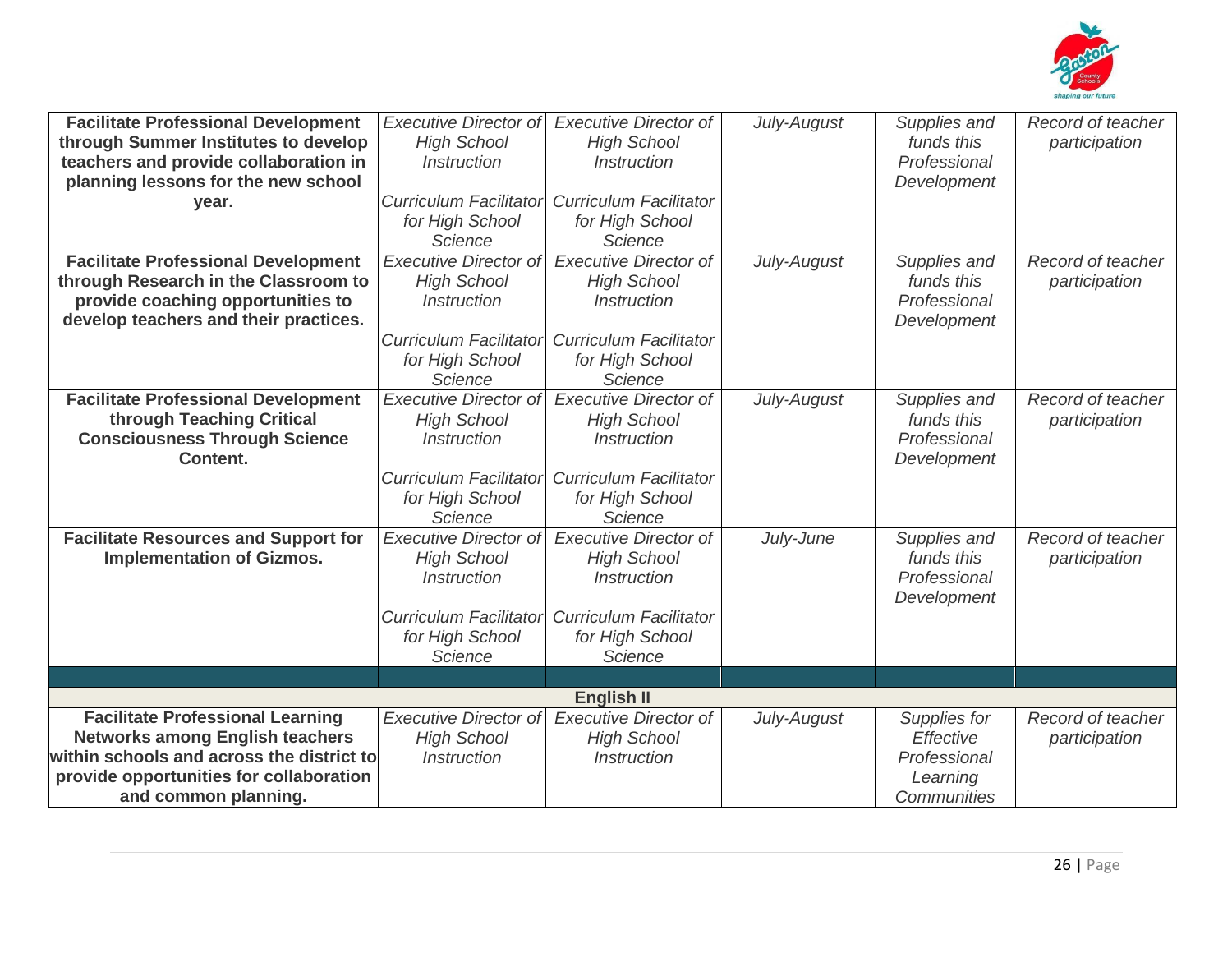

|                                               |                                         |                                         |             | Professional<br>Development |                   |
|-----------------------------------------------|-----------------------------------------|-----------------------------------------|-------------|-----------------------------|-------------------|
| <b>Facilitate Professional Growth for</b>     | <b>Executive Director of</b>            | <b>Executive Director of</b>            | July-June   | Supplies and                | Record of teacher |
| <b>Teachers through Professional</b>          | <b>High School</b>                      | <b>High School</b>                      |             | funds this                  | participation     |
| Development such as Delta Fellows and         | <i><b>Instruction</b></i>               | <i><b>Instruction</b></i>               |             | Professional                |                   |
| <b>Lesson Design Summits.</b>                 |                                         |                                         |             | Development                 |                   |
|                                               | <b>Curriculum Facilitator</b>           | <b>Curriculum Facilitator</b>           |             |                             |                   |
|                                               | for High School                         | for High School                         |             |                             |                   |
|                                               | English                                 | English                                 |             |                             |                   |
| <b>Facilitate Professional Growth for</b>     | <b>Executive Director of</b>            | <b>Executive Director of</b>            | August-May  | Supplies and                | Record of teacher |
| <b>Beginning First Year Teachers via the</b>  | <b>High School</b>                      | <b>High School</b>                      |             | funds this                  | participation     |
| <b>Teacher Induction for Success program.</b> | Instruction                             | Instruction                             |             | Professional                |                   |
|                                               |                                         |                                         |             | Development                 |                   |
|                                               | <b>Curriculum Facilitator</b>           | <b>Curriculum Facilitator</b>           |             |                             |                   |
|                                               | for High School<br>English              | for High School<br>English              |             |                             |                   |
| <b>Facilitate Professional Growth for</b>     | <b>Executive Director of</b>            | <b>Executive Director of</b>            | July-June   | Supplies and                | Record of teacher |
| <b>Beginning Second Year Teachers via</b>     | <b>High School</b>                      | <b>High School</b>                      |             | funds this                  | participation     |
| <b>Lesson Design and Verso Learning.</b>      | <b>Instruction</b>                      | <b>Instruction</b>                      |             | Professional                |                   |
|                                               |                                         |                                         |             | Development                 |                   |
|                                               | <b>Curriculum Facilitator</b>           | <b>Curriculum Facilitator</b>           |             |                             |                   |
|                                               | for High School                         | for High School                         |             |                             |                   |
|                                               | English                                 | English                                 |             |                             |                   |
| <b>Facilitate Professional Growth for</b>     | <b>Executive Director of</b>            | <b>Executive Director of</b>            | July-June   | Supplies and                | Record of teacher |
| <b>Beginning Third Year Teachers via</b>      | <b>High School</b>                      | <b>High School</b>                      |             | funds this                  | participation     |
| <b>Lesson Design and Verso Learning with</b>  | Instruction                             | Instruction                             |             | Professional                |                   |
| an emphasis on "Coaching" teachers.           |                                         |                                         |             | Development                 |                   |
|                                               | <b>Curriculum Facilitator</b>           | <b>Curriculum Facilitator</b>           |             |                             |                   |
|                                               | for High School                         | for High School                         |             |                             |                   |
| <b>Facilitate Professional Development</b>    | English<br><b>Executive Director of</b> | English<br><b>Executive Director of</b> | July-August | Supplies and                | Record of teacher |
| through Summer Institutes to develop          | <b>High School</b>                      | <b>High School</b>                      |             | funds this                  | participation     |
| teachers and their practices.                 | <i><b>Instruction</b></i>               | <i><b>Instruction</b></i>               |             | Professional                |                   |
|                                               |                                         |                                         |             | Development                 |                   |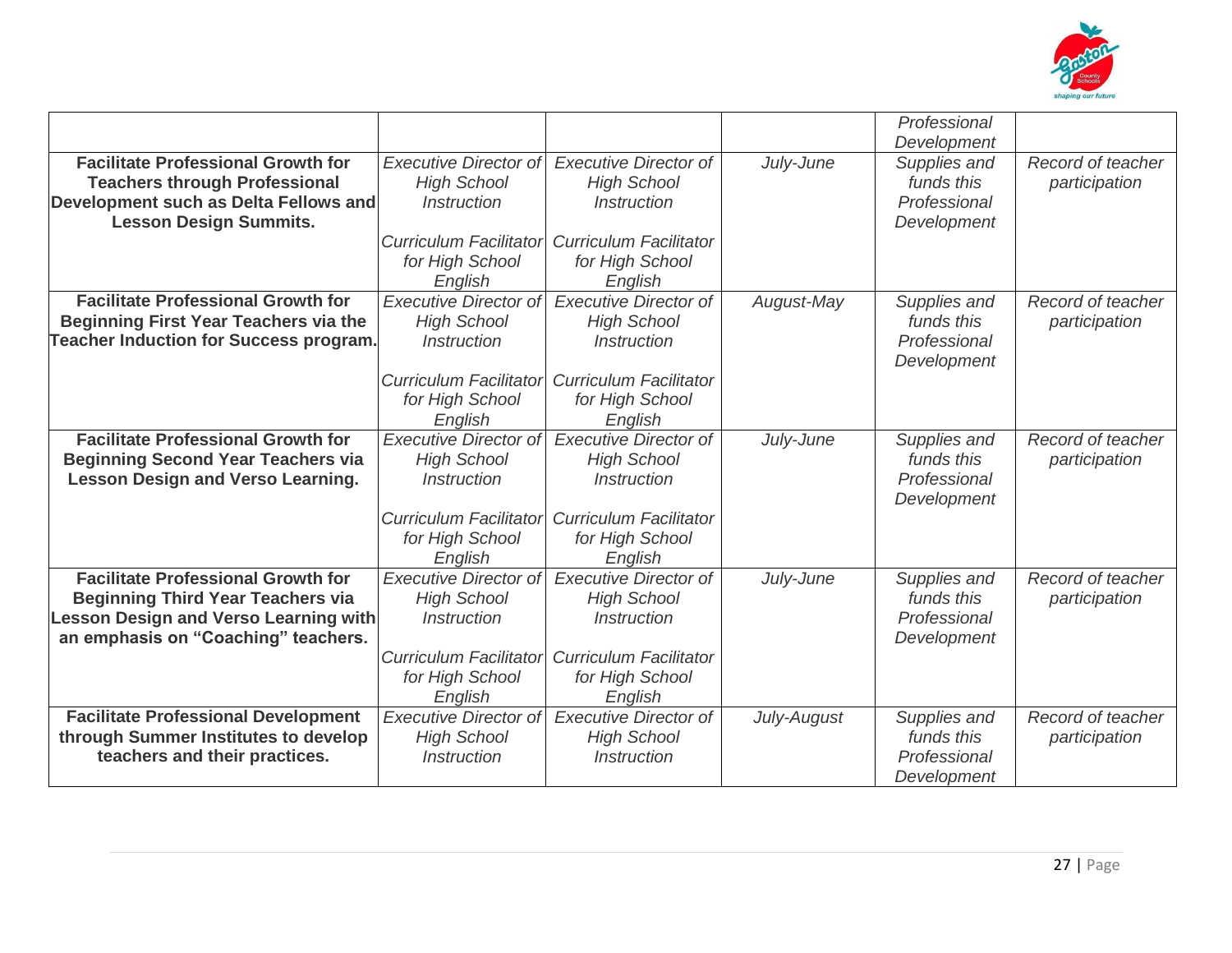

|                                             | <b>Curriculum Facilitator</b><br>for High School | <b>Curriculum Facilitator</b><br>for High School |             |              |                   |
|---------------------------------------------|--------------------------------------------------|--------------------------------------------------|-------------|--------------|-------------------|
|                                             | English                                          | English                                          |             |              |                   |
| <b>Facilitate Resources and Support for</b> | <b>Executive Director of</b>                     | <b>Executive Director of</b>                     | July-June   | Supplies and | Record of teacher |
| <b>Implementation of Turnitin.</b>          | <b>High School</b>                               | <b>High School</b>                               |             | funds this   | participation     |
|                                             | <b>Instruction</b>                               | <i><b>Instruction</b></i>                        |             | Professional |                   |
|                                             |                                                  |                                                  |             | Development  |                   |
|                                             | <b>Curriculum Facilitator</b>                    | <b>Curriculum Facilitator</b>                    |             |              |                   |
|                                             | for High School                                  | for High School                                  |             |              |                   |
|                                             | English                                          | English                                          |             |              |                   |
| <b>Facilitate Professional Learning</b>     | <b>Executive Director of</b>                     | <b>Executive Director of</b>                     | July-August | Supplies for | Record of teacher |
| <b>Networks among English teachers</b>      | <b>High School</b>                               | <b>High School</b>                               |             | Effective    | participation     |
| within schools and across the district to   | <i><b>Instruction</b></i>                        | <b>Instruction</b>                               |             | Professional |                   |
| provide collaborative environments          |                                                  |                                                  |             | Learning     |                   |
| while lesson planning.                      |                                                  |                                                  |             | Communities  |                   |
|                                             |                                                  |                                                  |             | Professional |                   |
|                                             |                                                  |                                                  |             | Development  |                   |
| <b>Facilitate Professional Growth for</b>   | <b>Executive Director of</b>                     | <b>Executive Director of</b>                     | July-June   | Supplies and | Record of teacher |
| <b>Teachers through Professional</b>        | <b>High School</b>                               | <b>High School</b>                               |             | funds this   | participation     |
| Development such as Delta Fellows and       | <b>Instruction</b>                               | <b>Instruction</b>                               |             | Professional |                   |
| <b>Lesson Design Summits.</b>               |                                                  |                                                  |             | Development  |                   |
|                                             | <b>Curriculum Facilitator</b>                    | <b>Curriculum Facilitator</b>                    |             |              |                   |
|                                             | for High School                                  | for High School                                  |             |              |                   |
|                                             | English                                          | English                                          |             |              |                   |
|                                             |                                                  |                                                  |             |              |                   |
|                                             |                                                  | <b>Math I</b>                                    |             |              |                   |
| <b>Facilitate Professional Learning</b>     | <b>Executive Director of</b>                     | <b>Executive Director of</b>                     | July-August | Supplies for | Record of teacher |
| Networks among Math 1 teachers within       | <b>High School</b>                               | <b>High School</b>                               |             | Effective    | participation     |
| schools and across the district to          | <i><b>Instruction</b></i>                        | <b>Instruction</b>                               |             | Professional |                   |
| provide collaborative opportunities to      |                                                  |                                                  |             | Learning     |                   |
| share practices and lesson planning.        |                                                  |                                                  |             | Communities  |                   |
|                                             |                                                  |                                                  |             | Professional |                   |
|                                             |                                                  |                                                  |             | Development  |                   |
| <b>Facilitate Professional Growth for</b>   | <b>Executive Director of</b>                     | <b>Executive Director of</b>                     | July-June   | Supplies and | Record of teacher |
| <b>Teachers through Professional</b>        | <b>High School</b>                               | <b>High School</b>                               |             | funds this   | participation     |
|                                             | Instruction                                      | <i>Instruction</i>                               |             |              |                   |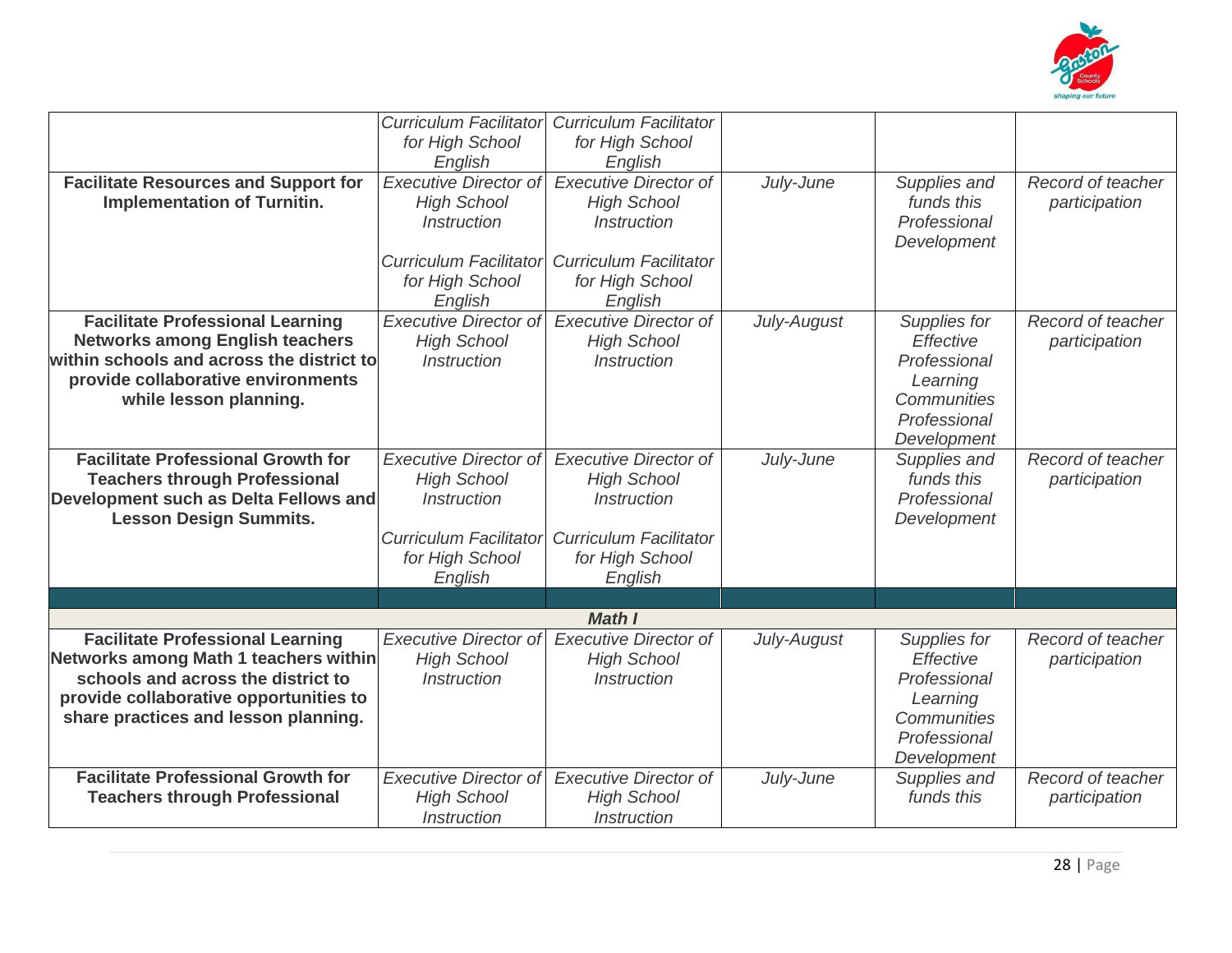

| Development such as Delta Fellows and          |                               |                               |             | Professional |                   |
|------------------------------------------------|-------------------------------|-------------------------------|-------------|--------------|-------------------|
| <b>Lesson Design Summits.</b>                  | <b>Curriculum Facilitator</b> | <b>Curriculum Facilitator</b> |             | Development  |                   |
|                                                | for High School Math          | for High School Math          |             |              |                   |
| <b>Facilitate Professional Growth for</b>      | <b>Executive Director of</b>  | <b>Executive Director of</b>  | August-May  | Supplies and | Record of teacher |
| <b>Beginning First Year Teachers via the</b>   | <b>High School</b>            | <b>High School</b>            |             | funds this   | participation     |
| <b>Teacher Induction for Success program.</b>  | Instruction                   | Instruction                   |             | Professional |                   |
|                                                |                               |                               |             | Development  |                   |
|                                                | <b>Curriculum Facilitator</b> | <b>Curriculum Facilitator</b> |             |              |                   |
|                                                | for High School Math          | for High School Math          |             |              |                   |
| <b>Facilitate Professional Growth for</b>      | <b>Executive Director of</b>  | <b>Executive Director of</b>  | July-June   | Supplies and | Record of teacher |
| <b>Beginning Second Year Teachers via</b>      | <b>High School</b>            | <b>High School</b>            |             | funds this   | participation     |
| <b>Lesson Design and Verso Learning.</b>       | <b>Instruction</b>            | <b>Instruction</b>            |             | Professional |                   |
|                                                |                               |                               |             | Development  |                   |
|                                                | <b>Curriculum Facilitator</b> | <b>Curriculum Facilitator</b> |             |              |                   |
|                                                | for High School Math          | for High School Math          |             |              |                   |
| <b>Facilitate Professional Growth for</b>      | <b>Executive Director of</b>  | <b>Executive Director of</b>  | July-June   | Supplies and | Record of teacher |
| <b>Beginning Third Year Teachers via</b>       | <b>High School</b>            | <b>High School</b>            |             | funds this   | participation     |
| <b>Lesson Design and Verso Learning with</b>   | <b>Instruction</b>            | <b>Instruction</b>            |             | Professional |                   |
| an emphasis on "Coaching" teachers.            |                               |                               |             | Development  |                   |
|                                                | <b>Curriculum Facilitator</b> | <b>Curriculum Facilitator</b> |             |              |                   |
|                                                | for High School Math          | for High School Math          |             |              |                   |
| <b>Facilitate Professional Development</b>     | <b>Executive Director of</b>  | <b>Executive Director of</b>  | July-August | Supplies and | Record of teacher |
| through Summer Institutes to develop           | <b>High School</b>            | <b>High School</b>            |             | funds this   | participation     |
| teachers and their practices.                  | <i><b>Instruction</b></i>     | <i><b>Instruction</b></i>     |             | Professional |                   |
|                                                |                               |                               |             | Development  |                   |
|                                                | <b>Curriculum Facilitator</b> | <b>Curriculum Facilitator</b> |             |              |                   |
|                                                | for High School Math          | for High School Math          |             |              |                   |
| <b>Facilitate Professional Development for</b> | <b>Executive Director of</b>  | <b>Executive Director of</b>  | July-August | Supplies and | Record of teacher |
| Math 1 teachers through content-               | <b>High School</b>            | <b>High School</b>            |             | funds this   | participation     |
| specific instructional training.               | <i><b>Instruction</b></i>     | <i><b>Instruction</b></i>     |             | Professional |                   |
|                                                |                               |                               |             | Development  |                   |
|                                                | <b>Curriculum Facilitator</b> | <b>Curriculum Facilitator</b> |             |              |                   |
|                                                | for High School Math          | for High School Math          |             |              |                   |
| <b>Facilitate Resources and Support for</b>    | <b>Executive Director of</b>  | <b>Executive Director of</b>  | July-June   | Supplies and | Record of teacher |
| <b>Implementation of IXL.</b>                  | <b>High School</b>            | <b>High School</b>            |             | funds this   | participation     |
|                                                | Instruction                   | <b>Instruction</b>            |             |              |                   |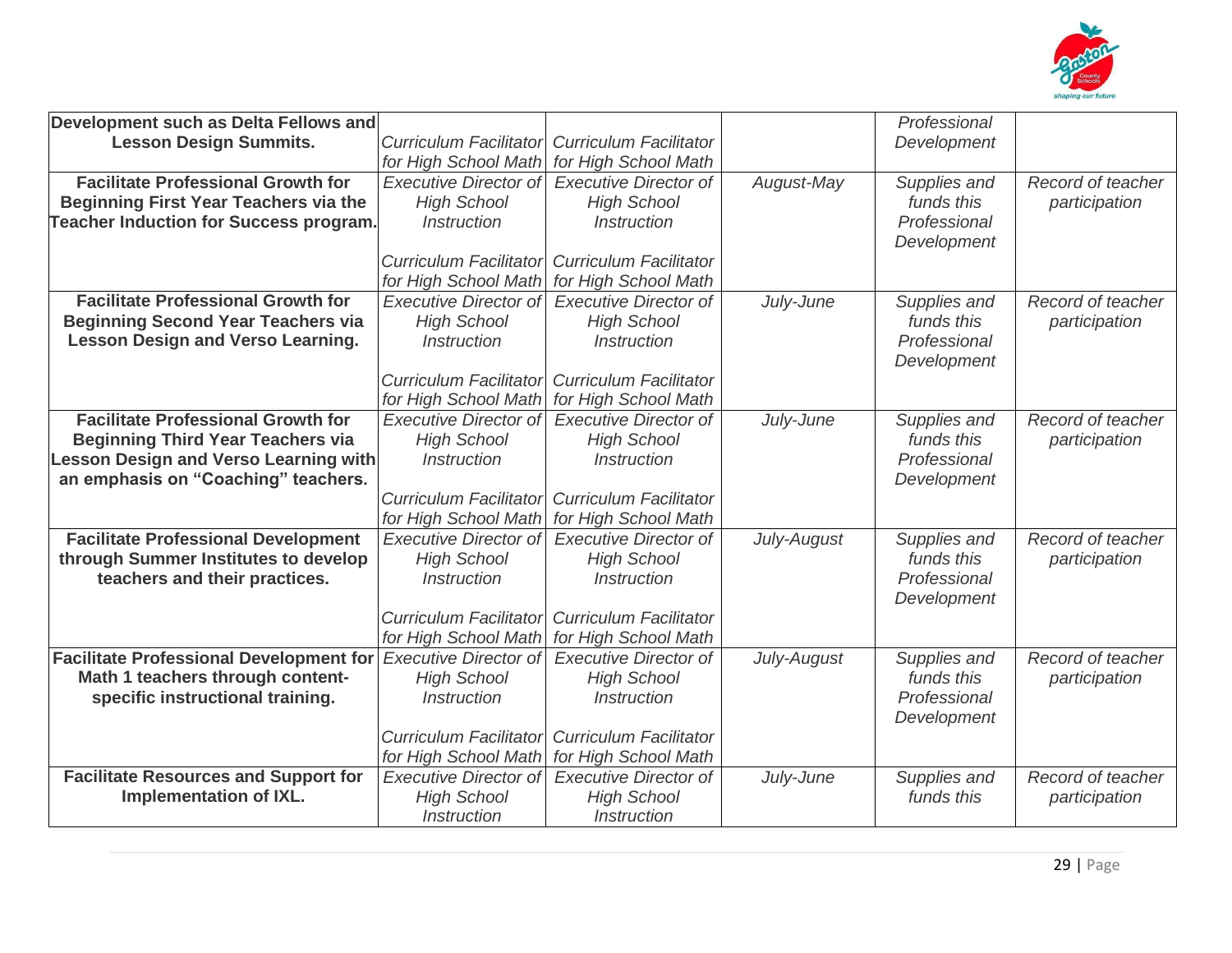

|                                                                                                                                                                   |                                          | Curriculum Facilitator Curriculum Facilitator<br>for High School Math for High School Math     |             | Professional<br>Development                           |                                    |
|-------------------------------------------------------------------------------------------------------------------------------------------------------------------|------------------------------------------|------------------------------------------------------------------------------------------------|-------------|-------------------------------------------------------|------------------------------------|
| <b>Facilitate Professional Learning</b><br>Networks among Math 1 teachers within<br>schools and across the district to<br>provide opportunities for collaboration | <b>High School</b><br><i>Instruction</i> | Executive Director of Executive Director of<br><b>High School</b><br><i><b>Instruction</b></i> | July-August | Supplies for<br>Effective<br>Professional<br>Learning | Record of teacher<br>participation |
| and lesson planning.                                                                                                                                              |                                          |                                                                                                |             | Communities<br>Professional<br>Development            |                                    |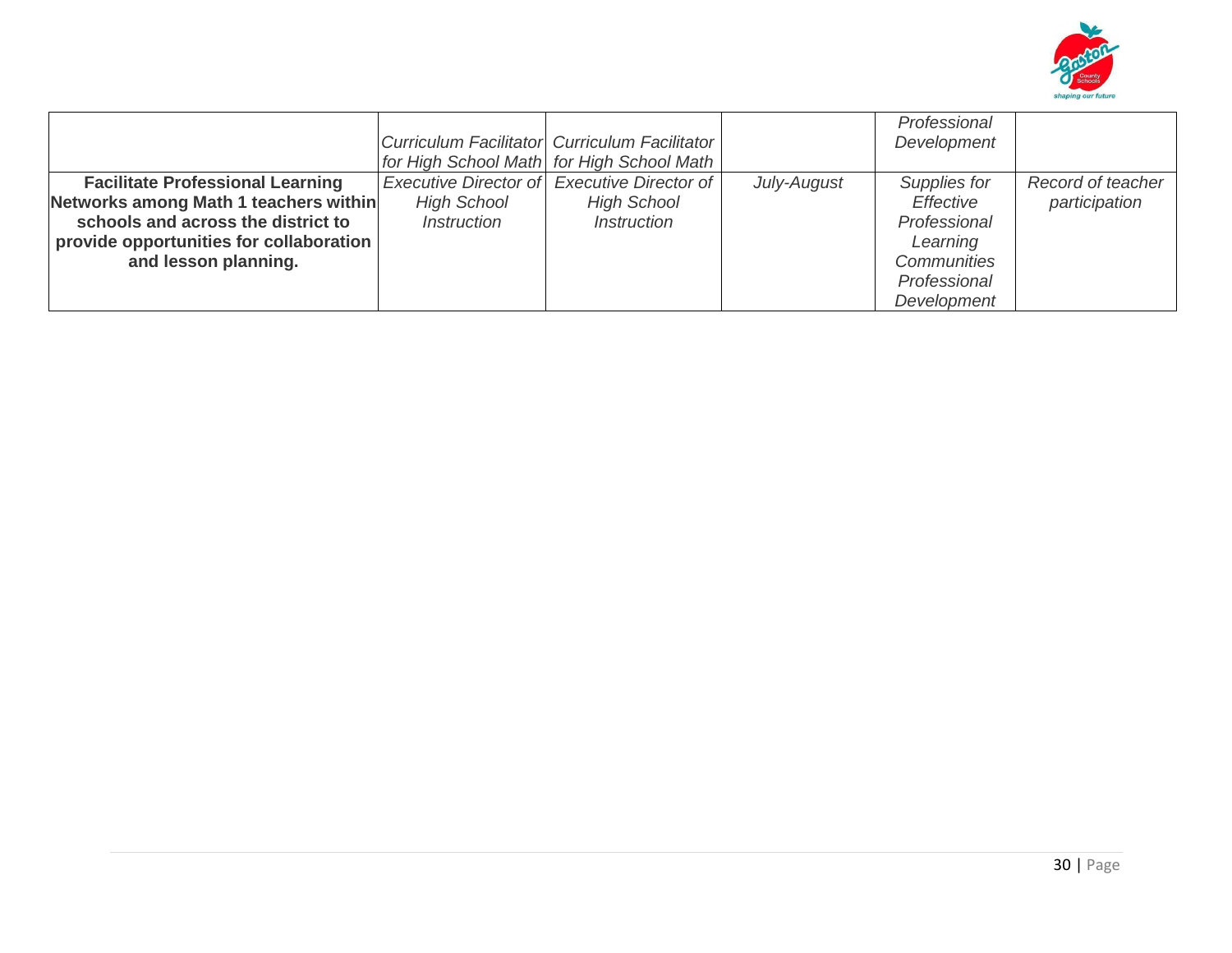

#### **Priority II: Qualified Workforce**

*State Goal:* **Every student, every day has excellent educators.** 

*GCS Goal: Every employee is qualified and committed to the education of all children.*

| By June 2024, Gaston County Schools will attract and retain a high quality workforce in all schools, including high needs areas.                          |                                                         |                                                                |                                    |                                                        |                                                                        |
|-----------------------------------------------------------------------------------------------------------------------------------------------------------|---------------------------------------------------------|----------------------------------------------------------------|------------------------------------|--------------------------------------------------------|------------------------------------------------------------------------|
| <b>Strategies</b>                                                                                                                                         | Person(s)                                               | Person(s)                                                      | <b>Benchmark Dates</b>             | <b>Required</b>                                        | <b>Monitoring Method</b>                                               |
|                                                                                                                                                           | <b>Responsible for</b><br>Implementation                | <b>Responsible Data</b><br><b>Reporting</b>                    |                                    | <b>Resources</b>                                       |                                                                        |
|                                                                                                                                                           |                                                         | <b>Decrease the Teacher Turnover Rate</b>                      |                                    |                                                        |                                                                        |
| <b>TIPS Program for Beginning Teachers.</b>                                                                                                               | Assoc. Supt. For                                        | <b>Professional Learning</b>                                   | Throughout the                     | Facilities.                                            | <b>Meeting Sign-ins</b>                                                |
| <b>Support Sessions</b>                                                                                                                                   | <b>Academic Services</b>                                |                                                                | School year                        | Agendas, Topics                                        | and agendas                                                            |
| <b>Monthly Newsletter</b>                                                                                                                                 |                                                         | Personnel<br>Management                                        |                                    | of Discussion                                          |                                                                        |
| Make-up Sessions for Late Hires                                                                                                                           |                                                         | Coordinator                                                    |                                    |                                                        |                                                                        |
|                                                                                                                                                           |                                                         |                                                                |                                    |                                                        |                                                                        |
| <b>Beginner to National Board</b><br><b>Certification.</b>                                                                                                | Director of Title One<br>K-12 Curriculum<br>Facilitator | K-12 Curriculum<br>Facilitator                                 | Throughout the<br>School year      | Facilities,<br>Agendas, Topics<br>of Discussion        | <b>Number of National</b><br><b>Board Certified</b><br><b>Teachers</b> |
|                                                                                                                                                           |                                                         |                                                                |                                    |                                                        |                                                                        |
| Implement a 12% salary increase for all<br><b>National Board Certified.</b>                                                                               | <b>Executive Director of</b><br><b>Human Resources</b>  | <b>Executive Director of</b><br><b>Human Resources</b>         | <b>Beginning of Fiscal</b><br>vear | Funding                                                | Salary Information                                                     |
|                                                                                                                                                           |                                                         |                                                                |                                    |                                                        |                                                                        |
| Award a \$1,000 supplement for all GCS<br>employees who obtain National Board<br>certification and stay with GCS.                                         | <b>Executive Director of</b><br><b>Human Resources</b>  | <b>Executive Director of</b><br><b>Human Resources</b>         | <b>Beginning of Fiscal</b><br>vear | Funding                                                | Salary Information                                                     |
|                                                                                                                                                           |                                                         |                                                                |                                    |                                                        |                                                                        |
| <b>Teaching and Learning Conference</b><br>where teachers across the district are<br>invited to attend and present on various<br>topics within education. | Associate Supt. of<br><b>Academic Services</b>          | K-12 Curriculum<br>Facilitator<br><b>Professional Learning</b> | August of each year                | Facilities,<br>Presenters,<br><b>Topics to Present</b> | <b>Total Attendees and</b><br><b>Total Presenters</b>                  |
|                                                                                                                                                           |                                                         |                                                                |                                    |                                                        |                                                                        |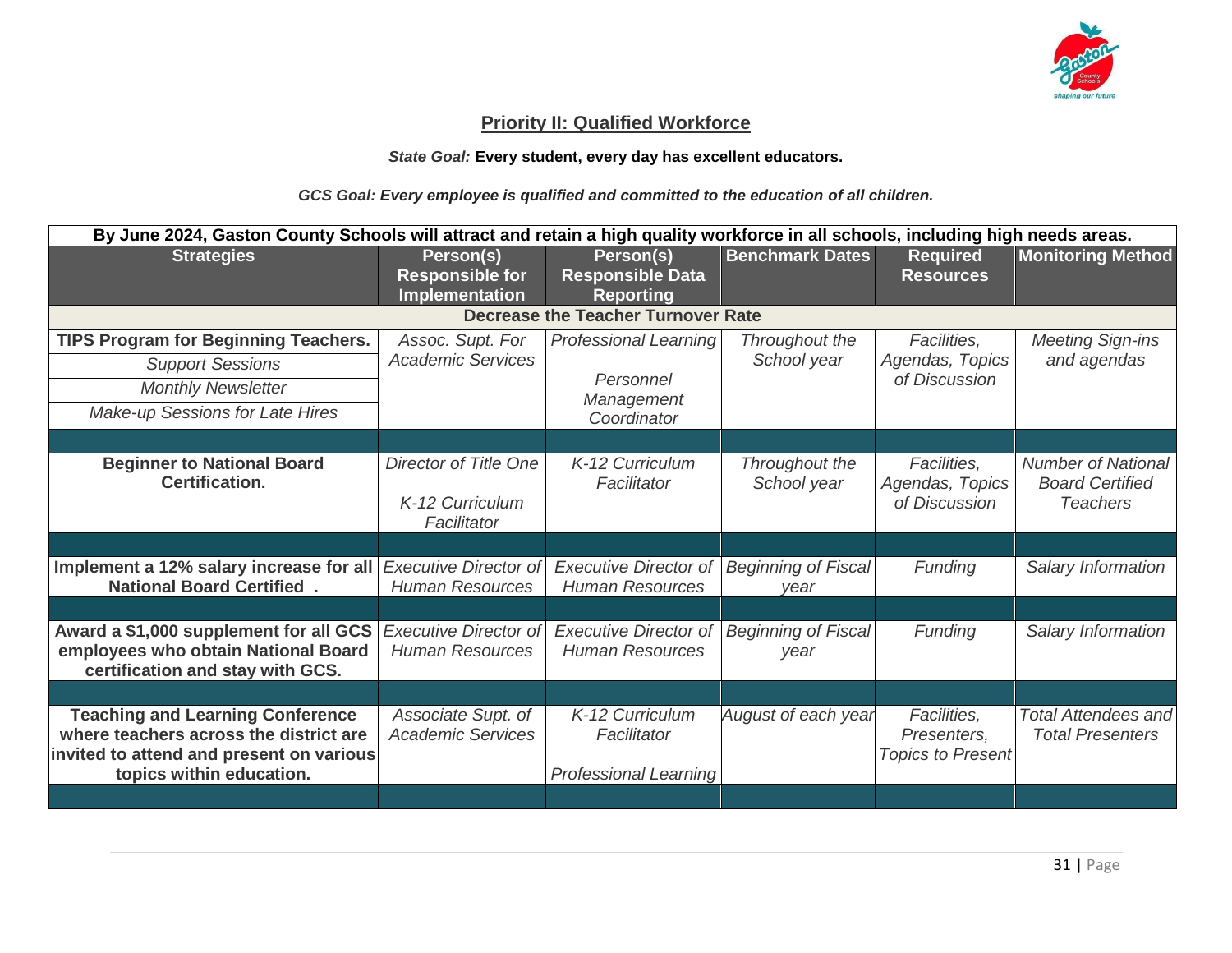

| <b>Title One Poverty Certification.</b>                                                                               | Director of Title One<br>K-12 Curriculum<br>Facilitator                                        | K-12 Curriculum<br>Facilitator                         | Throughout the<br>school year | <b>ECU Courses,</b><br><b>Funding for</b><br>Supplement         | Number of teacher<br>receiving certification                                     |
|-----------------------------------------------------------------------------------------------------------------------|------------------------------------------------------------------------------------------------|--------------------------------------------------------|-------------------------------|-----------------------------------------------------------------|----------------------------------------------------------------------------------|
|                                                                                                                       |                                                                                                |                                                        |                               |                                                                 |                                                                                  |
| Human Resources will attend area<br><b>Career Fairs to attract potential</b><br>employees.                            | <b>Executive Director of</b><br><b>Human Resources</b>                                         | <b>Executive Director of</b><br><b>Human Resources</b> | Throughout the<br>school year | Early Contracts,<br>Career Fair<br><i>Invites</i>               | Number of Visits,<br><b>Signed Early</b><br>Contracts, Visits to<br><b>Booth</b> |
|                                                                                                                       |                                                                                                |                                                        |                               |                                                                 |                                                                                  |
| <b>Award Early Contracts to Qualified</b><br><b>Employees.</b>                                                        | <b>Executive Director of</b><br><b>Human Resources</b>                                         | <b>Executive Director of</b><br><b>Human Resources</b> | Throughout the<br>school year | Funding                                                         | <b>Signed Contracts</b>                                                          |
|                                                                                                                       |                                                                                                |                                                        |                               |                                                                 |                                                                                  |
| Innovative partnership with UNC-<br>Charlotte and GCS to provide and train<br>student-teachers.                       | <b>Executive Director of</b><br><b>Human Resources</b><br><b>Mentor Support</b><br>Coordinator | <b>Mentor Support</b><br>Coordinator                   | Throughout the<br>school year | <b>Student-Teachers</b><br>and Clinical Site<br><b>Director</b> | <b>Timesheets</b>                                                                |
|                                                                                                                       |                                                                                                |                                                        |                               |                                                                 |                                                                                  |
| <b>Partner with HS Teacher Cadet courses</b><br>to promote further education<br>opportunities for teaching licensure. | <b>Executive Director of</b><br><b>Human Resources</b>                                         | <b>Executive Director of</b><br><b>Human Resources</b> | Throughout the<br>school year | <b>Scheduled Visits</b><br>with Teacher<br>Cadets               | <b>Scheduled Visits</b>                                                          |
|                                                                                                                       |                                                                                                |                                                        |                               |                                                                 |                                                                                  |
| All Beginning Teachers receive a<br>mentor for their first 3 years of<br>employment with Gaston County.               | <b>Executive Director of</b><br><b>Human Resources</b>                                         | <b>Mentor Support</b><br>Coordinator                   | Throughout the<br>school year | <b>Qualified Mentors</b>                                        | Mentor logs,<br>BT 1, 2 and 3<br>requirement<br>completion                       |
|                                                                                                                       |                                                                                                |                                                        |                               |                                                                 |                                                                                  |
| <b>Annual Principal Evaluations are</b><br>conducted using various data points.                                       | <b>Executive Director of</b><br><b>Human Resources</b>                                         | <b>Executive Director of</b><br><b>Human Resources</b> | Three times a year            | Data points and<br>Evaluation<br><b>System</b>                  | <b>NCEES</b> Evaluation                                                          |
|                                                                                                                       | <b>Executive Director of</b><br>K-12 Instruction                                               | <b>Executive Director of</b><br>K-12 Instruction       |                               |                                                                 |                                                                                  |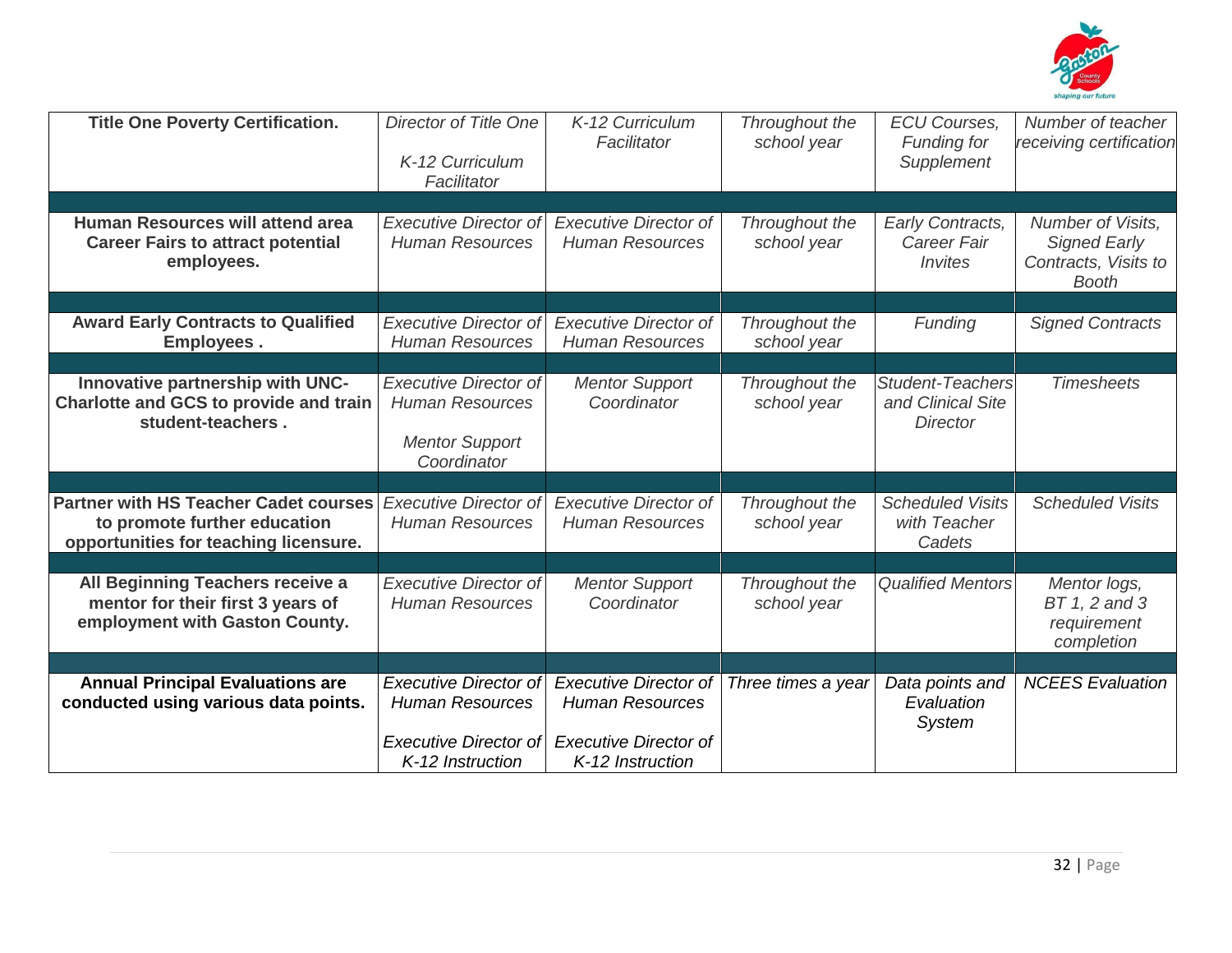

| By June 2024, Gaston County Schools will survey stakeholders annually to determine the level of overall district and school climate. |                                                       |                                                          |                        |                                     |                                             |  |  |
|--------------------------------------------------------------------------------------------------------------------------------------|-------------------------------------------------------|----------------------------------------------------------|------------------------|-------------------------------------|---------------------------------------------|--|--|
| <b>Strategies</b>                                                                                                                    | Person(s)<br><b>Responsible for</b><br>Implementation | Person(s)<br><b>Responsible Data</b><br><b>Reporting</b> | <b>Benchmark Dates</b> | <b>Required</b><br><b>Resources</b> | <b>Monitoring Method</b>                    |  |  |
|                                                                                                                                      |                                                       | <b>Increase Survey Participation</b>                     |                        |                                     |                                             |  |  |
| <b>Create parent, student and staff climate</b><br>annually and share with all<br>stakeholders.                                      | <b>Chief Accountability</b><br><i><b>Officer</b></i>  | <b>Chief Accountability</b><br><b>Officer</b>            | End of the Year        | eProve Survey<br>Software           | Link to survey,<br>completed survey<br>data |  |  |

| By June 2024, Gaston County Schools will increase access to quality, research-based academic credentials for employees. |                                                              |                                                          |                               |                                                         |                                                                        |  |  |
|-------------------------------------------------------------------------------------------------------------------------|--------------------------------------------------------------|----------------------------------------------------------|-------------------------------|---------------------------------------------------------|------------------------------------------------------------------------|--|--|
| <b>Strategies</b>                                                                                                       | Person(s)<br><b>Responsible for</b><br><b>Implementation</b> | Person(s)<br><b>Responsible Data</b><br><b>Reporting</b> | <b>Benchmark Dates</b>        | <b>Required</b><br><b>Resources</b>                     | <b>Monitoring Method</b>                                               |  |  |
|                                                                                                                         |                                                              | <b>Increase Number of</b>                                |                               |                                                         |                                                                        |  |  |
|                                                                                                                         |                                                              | <b>National Board Certified Teachers</b>                 |                               |                                                         |                                                                        |  |  |
| <b>Beginner to National Board</b><br><b>Certification.</b>                                                              | Director of Title One<br>K-12 Curriculum<br>Facilitator      | K-12 Curriculum<br>Facilitator                           | Throughout the<br>School year | Facilities,<br>Agendas, Topics<br>of Discussion         | <b>Number of National</b><br><b>Board Certified</b><br><b>Teachers</b> |  |  |
|                                                                                                                         |                                                              |                                                          |                               |                                                         |                                                                        |  |  |
| <b>National Board Certification Support</b><br><b>Sessions at Rader Center.</b>                                         | Director of Title One<br>K-12 Curriculum<br>Facilitator      | K-12 Curriculum<br>Facilitator                           | Throughout the<br>School year | Facilities,<br>Agendas, Topics<br>of Discussion         | <b>Number of National</b><br><b>Board Certified</b><br><b>Teachers</b> |  |  |
|                                                                                                                         |                                                              |                                                          |                               |                                                         |                                                                        |  |  |
| <b>Reception to recognize new National</b><br><b>Board Certified Teachers.</b>                                          | Chief<br><b>Communications</b><br><b>Officer</b>             | K-12 Curriculum<br>Facilitator                           | Throughout the<br>School year | Facilities,<br>Agendas, Topics<br>of Discussion         | <b>Number of National</b><br><b>Board Certified</b><br><b>Teachers</b> |  |  |
|                                                                                                                         |                                                              |                                                          |                               |                                                         |                                                                        |  |  |
| <b>Increase Number of</b><br><b>Teachers with Advanced Degrees</b>                                                      |                                                              |                                                          |                               |                                                         |                                                                        |  |  |
| Partnership with ECU.                                                                                                   | Director of Title One                                        | Director of Title One                                    | Throughout the<br>school year | <b>ECU Courses,</b><br><b>Funding for</b><br>Supplement | Number of teachers<br>receiving certification                          |  |  |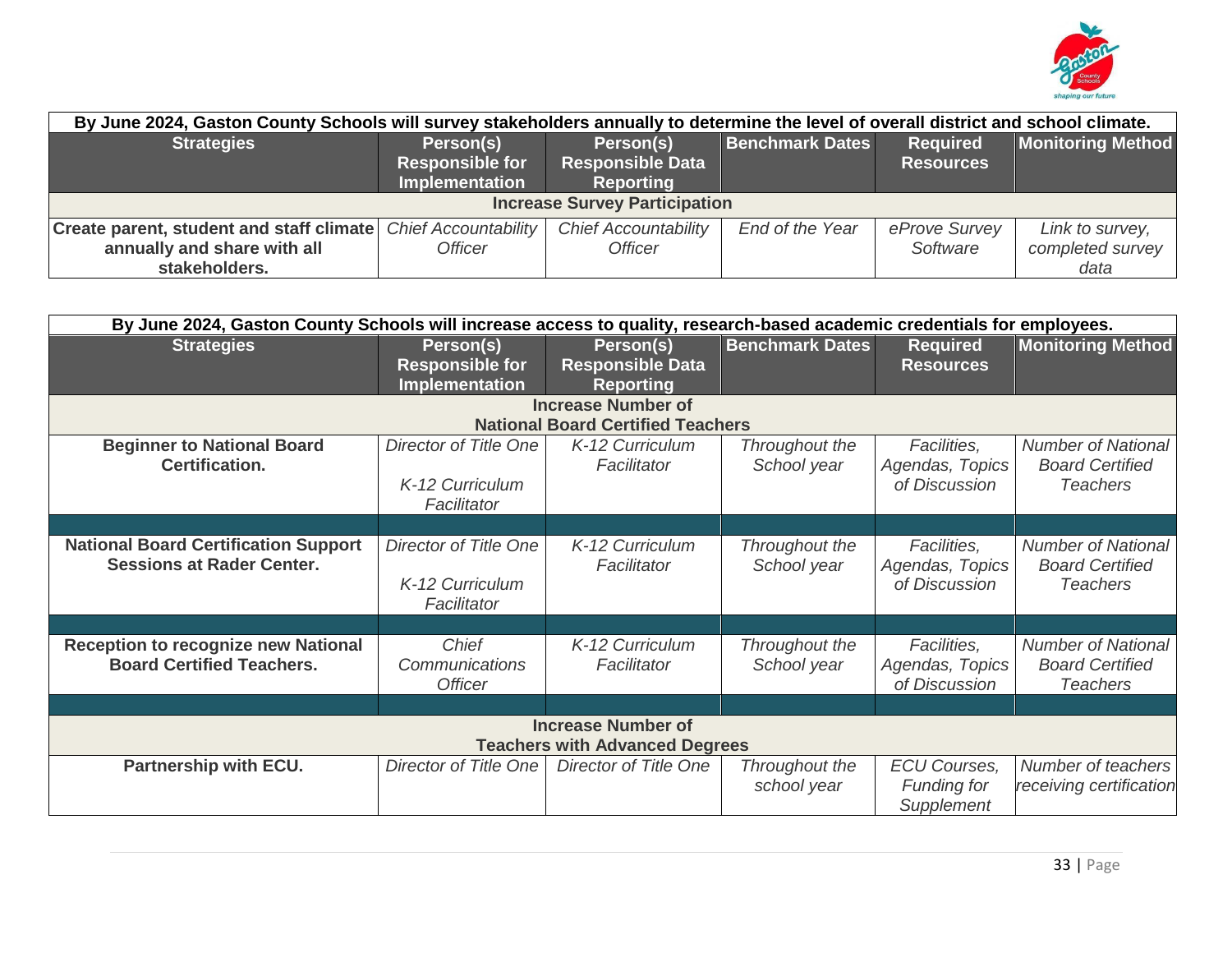

#### **Priority III: Innovation**

**State Goal: Every school district has up to date financial, business, and technology systems to serve its students, parents, and educators.**

**GCS Goal: Every employee uses innovative practices to serve all students, parents, and other stakeholders.**

| By June 2024, Gaston County Schools will ensure equitable and sustainable access to technology infrastructure and professional<br>learning.                                 |                                                                                                        |                                                                        |                          |                                     |                                                                                                                |  |  |
|-----------------------------------------------------------------------------------------------------------------------------------------------------------------------------|--------------------------------------------------------------------------------------------------------|------------------------------------------------------------------------|--------------------------|-------------------------------------|----------------------------------------------------------------------------------------------------------------|--|--|
| <b>Strategies</b>                                                                                                                                                           | Person(s)<br><b>Responsible for</b><br>Implementation                                                  | Person(s)<br><b>Responsible Data</b><br><b>Reporting</b>               | <b>Benchmark Dates</b>   | <b>Required</b><br><b>Resources</b> | <b>Monitoring Method</b>                                                                                       |  |  |
|                                                                                                                                                                             |                                                                                                        | <b>Number of Technology Devices</b>                                    |                          |                                     |                                                                                                                |  |  |
| Track the number of devices at each<br>school location to ensure distribution is<br>fair and equitable.                                                                     | <b>Chief Technology</b><br><i><u><b>Officer</b></u></i>                                                | <b>Chief Technology</b><br><b>Officer</b>                              | Beginning of the<br>Year | <b>Inventory System</b>             | Utilizing GCS One to<br>One Plus to monitor<br>current and end of<br>life devices as well<br>as funding source |  |  |
|                                                                                                                                                                             |                                                                                                        |                                                                        |                          |                                     |                                                                                                                |  |  |
|                                                                                                                                                                             |                                                                                                        | <b>Budget Allocation for Refreshment and Additional Infrastructure</b> |                          |                                     |                                                                                                                |  |  |
| Request on-going funds in budget<br>request so that end of life devices may<br>be refreshed<br>Track funds spent by schools and other<br>departments to refresh technology. | <b>Chief Technology</b><br><b>Officer</b>                                                              | Assoc. Supt. of<br>Operations and<br>Finance                           | Beginning of the<br>Year | <b>Funding</b>                      | <b>Budget Allocation</b>                                                                                       |  |  |
|                                                                                                                                                                             |                                                                                                        |                                                                        |                          |                                     |                                                                                                                |  |  |
|                                                                                                                                                                             |                                                                                                        | <b>Gaston Digital</b>                                                  |                          |                                     |                                                                                                                |  |  |
| Provide a variety of innovative<br>professional learning opportunities<br>using different sources of technology<br>through a collaborative environment.                     | <b>Chief Technology</b><br><i><u><b>Officer</b></u></i><br>Instructional<br>Technology<br>Facilitators | <b>Chief Technology</b><br><b>Officer</b>                              | Beginning of the<br>year | <b>Current Personnel</b>            | <b>True North Logic</b><br><b>Reports for</b><br>participation                                                 |  |  |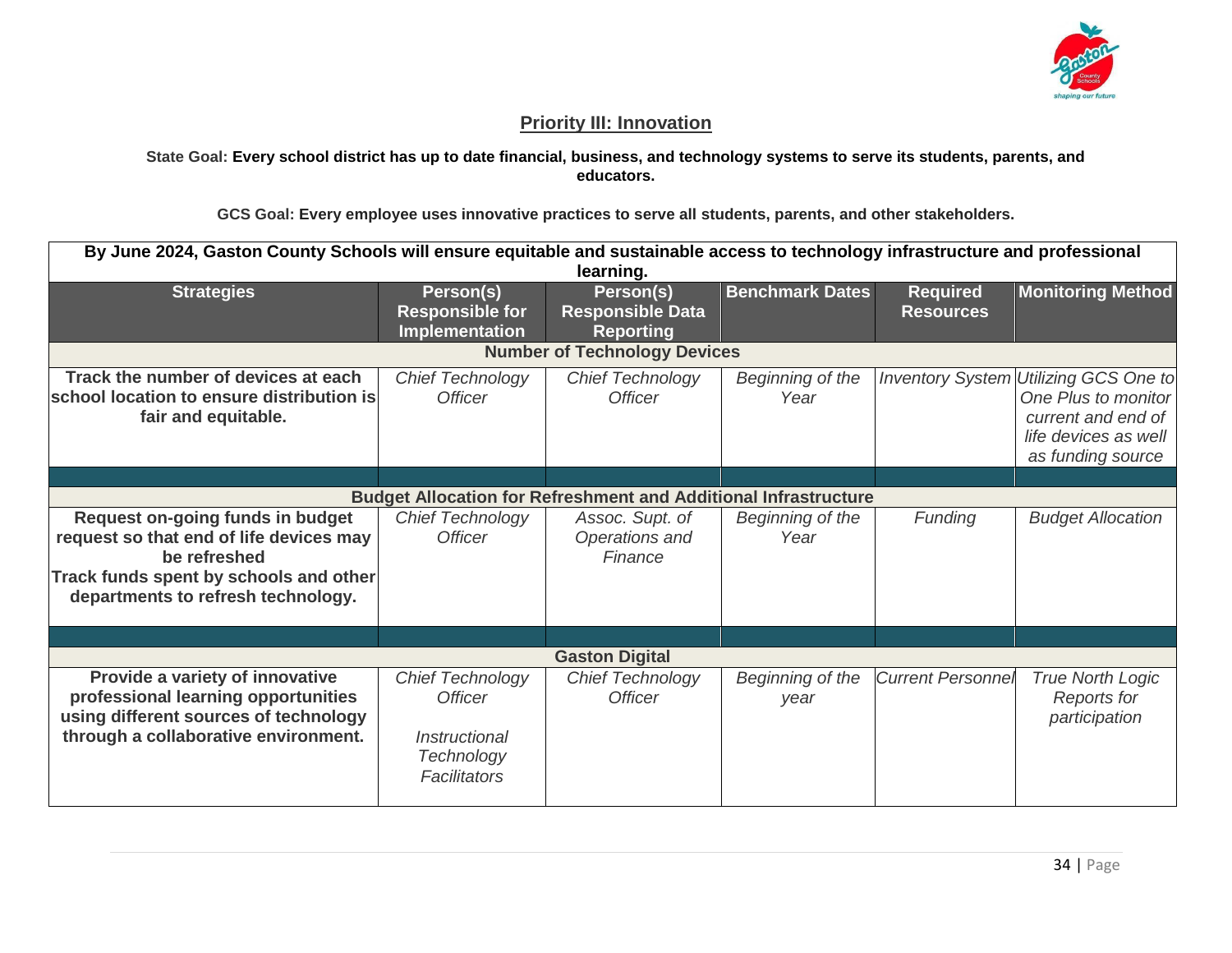

| and Academic Facilitators will team<br>together to embed the effective use of | <b>Academic Services</b>                                  | Assoc. Supt. of<br><b>Academic Services</b>      | Beginning of the<br>vear      | Current<br>Personnel | <b>Review of Pacing</b><br>Guides |
|-------------------------------------------------------------------------------|-----------------------------------------------------------|--------------------------------------------------|-------------------------------|----------------------|-----------------------------------|
| technology into GCS Pacing Guides.                                            | <b>Chief Technology</b><br>Officer                        | <b>Chief Technology</b><br><i><b>Officer</b></i> |                               |                      |                                   |
|                                                                               | <i>Instructional</i><br>Technology<br><b>Facilitators</b> |                                                  |                               |                      |                                   |
|                                                                               | Academic and<br>Curriculum<br><b>Facilitators</b>         |                                                  |                               |                      |                                   |
| Continue to train Pinnacle Leaders at all<br>schools.                         | <b>Chief Technology</b><br><i><b>Officer</b></i>          | Chief Technology<br><i><u><b>Officer</b></u></i> | Throughout the<br>school year | Applications         | <b>Applications</b>               |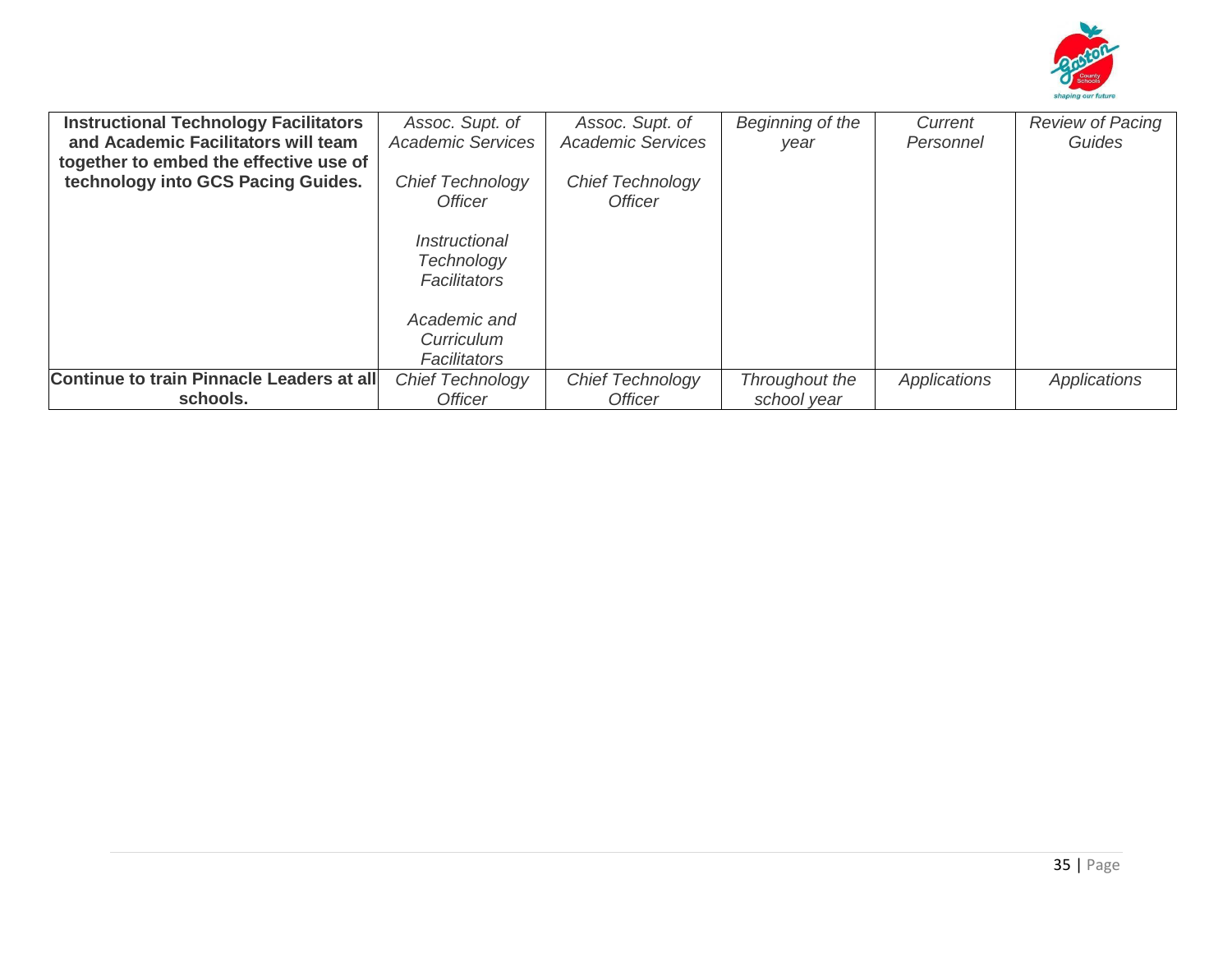

| By June 2024, Gaston County Schools will continue to use technology for communication and outreach.                                                                                                              |                                                                                            |                                                            |                                 |                                                             |                                                                                                      |  |  |
|------------------------------------------------------------------------------------------------------------------------------------------------------------------------------------------------------------------|--------------------------------------------------------------------------------------------|------------------------------------------------------------|---------------------------------|-------------------------------------------------------------|------------------------------------------------------------------------------------------------------|--|--|
| <b>Strategies</b>                                                                                                                                                                                                | Person(s)<br><b>Responsible for</b><br><b>Implementation</b>                               | Person(s)<br><b>Responsible Data</b><br><b>Reporting</b>   | <b>Benchmark Dates</b>          | <b>Required</b><br><b>Resources</b>                         | <b>Monitoring Method</b>                                                                             |  |  |
|                                                                                                                                                                                                                  |                                                                                            | <b>Communications</b>                                      |                                 |                                                             |                                                                                                      |  |  |
| Session at the Superintendent's Parent<br><b>Advisory Council fall meeting or other</b><br>community meeting at the start of each<br>school year to introduce parents to all<br>the communication tools offered. | Chief<br>Communications<br><b>Officer</b><br><b>Chief Accountability</b><br><b>Officer</b> | <b>Communications Dept.</b><br><b>Accountability Dept.</b> | Beginning of the<br>Year        | Facility,<br>Handouts,<br>Presentation                      | Parent Portal,<br>Mobile App,<br>YouTube, Parentlink,<br>district website,<br>district social media  |  |  |
| <b>Provide communication tools</b><br>information to all new students who<br>enroll in the district throughout the<br>school year.                                                                               | Chief<br>Communications<br><b>Officer</b><br><b>Chief Accountability</b><br><b>Officer</b> | <b>Communications Dept.</b><br><b>Accountability Dept.</b> | Throughout the<br>School Year   | <b>Printed directions</b><br>in enrollment<br>packets       | Parent Portal, GCS<br>App, U-Stream,<br>YouTube, Parentlink,<br>Schoolwire user<br>statistics        |  |  |
| Provide link on GCS homepage about<br>the registration process for Parent<br><b>Portal and Mobile App.</b>                                                                                                       | Chief<br>Communications<br><b>Officer</b><br><b>Chief Accountability</b><br><b>Officer</b> | <b>Communications Dept.</b><br><b>Accountability Dept.</b> | Beginning of the<br>school year | N/A                                                         | <b>Parent Portal, GCS</b><br>App, U-Stream,<br>YouTube, Parentlink,<br>Schoolwire user<br>statistics |  |  |
| <b>Develop and Implement Parent Focus</b><br><b>Group to review District Performance</b><br>and provide bi-annual feedback on the<br><b>Strategic Plan.</b>                                                      | <b>Chief Accountability</b><br><b>Officer</b>                                              | <b>Chief Accountability</b><br><b>Officer</b>              | Two times a year                | Facility,<br>Handouts,<br>Presentation,<br>Performance Data | Attendance, Invites                                                                                  |  |  |
| <b>Collaborate with principals and/or</b><br>school webmaster/social media<br>coordinator/News Network<br>representative about how to<br>create/maintain a Facebook and Twitter<br>account.                      | Chief<br>Communications<br><b>Officer</b><br><b>Chief Accountability</b><br><b>Officer</b> | <b>Communications Dept.</b><br><b>Accountability Dept.</b> | Throughout the<br>School Year   | Handouts.<br>Presentation                                   | Quarterly checks on<br>schools' Facebook<br>and Twitter accounts                                     |  |  |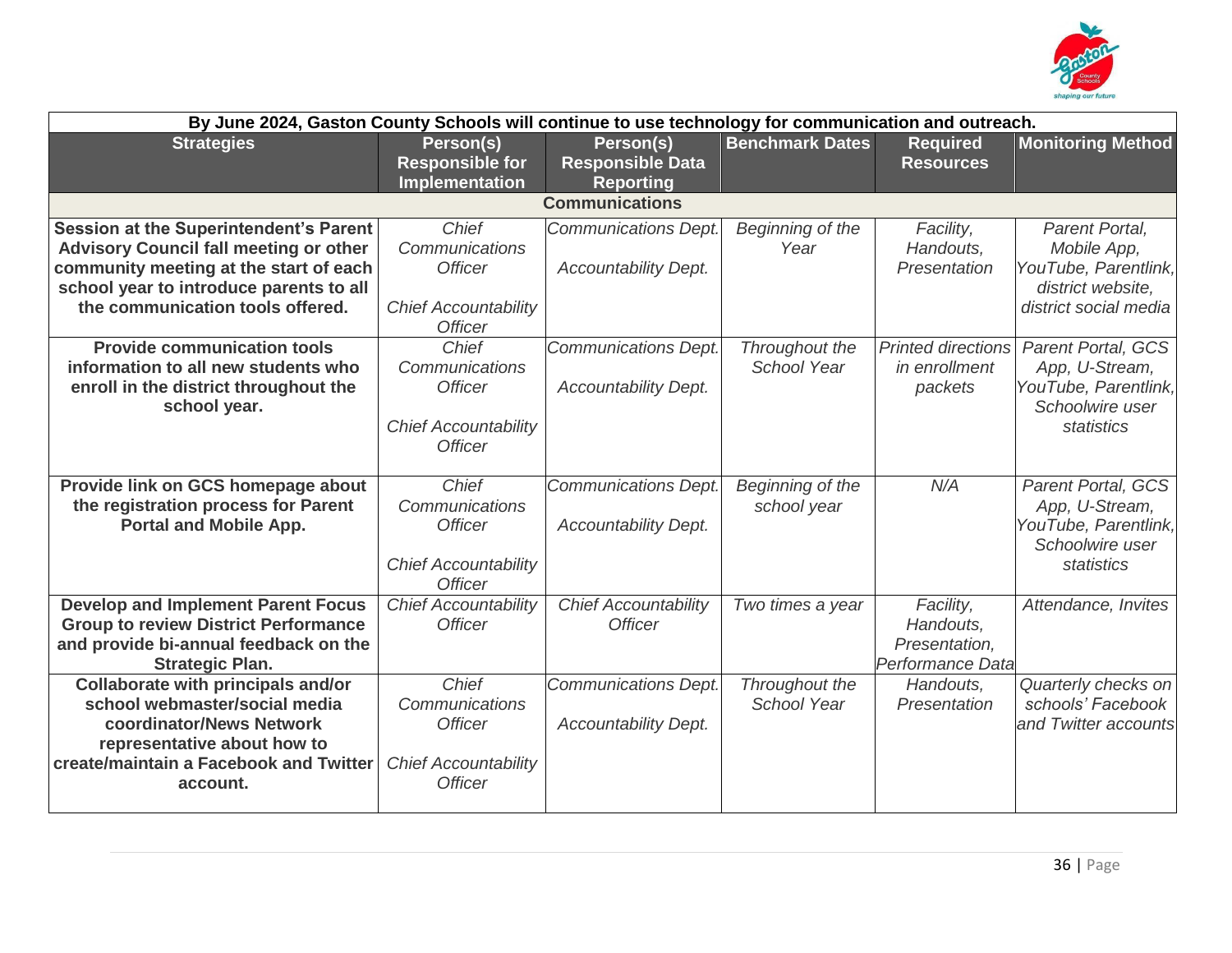

| By June 2024, Gaston County Schools will increase the number of teachers and students who effectively use technology enriched |                           |                                                   |                        |                  |                          |  |  |  |  |
|-------------------------------------------------------------------------------------------------------------------------------|---------------------------|---------------------------------------------------|------------------------|------------------|--------------------------|--|--|--|--|
| learning experiences that are immersive and authentic.                                                                        |                           |                                                   |                        |                  |                          |  |  |  |  |
| <b>Strategies</b>                                                                                                             | Person(s)                 | Person(s)                                         | <b>Benchmark Dates</b> | <b>Required</b>  | <b>Monitoring Method</b> |  |  |  |  |
|                                                                                                                               | <b>Responsible for</b>    | <b>Responsible Data</b>                           |                        | <b>Resources</b> |                          |  |  |  |  |
|                                                                                                                               | <b>Implementation</b>     | <b>Reporting</b>                                  |                        |                  |                          |  |  |  |  |
|                                                                                                                               |                           | <b>Number of Schools with Innovation Stations</b> |                        |                  |                          |  |  |  |  |
| <b>Partnership with UNC Charlotte to</b>                                                                                      | Assoc. Supt. For          | <b>Executive Director of</b>                      | Throughout the         | Funding,         | Professional             |  |  |  |  |
| provide training and resources to                                                                                             | <b>Academic Services</b>  | <b>Elementary School</b>                          | school year            | Facilities,      | Development              |  |  |  |  |
| schools for innovation stations.                                                                                              |                           | <i><b>Instruction</b></i>                         |                        | Curriculum       | Opportunities,           |  |  |  |  |
|                                                                                                                               | Executive Director of     |                                                   |                        |                  | completed projects,,     |  |  |  |  |
|                                                                                                                               | <b>Elementary School</b>  |                                                   |                        |                  | <b>Assessment Data</b>   |  |  |  |  |
|                                                                                                                               | <i><b>Instruction</b></i> |                                                   |                        |                  |                          |  |  |  |  |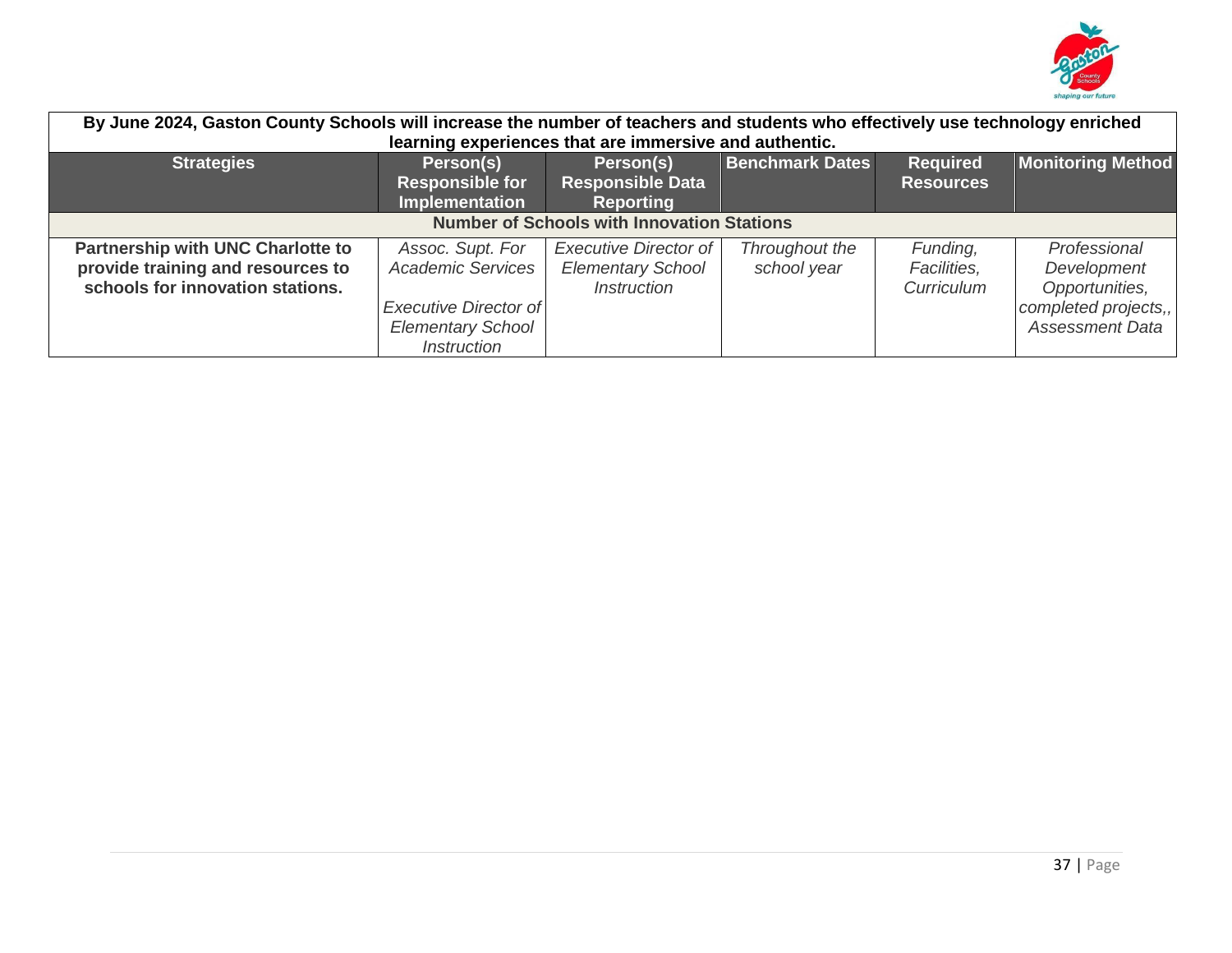

#### **Priority IV: Healthy, Safe, and Responsible Schools**

*State Goal: Every student is healthy, safe, and responsible.*

*GCS Goal: Every student has the opportunity to learn in a safe school environment.*

| By June 2024, Gaston County Schools will have continuous improvement of safety and security components of the school and work<br>environment. |                                                                                                    |                                                                                                    |                                              |                                                          |                                 |  |  |
|-----------------------------------------------------------------------------------------------------------------------------------------------|----------------------------------------------------------------------------------------------------|----------------------------------------------------------------------------------------------------|----------------------------------------------|----------------------------------------------------------|---------------------------------|--|--|
| <b>Strategies</b>                                                                                                                             | Person(s)<br><b>Responsible for</b><br><b>Implementation</b>                                       | Person(s)<br><b>Responsible Data</b><br><b>Reporting</b>                                           | <b>Benchmark Dates</b>                       | <b>Required</b><br><b>Resources</b>                      | <b>Monitoring Method</b>        |  |  |
|                                                                                                                                               |                                                                                                    | <b>Safety</b>                                                                                      |                                              |                                                          |                                 |  |  |
| Train Principals, AP, Counselors on<br>"How to Write a Safety Plan."                                                                          | Director of<br><b>Counseling Services</b>                                                          | <b>Director of Counseling</b><br><b>Services</b>                                                   | Throughout the<br><b>School Year</b>         | Handouts,<br>Presentation                                | Sign in sheets from<br>training |  |  |
|                                                                                                                                               | Education                                                                                          | Director of Alternative Director of Alternative<br>Education                                       |                                              |                                                          |                                 |  |  |
| All Safety Plans and Notebooks are<br>Audited.                                                                                                | <b>Executive Director of</b><br><b>Auxiliary Services</b>                                          | <b>Executive Director of</b><br><b>Auxiliary Services</b>                                          | Throughout the<br>School Year                | Schedule, Audit<br><b>Sheets</b>                         | <b>Audit Reports</b>            |  |  |
|                                                                                                                                               | <b>Security Compliance</b><br>Manager                                                              | <b>Security Compliance</b><br>Manager                                                              |                                              |                                                          |                                 |  |  |
|                                                                                                                                               |                                                                                                    |                                                                                                    |                                              |                                                          |                                 |  |  |
|                                                                                                                                               |                                                                                                    | <b>Security</b>                                                                                    |                                              |                                                          |                                 |  |  |
| Schedule school security audits.                                                                                                              | <b>Security Compliance</b><br>Manager                                                              | <b>Security Compliance</b><br>Manager                                                              | Throughout the<br><b>School Year</b>         | Schedule, Audit<br><b>Sheets</b>                         | <b>Audit Reports</b>            |  |  |
| <b>Safety and Security Training:</b><br><b>Teachers; Administrators; School</b><br><b>Resource Officers; Local Law</b>                        | <b>Executive Director of</b><br><b>Auxiliary Services</b>                                          | <b>Executive Director of</b><br><b>Auxiliary Services</b>                                          | Throughout the<br><b>School Year</b>         | Handouts.<br>Presentation                                |                                 |  |  |
| <b>Enforcement Agencies.</b>                                                                                                                  | <b>Security Compliance</b><br>Manager                                                              | <b>Security Compliance</b><br>Manager                                                              |                                              |                                                          |                                 |  |  |
| <b>Life Safety Upfits and Improvements:</b><br><b>Camera's; Metal Detection; Event</b><br>Planning.                                           | <b>Executive Director of</b><br><b>Auxiliary Services</b><br><b>Security Compliance</b><br>Manager | <b>Executive Director of</b><br><b>Auxiliary Services</b><br><b>Security Compliance</b><br>Manager | Throughout the<br>School Year and<br>Ongoing | Preventative<br>Maintenance<br>Schedule and as<br>needed | <b>Reports</b>                  |  |  |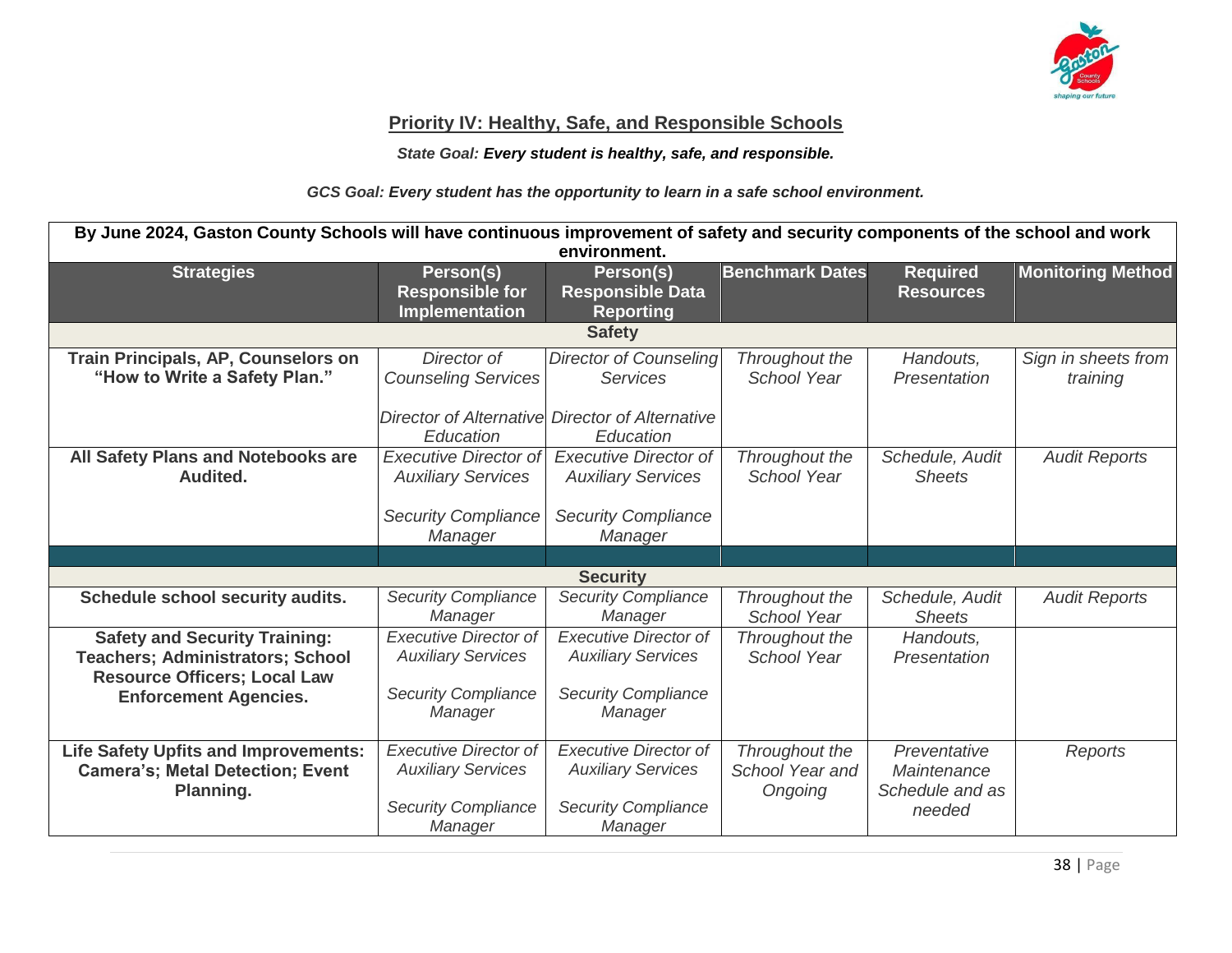

| By June 2024, Gaston County Schools will utilize community resources to increase the physical and mental health support of all students. |                                                                                                                            |                                                              |                                                                                   |                                            |                                                            |
|------------------------------------------------------------------------------------------------------------------------------------------|----------------------------------------------------------------------------------------------------------------------------|--------------------------------------------------------------|-----------------------------------------------------------------------------------|--------------------------------------------|------------------------------------------------------------|
| <b>Strategies</b>                                                                                                                        | Person(s)<br><b>Responsible for</b><br>Implementation                                                                      | Person(s)<br><b>Responsible Data</b><br><b>Reporting</b>     | <b>Benchmark Dates</b>                                                            | <b>Required</b><br><b>Resources</b>        | <b>Monitoring Method</b>                                   |
|                                                                                                                                          |                                                                                                                            | <b>Reduce the Amount of Reported Bullying Incidents</b>      |                                                                                   |                                            |                                                            |
| Implement the use of the DPI "Bullying<br><b>Assessment Tool."</b>                                                                       | Director of<br><b>Counseling Services</b>                                                                                  | <b>Director of Counseling</b><br><b>Services</b>             | Throughout the<br>vear                                                            | Handouts<br><b>Presentations</b>           | Completed<br>assessment                                    |
| <b>Maintain Educator's Handbook.</b>                                                                                                     | Director of<br><b>Alternative Education</b>                                                                                | Director of<br><b>Alternative Education</b>                  | Throughout the<br>year                                                            | Educator's<br>Handbook                     | Referrals and<br>outcome reports                           |
| <b>Provide the Superintendent/Executive</b><br><b>Director of Student Support Services</b><br>with a student discipline annual report.   | Director of<br><b>Counseling Services</b>                                                                                  | Director of Counseling End of school year<br><b>Services</b> |                                                                                   | Educator's<br>Handbook                     | <b>Reported Incidents</b>                                  |
| Maintain the Anti-Bullying webpage for<br>students, staff and parents.                                                                   | Director of<br><b>Counseling Services</b>                                                                                  | <b>Director of Counseling</b><br><b>Services</b>             | Throughout the<br>school year                                                     | Anonymous<br><b>Bullying Website</b>       | updated website                                            |
| Develop a Parent Program to be offered<br>each semester.                                                                                 | Director of<br><b>Counseling Services</b>                                                                                  | <b>Director of Counseling</b><br><b>Services</b>             | Once each<br>semester                                                             | <b>Handouts</b><br><b>Presentations</b>    | Parent sign in logs                                        |
|                                                                                                                                          | <b>Director of Athletics</b><br>and Driver Education                                                                       | <b>Director of Athletics</b><br>and Driver Education         |                                                                                   |                                            |                                                            |
| <b>Involve School-Based Therapist to</b><br>provide training to select staff.                                                            | Director of<br><b>Counseling Services</b>                                                                                  | <b>Director of Counseling</b><br>Services                    | Throughout the<br>year                                                            | Handouts<br><b>Presentations</b>           | Staff sign in sheets                                       |
| <b>Train counselors to provide Mental</b><br>Health Referral to identified "bullies."                                                    | Director of<br><b>Counseling Services</b>                                                                                  | <b>Director of Counseling</b><br><b>Services</b>             | Beginning of<br>school year                                                       | Handouts,<br><b>Presentations</b>          | <b>School Counselor</b><br>sign-in sheet                   |
| All schools implement a mental health<br>indicator through their school<br>improvement plan.                                             | <b>Executive Director of</b><br><b>Student Support</b><br><b>Services</b><br><b>Chief Accountability</b><br><b>Officer</b> | <b>Chief Accountability</b><br><b>Officer</b>                | <b>Beginning of Two</b><br><b>Year School</b><br><b>Improvement Plan</b><br>Cycle | NC Star, School<br><b>Improvement Plan</b> | <b>SIP Monitoring</b><br>Meetings, Indicator<br>and Action |
|                                                                                                                                          |                                                                                                                            |                                                              |                                                                                   |                                            |                                                            |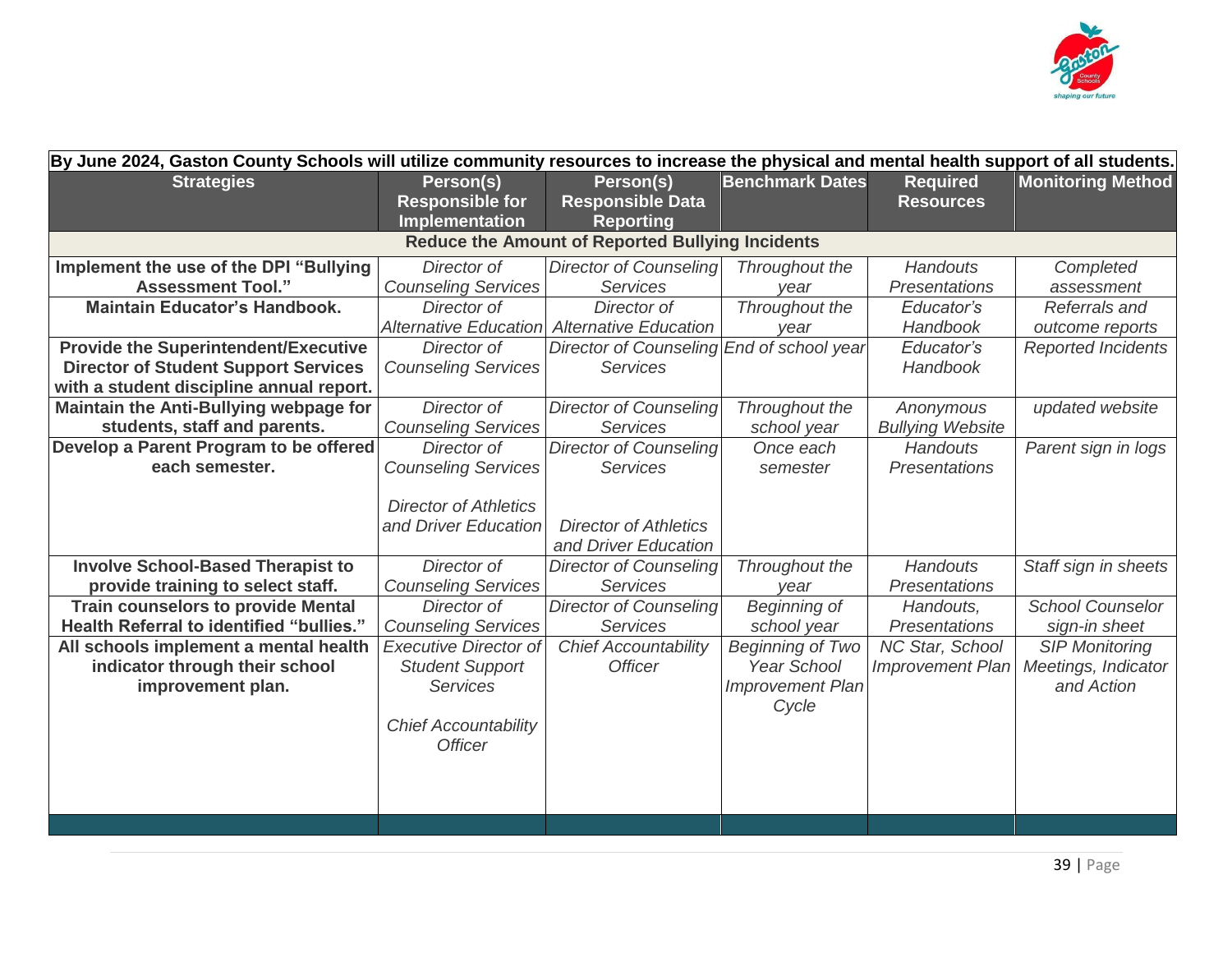

| <b>Community Resources</b>                   |                             |                             |                    |                      |                     |  |  |  |
|----------------------------------------------|-----------------------------|-----------------------------|--------------------|----------------------|---------------------|--|--|--|
| Raise visibility of the Business and         | <b>Director of Business</b> | <b>Director of Business</b> | Throughout the     | Funding, Facilities, | <b>Attendees</b>    |  |  |  |
| <b>Community Partnerships Office through</b> | Partnerships                | Partnerships                | <b>School Year</b> |                      |                     |  |  |  |
| annual partnership recognition event         |                             |                             |                    |                      |                     |  |  |  |
| and other activities.                        | Chief                       |                             |                    |                      |                     |  |  |  |
|                                              | Communications              |                             |                    |                      |                     |  |  |  |
|                                              | <b>Officer</b>              |                             |                    |                      |                     |  |  |  |
| Continue to speak and present                | <b>Director of Business</b> | <b>Director of Business</b> | Throughout the     | Funding, Facilities, | Calendar, Agendas   |  |  |  |
| programs at churches, businesses, and        | Partnerships                | Partnerships                | School Year        |                      | of events attended  |  |  |  |
| other community events.                      |                             |                             |                    |                      |                     |  |  |  |
| Use district level means of                  | <b>Director of Business</b> | <b>Director of Business</b> | Throughout the     | Communication        | N/A                 |  |  |  |
| communication to highlight                   | Partnerships                | Partnerships                | School Year        | tools                |                     |  |  |  |
| partnerships.                                |                             |                             |                    |                      |                     |  |  |  |
|                                              | Chief                       |                             |                    |                      |                     |  |  |  |
|                                              | Communications              |                             |                    |                      |                     |  |  |  |
|                                              | <b>Officer</b>              |                             |                    |                      |                     |  |  |  |
| Attend community events to engage            | <b>Director of Business</b> | <b>Director of Business</b> | Throughout the     | Funding, Facilities, | Calendar, Agendas   |  |  |  |
| stakeholders.                                | Partnerships                | Partnerships                | School Year        |                      | of events attended  |  |  |  |
| <b>Continue management of volunteer</b>      | <b>Director of Business</b> | <b>Director of Business</b> | Throughout the     | Database,            | Database, Attendees |  |  |  |
| database and provide convenient              | Partnerships                | Partnerships                | School Year        | Facilities           |                     |  |  |  |
| access for Volunteer Orientation.            |                             |                             |                    |                      |                     |  |  |  |
| <b>Encourage schools to post volunteer</b>   | <b>Director of Business</b> | <b>Director of Business</b> | Throughout the     | Communication        | N/A                 |  |  |  |
| information and needs on school web          | Partnerships                | Partnerships                | <b>School Year</b> | Tools                |                     |  |  |  |
| pages and social media accounts.             |                             |                             |                    |                      |                     |  |  |  |
|                                              | Chief                       |                             |                    |                      |                     |  |  |  |
|                                              | Communications              |                             |                    |                      |                     |  |  |  |
|                                              | <b>Officer</b>              |                             |                    |                      |                     |  |  |  |
| Recruit and train mentors and speak on       | <b>Director of Business</b> | <b>Director of Business</b> | Throughout the     | Communication        | Calendar, Agendas   |  |  |  |
| behalf of the Gaston County Schools          | Partnerships                | Partnerships                | School Year        | tools,               | of events attended  |  |  |  |
| mentoring program.                           |                             |                             |                    |                      |                     |  |  |  |